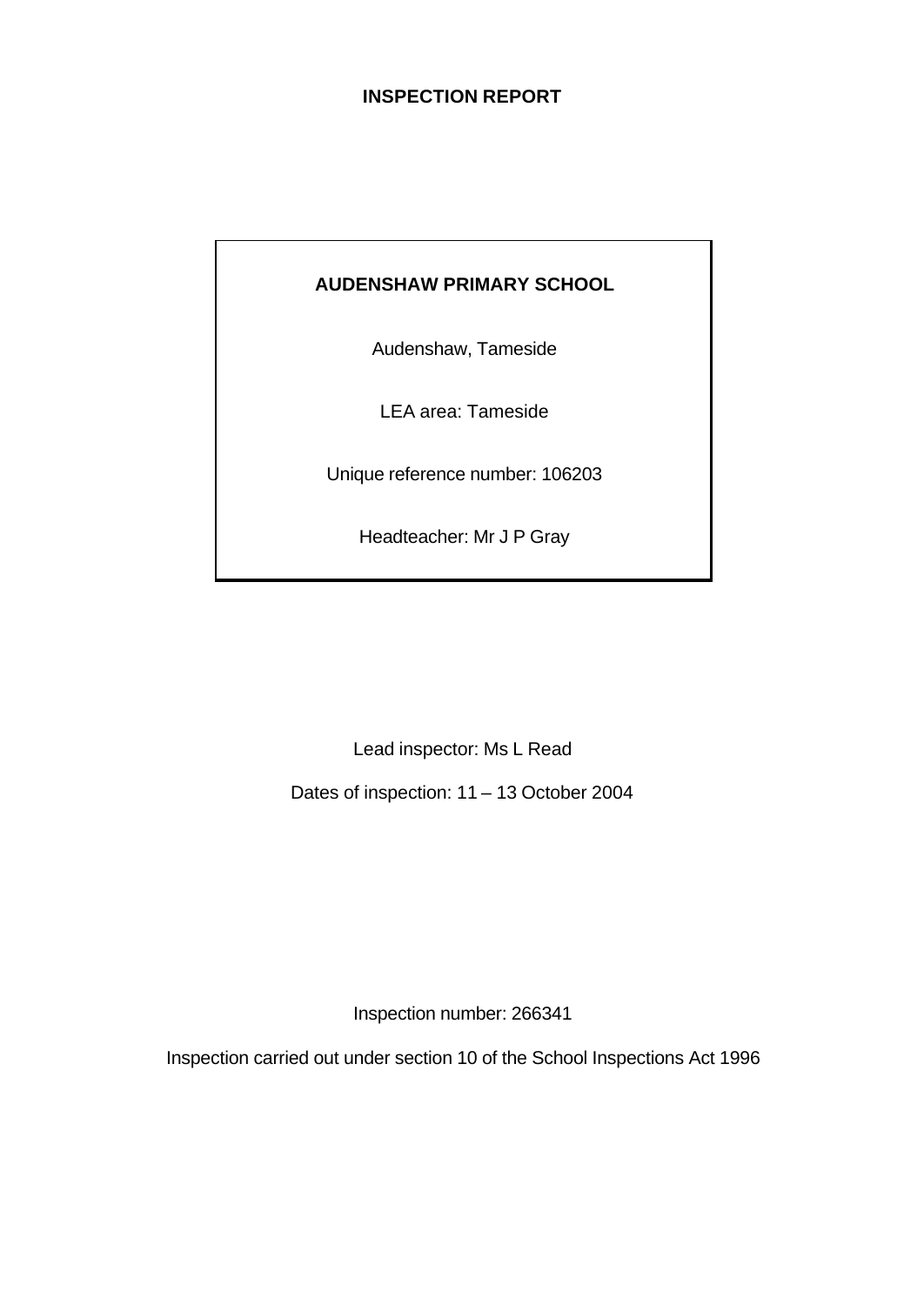### © Crown copyright 2004

This report may be reproduced in whole or in part for non-commercial educational purposes, provided that all extracts quoted are reproduced verbatim without adaptation and on condition that the source and date thereof are stated.

Further copies of this report are obtainable from the school. Under the School Inspections Act 1996, the school must provide a copy of this report and/or its summary free of charge to certain categories of people. A charge not exceeding the full cost of reproduction may be made for any other copies supplied.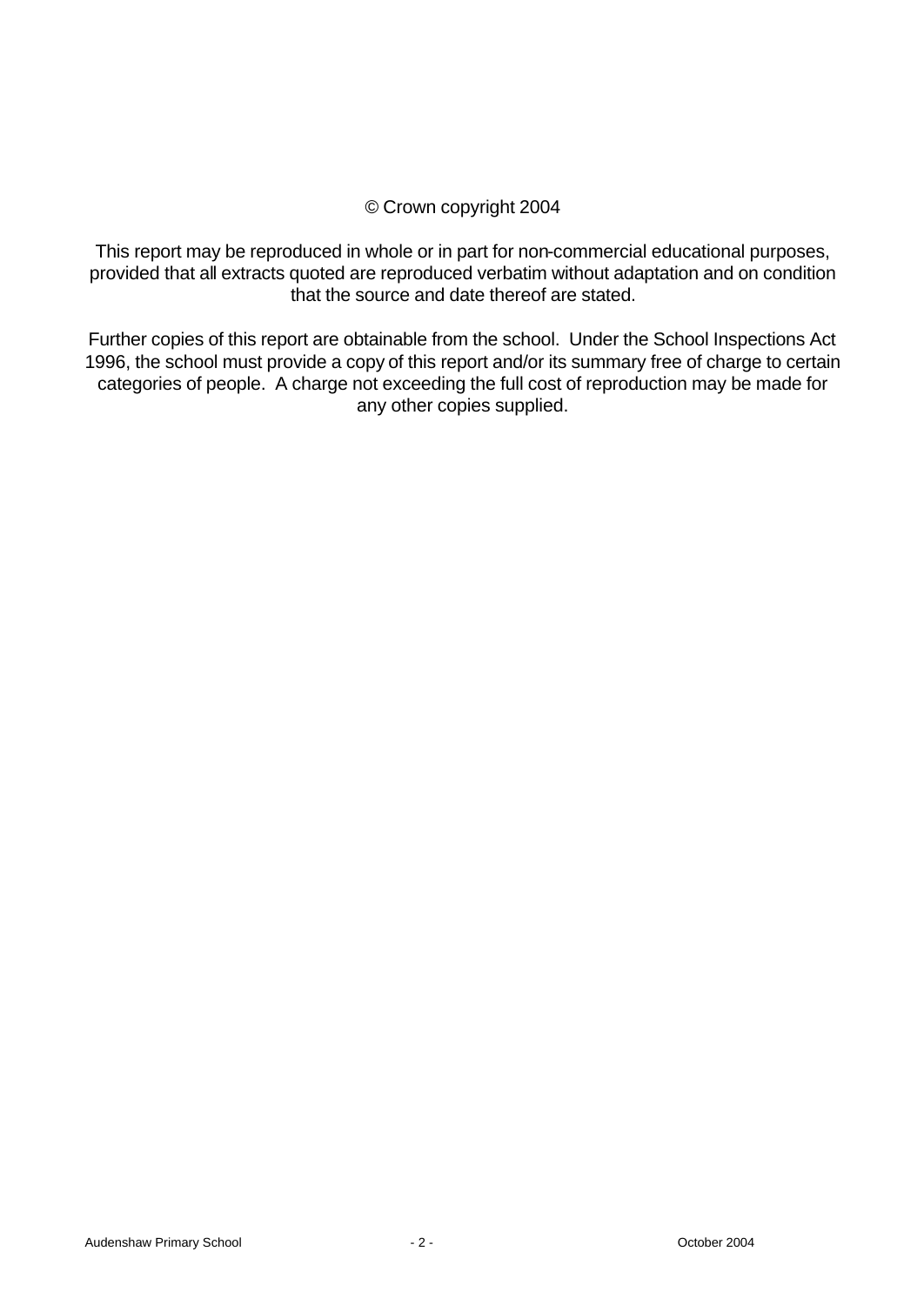## **INFORMATION ABOUT THE SCHOOL**

| Type of school:                                       | Primary                                      |
|-------------------------------------------------------|----------------------------------------------|
| School category:                                      | Community                                    |
| Age range of pupils:                                  | $4 - 11$                                     |
| Gender of pupils:                                     | Mixed                                        |
| Number on roll:                                       | 231                                          |
| School address:                                       | <b>Ash Street</b><br>Audenshaw<br>Tameside   |
| Postcode:                                             | <b>M34 5NG</b>                               |
| Telephone number:<br>Fax number:                      | 0161 370 2504<br>0161 371 5636               |
| Appropriate authority:<br>Name of chair of governors: | Governing body<br>(Acting) Mrs Doreen Peters |
| Date of previous inspection: 23 November 1998         |                                              |

### **CHARACTERISTICS OF THE SCHOOL**

Audenshaw Primary is the same size as most primary schools with 231 pupils on roll. It is situated in the town of Audenshaw, in the area of Tameside. Taking into account the full range of housing and employment, social and economic circumstances are average overall. Pupils entering the school have a range of learning experiences and attainments that are historically below average for the age group although they are average this year. The total percentage of pupils in school who have special educational needs (9 per cent) is below average; 1.3 per cent of the school population has a statement of special educational needs which is around the national average. Most of the special needs come under the learning or physical categories. Around 4 per cent of pupils claim their entitlement to free school meals which is below average. Most pupils are of a white, British background and a few have Asian or Caribbean heritage. There are no pupils who are in the early stages of learning English as a second language. In recognition of the work done, the school holds the Basic Skills Quality Mark and Investors in People Awards.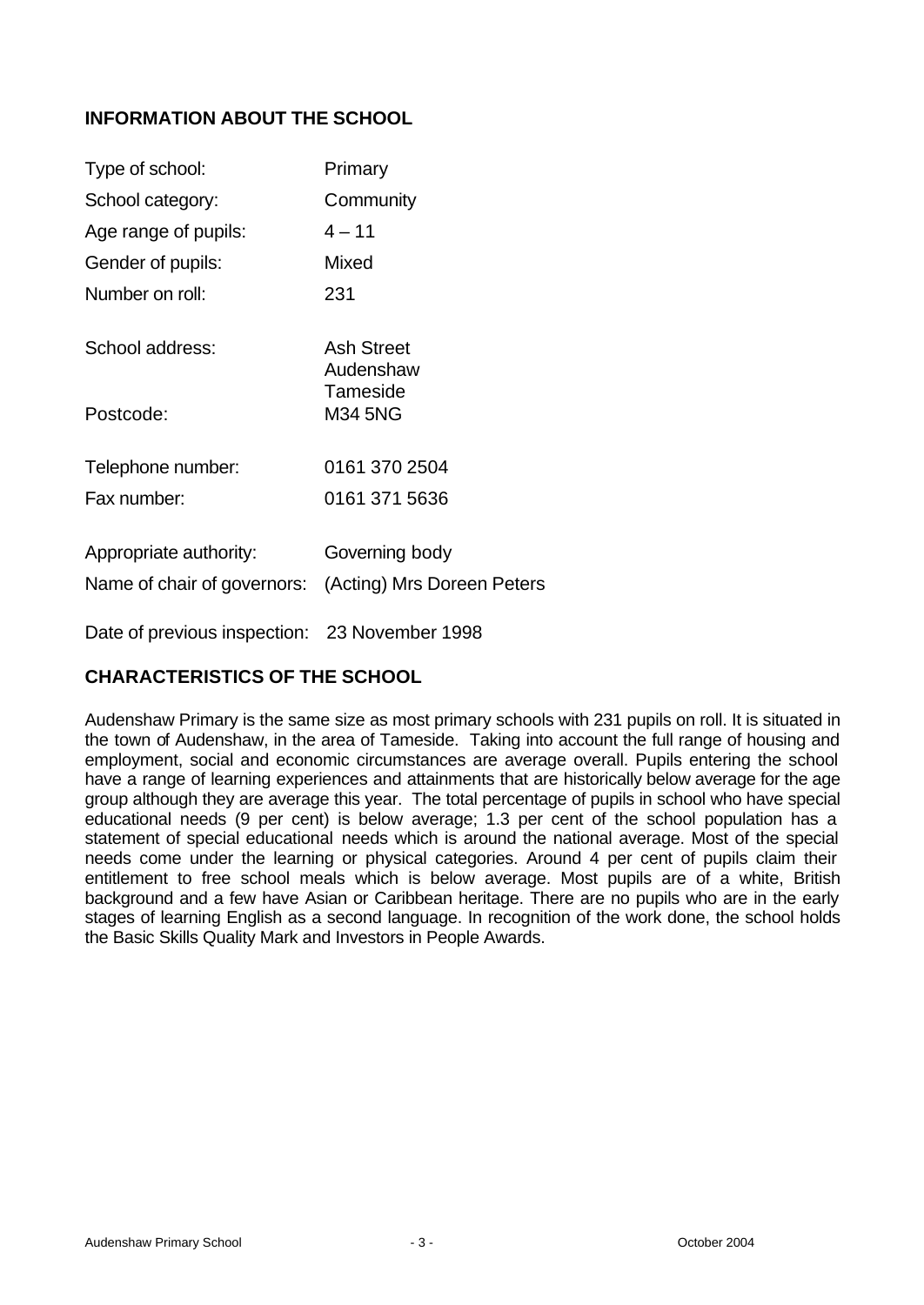### **INFORMATION ABOUT THE INSPECTION TEAM**

| Members of the inspection team |              | <b>Subject responsibilities</b> |                                                                 |  |  |
|--------------------------------|--------------|---------------------------------|-----------------------------------------------------------------|--|--|
| 21199                          | Ms L Read    | Lead inspector                  | English                                                         |  |  |
|                                |              |                                 | Geography                                                       |  |  |
|                                |              |                                 | <b>History</b>                                                  |  |  |
|                                |              |                                 | <b>Religious Education</b>                                      |  |  |
|                                |              |                                 | Special educational needs                                       |  |  |
|                                |              |                                 | additional<br>English<br>as<br>an<br>language                   |  |  |
| 19343                          | Mrs M Howel  | Lay inspector                   |                                                                 |  |  |
| 21910                          | Mr G Longton | Team inspector                  | <b>Mathematics</b>                                              |  |  |
|                                |              |                                 | Science                                                         |  |  |
|                                |              |                                 | Physical education                                              |  |  |
| 29263                          | Mrs F Clarke | Team inspector                  | the<br>of<br>learning<br>in<br>Areas<br><b>Foundation Stage</b> |  |  |
|                                |              |                                 | Information and communication<br>technology                     |  |  |
|                                |              |                                 | Art and design                                                  |  |  |
|                                |              |                                 | Design and technology                                           |  |  |
|                                |              |                                 | <b>Music</b>                                                    |  |  |

The inspection contractor was:

Nord Anglia School Inspection Services Anglia House Carrs Road **Cheadle Stockport** SK8 2LA

Any concerns or complaints about the inspection or the report should be made initially to the inspection contractor. The procedures are set out in the leaflet *'Complaining about Ofsted Inspections'*, which is available from Ofsted Publications Centre (telephone 07002 637833) or Ofsted's website (www.ofsted.gov.uk).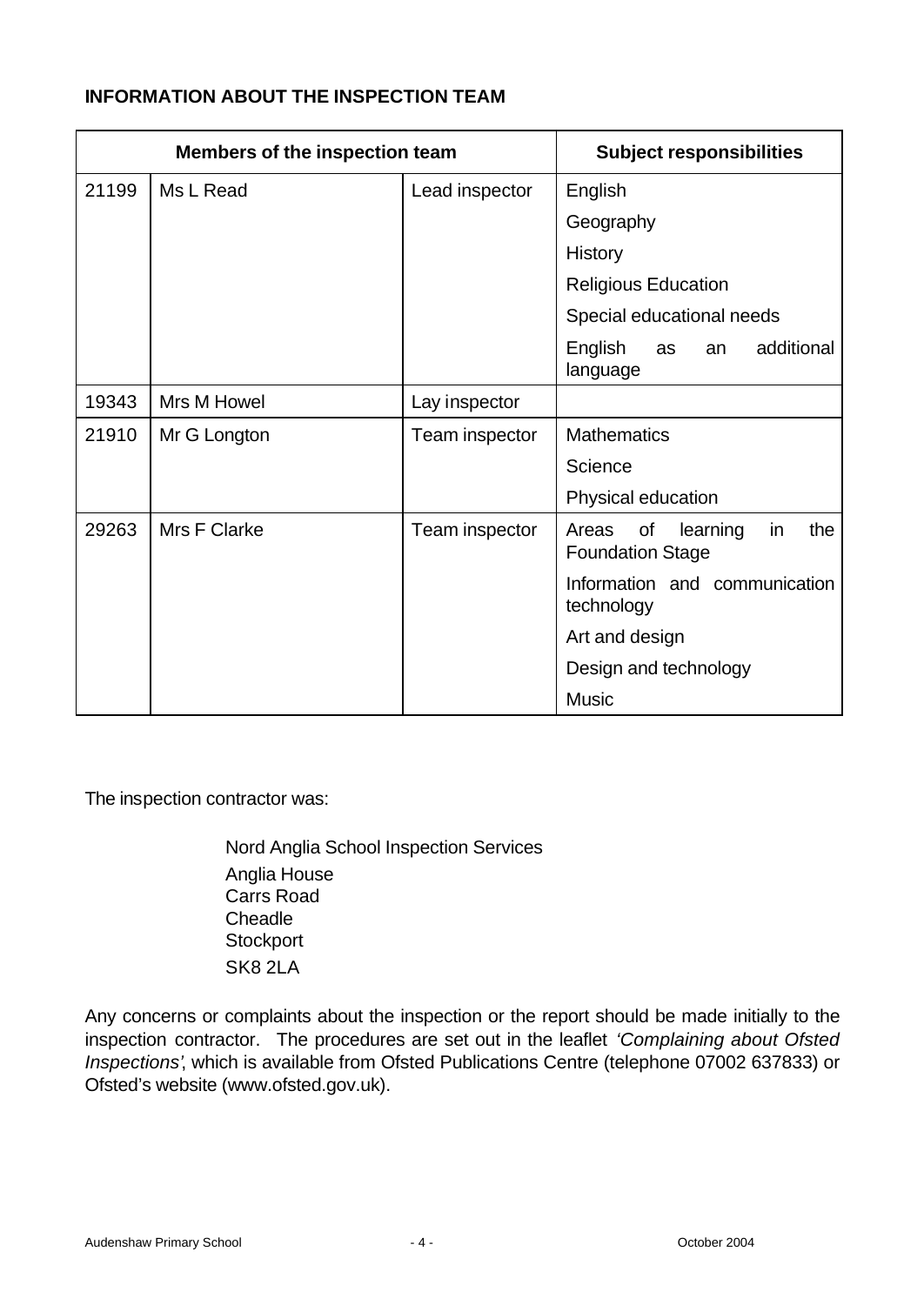# **REPORT CONTENTS**

|                                                                                                                                    | Page |  |  |  |  |  |
|------------------------------------------------------------------------------------------------------------------------------------|------|--|--|--|--|--|
| <b>PART A: SUMMARY OF THE REPORT</b>                                                                                               |      |  |  |  |  |  |
| <b>PART B: COMMENTARY ON THE MAIN INSPECTION FINDINGS</b>                                                                          |      |  |  |  |  |  |
| <b>STANDARDS ACHIEVED BY PUPILS</b>                                                                                                | 8    |  |  |  |  |  |
| Standards achieved in areas of learning, subjects and courses                                                                      |      |  |  |  |  |  |
| Pupils' attitudes, values and other personal qualities                                                                             |      |  |  |  |  |  |
| <b>QUALITY OF EDUCATION PROVIDED BY THE SCHOOL</b>                                                                                 | 12   |  |  |  |  |  |
| Teaching and learning<br>The curriculum<br>Care, guidance and support<br>Partnership with parents, other schools and the community |      |  |  |  |  |  |
| <b>LEADERSHIP AND MANAGEMENT</b>                                                                                                   | 17   |  |  |  |  |  |
| PART C: THE QUALITY OF EDUCATION IN AREAS OF LEARNING,<br><b>SUBJECTS AND COURSES</b>                                              | 20   |  |  |  |  |  |
| AREAS OF LEARNING IN THE FOUNDATION STAGE                                                                                          |      |  |  |  |  |  |
| <b>SUBJECTS IN KEY STAGES 1 and 2</b>                                                                                              |      |  |  |  |  |  |
| <b>PART D: SUMMARY OF THE MAIN INSPECTION JUDGEMENTS</b>                                                                           | 34   |  |  |  |  |  |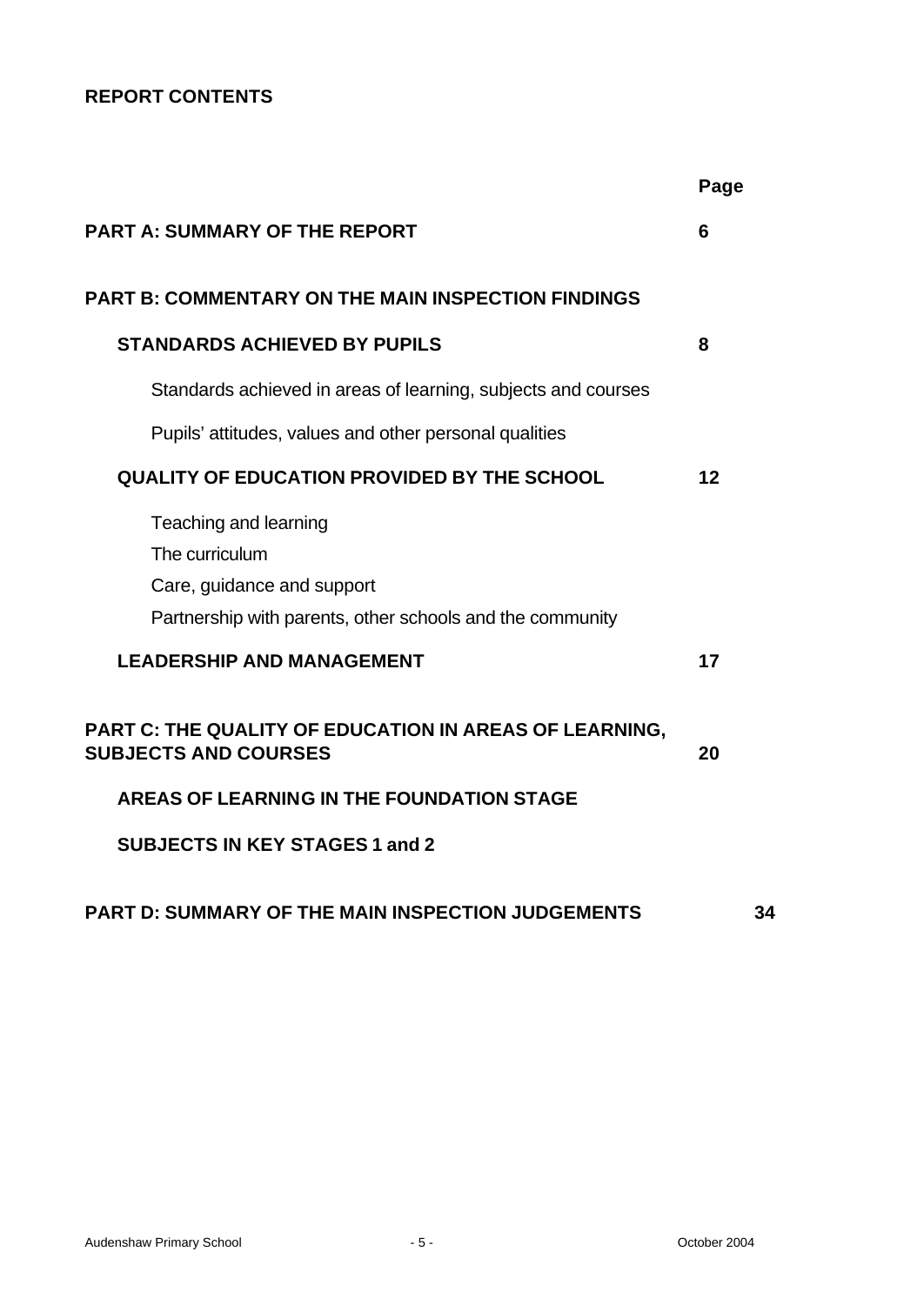# **PART A: SUMMARY OF THE REPORT**

# **OVERALL EVALUATION**

**Audenshaw Primary** provides a satisfactory standard of education and has many good features. Standards are above the national average. Strengths include a good, broad curriculum and very good provision for personal development. Leadership and management are satisfactory overall. The school provides satisfactory value for money.

The school's main strengths and weaknesses are:

- The percentage of pupils attaining the average level 4 in English and mathematics at the end of Year 6 is above the national average and matches that for similar schools. Standards in science are high. Attainment in religious education, history and physical education is above expectations.
- The percentage of pupils attaining the higher level 5 in English and mathematics is below the national average at the end of Year 6 and well below that for similar schools.
- Provision in the reception class and in Years 1 and 2 is good and pupils achieve well.
- Teaching, learning and achievement in Years 3 to 6 in English and mathematics are variable; mostly they are good but a small proportion is unsatisfactory.
- The checking of teaching and learning and systems for setting challenging targets for the higher attaining pupils in English and mathematics in the junior years are unsatisfactory.
- Governors are not sufficiently active in monitoring the school's performance.
- There is very good provision for personal development and, as a result, pupils have very good attitudes to learning, very good behaviour and there are very good relationships.
- The curriculum captures pupils' interests well and there is very good enrichment for learning.
- Parents have a high opinion of the school and are very supportive.

#### **Improvements**

There have been some good improvements since the time of the previous inspection especially in the provision for information and communication technology (ICT) and science. All safety issues have been addressed. There is better progress for the higher attaining pupils in science but not so in mathematics or English. This key issue from the previous report is, consequently, only partly addressed. Overall, improvement is satisfactory.

| <b>Results in National</b><br>Curriculum tests at the end |      | similar schools |      |      |
|-----------------------------------------------------------|------|-----------------|------|------|
| of Year 6, compared with:                                 | 2001 | 2002            | 2003 | 2003 |
| English                                                   |      |                 |      |      |
| mathematics                                               |      |                 | В    |      |
| science                                                   |      |                 |      |      |

### **STANDARDS ACHIEVED**

*Key: A - well above average; B – above average; C – average; D – below average; E – well below average Similar schools are those whose pupils attained similarly at the end of Year 2.*

Pupils achieve well in the reception class and in Years 1 and 2. Standards seen during the inspection in Year 2, together with the unvalidated results for the 2004 tests, are above average in reading, writing and mathematics. Over time, the percentage of pupils attaining the average level 4 by Year 6 in English, mathematics and science has risen and standards seen during the inspection are above the national average in the three subjects. The unvalidated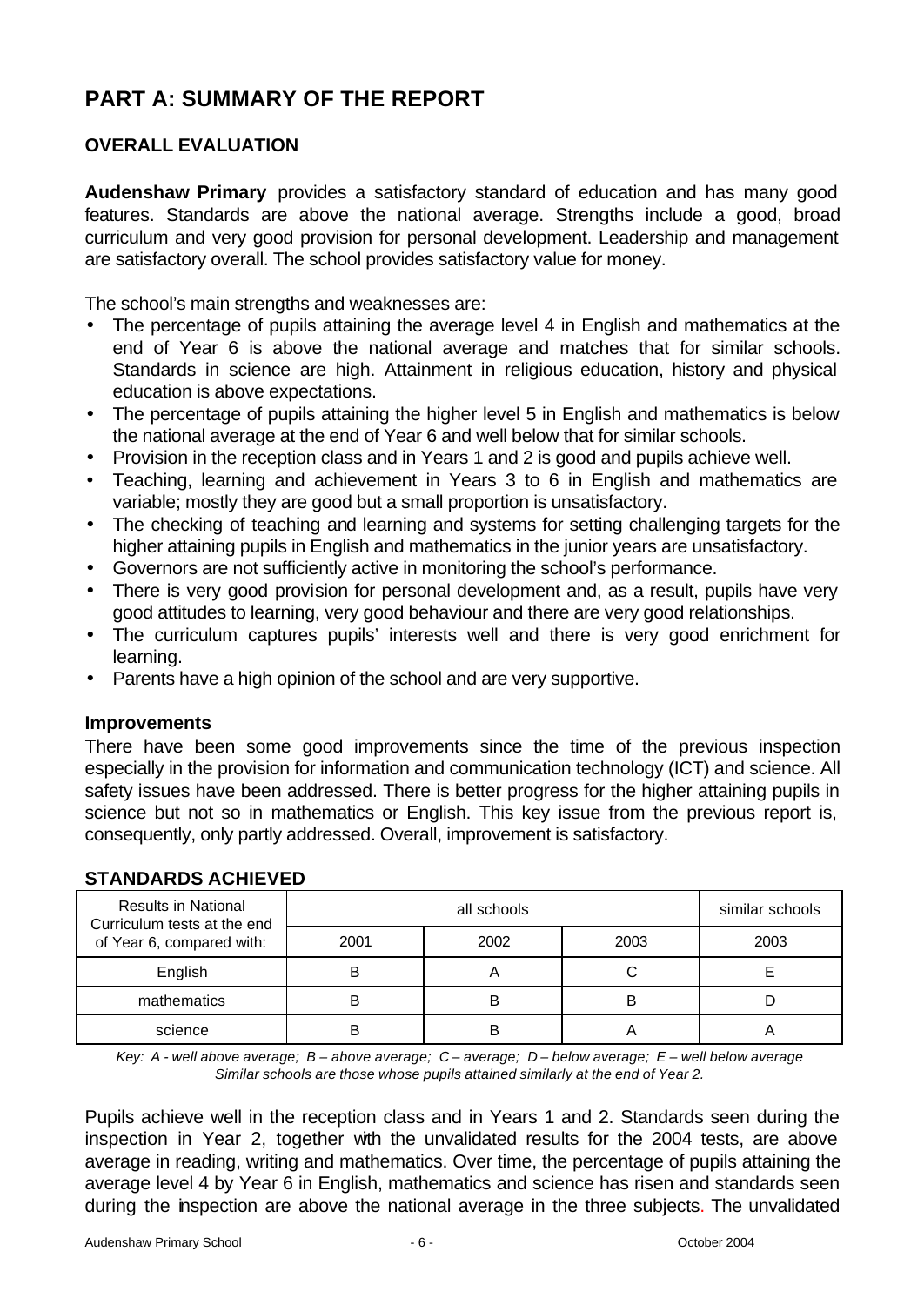results for the 2004 tests reflect this judgement, showing a good improvement in writing from the 2003 tests. However, achievement from Year 3 to 6 is below what could be expected because too few pupils reach the higher level. The comparison with similar schools shows that attainment for this group is well below average in English and mathematics. Inspection findings are that pupils achieve well in most classes in the two subjects but that progress in one year group is unsatisfactory. Targets set for the higher attaining group are not challenging enough and do not provide a useful guide for teachers, pupils and parents. The school has improved the progress of pupils in science by introducing more emphasis on investigative and experimental work and this has been successful in raising attainment. Pupils who have special educational needs achieve well and there are no differences in learning in the classroom between ethnic groups or boys and girls. By Year 6, pupils' attainment in religious education, history and physical education is above expectations.

The school promotes pupils' personal qualities including their **spiritual, social, moral and cultural development very well. As a result, pupils have very positive attitudes and very good behaviour.** Relationships are very good. Attendance is satisfactory.

### **QUALITY OF EDUCATION**

#### **The quality of education is satisfactory overall.**

The quality of **teaching and learning is satisfactory overall.** In the reception class and Years 1 and 2 it is good across all subjects and has a direct impact on the high standards and good achievement. In Years 3 to 6 it is good in most classes. In one year group, a sample of lessons and evidence over time show that it is unsatisfactory in English and mathematics. Teaching and learning in the other subjects are good. Assessment information is used well by most teachers in English and mathematics, to set work at different levels of difficulty. However, this is not the case in one junior year group. Teaching assistants make a good contribution to learning.

There is a good, stimulating curriculum that successfully meets the interests of all groups of pupils. Very good enrichment for learning is provided through visits and visitors and out-ofschool activities. Accommodation is generally satisfactory and resources are good.

There are good standards of care, welfare and safety. Guidance is satisfactory. There are very effective systems in place to promote good behaviour and to prevent bullying. The targets provided for the higher attaining pupils in English and mathematics in Years 3 to 6 are not sufficiently based on the higher levels of attainment. This is a flaw in the guidance provided for teachers, parents and pupils. Parents support pupils' learning well.

### **LEADERSHIP AND MANAGEMENT**

**Leadership and management are satisfactory. Governance is unsatisfactory.** The headteacher and senior managers are effective in providing very good standards of personal development and maintaining an all round education for the pupils. There are weaknesses, however, in the checking of teachers' work and pupils' performance in English and mathematics. Governors are supportive and are fully committed to the aims and ethos of the school but there are weaknesses in checking standards at all levels and in ensuring that key issues are addressed.

### **PARENTS' AND PUPILS' VIEWS OF THE SCHOOL**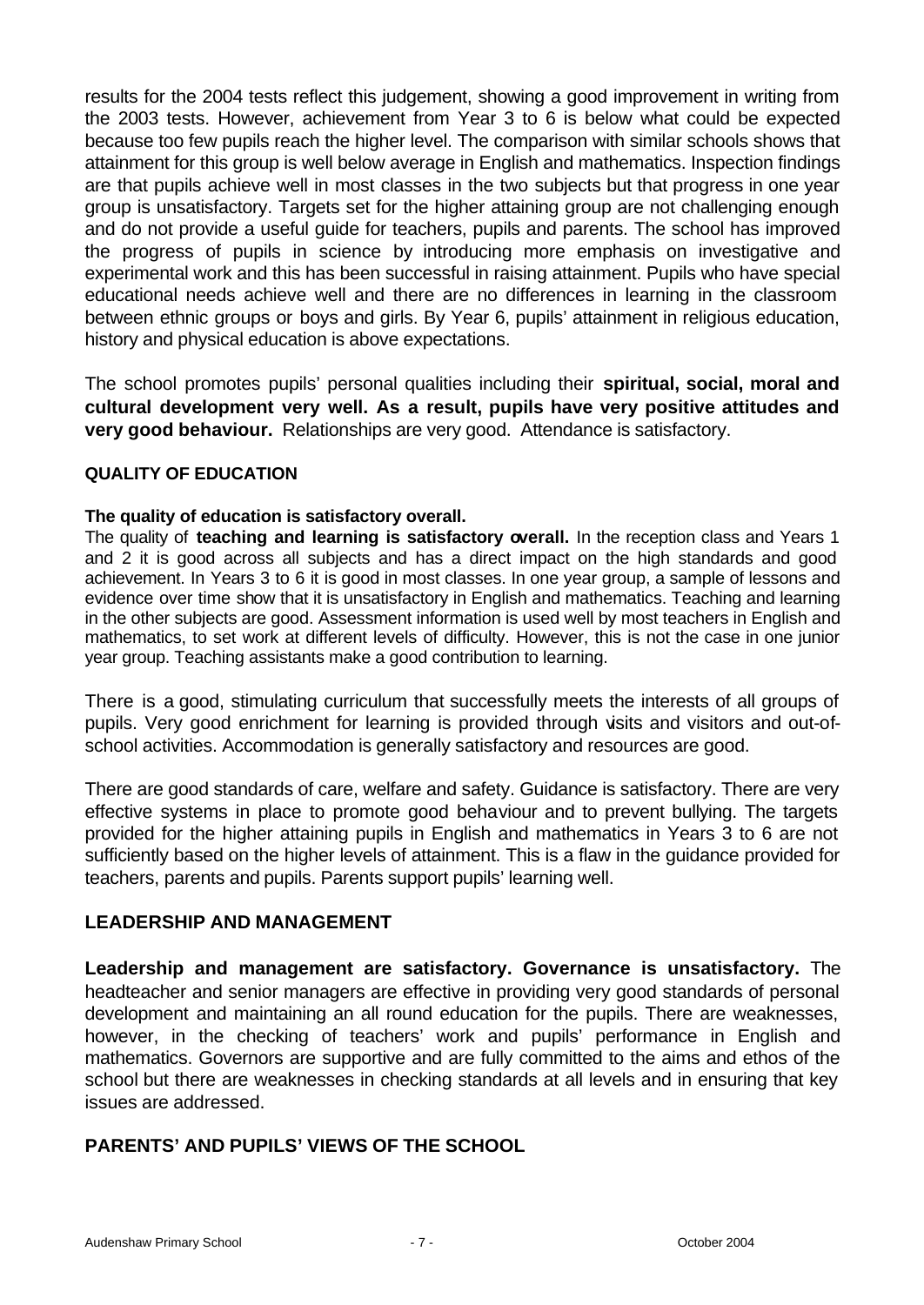Parents have good levels of confidence in the headteacher and his staff. Pupils are proud of their school and they play a good, active role in influencing development through their elected council.

### **IMPROVEMENTS NEEDED**

The most important things the school should do to improve are:

- ? Improve the teaching of English and mathematics where it is unsatisfactory.
- ? \*Improve the monitoring of teaching and learning in the juniors for English and mathematics to ensure that weaknesses are identified and acted upon.
- ? \*Improve the setting of challenging targets for the higher attaining pupils in English and mathematics in the juniors.
- ? Improve the monitoring of the school's performance by the governing body especially in relation to addressing key issues and checking that the agreed targets are met.

\*These areas are identified for improvement within the school development plan.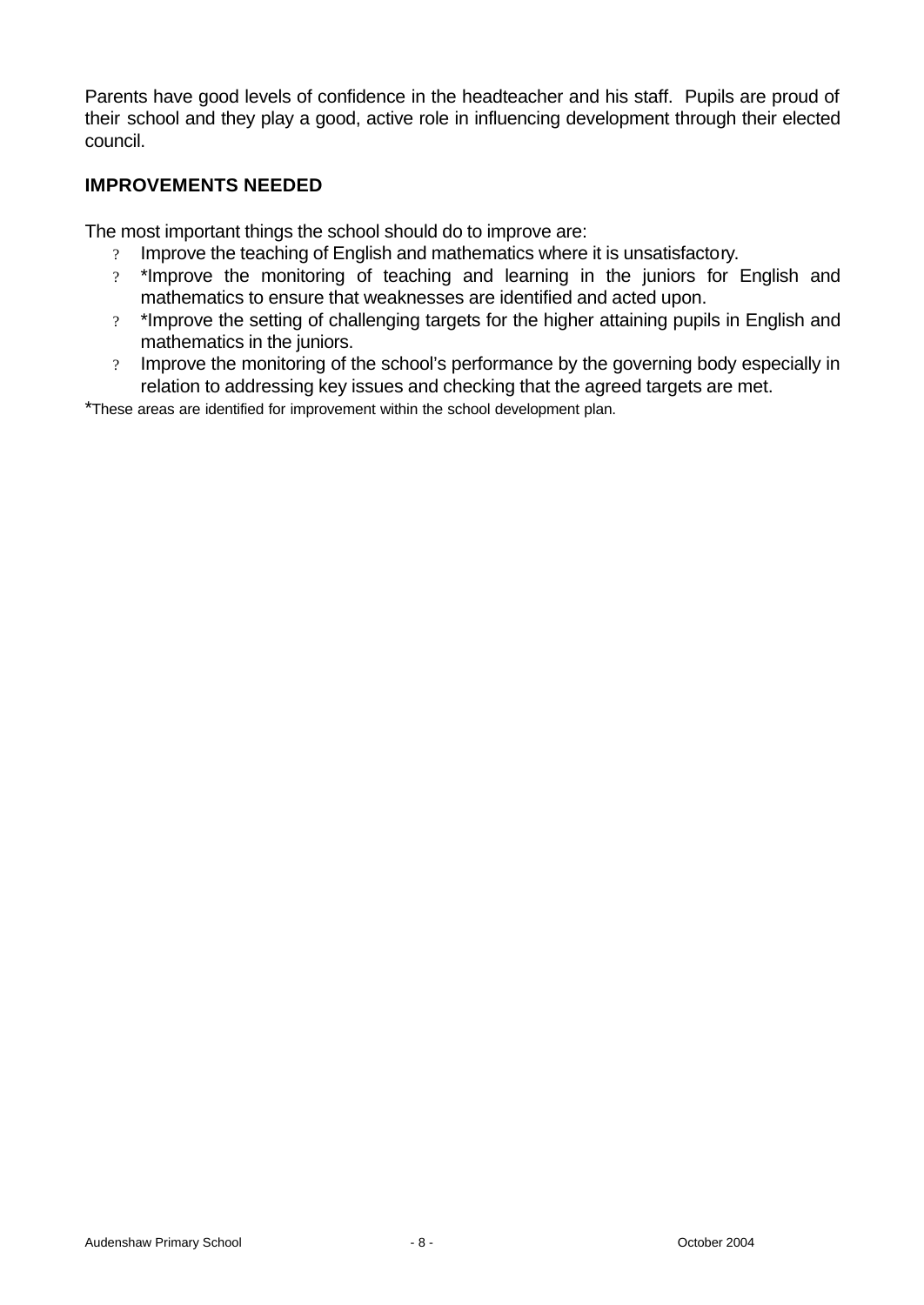# **PART B: COMMENTARY ON THE INSPECTION FINDINGS**

# **STANDARDS ACHIEVED BY PUPILS**

Standards are above average overall. The percentage of pupils attaining the average level in English and science is well above the national average by Year 6 and it is above average for mathematics. However, those pupils capable of higher attainment do not do as well as could be expected in Years 3 to 6 in English and mathematics. Achievement is satisfactory overall.

### **Main strengths and weaknesses**

- Achievement across all areas of learning and subjects in the reception class and Years 1 and 2 is good.
- Achievement in Years 3 to 6 in English and mathematics varies between classes; in most it is good but in one year group it is unsatisfactory.
- Standards seen during the inspection at the average level 4 in English, mathematics and science are above average by Year 6.
- The percentage of pupils attaining the higher level 5 in English and mathematics by Year 6 does not meet the school's targets.
- Attainment in information and communication technology (ICT) has improved well. Standards match national expectations and achievement is good.
- Attainment in history, religious education and physical education is above expectations.
- Pupils who have special educational needs achieve well in relation to their starting points and progress is good.

### **Commentary**

1. When children enter the reception class, their skills and knowledge have been traditionally below those expected for the age group although for this year, they match expectations. By the end of the reception year, the children have made good progress and have reached the expected early learning targets. They achieve especially well in personal and social development and in communication, language and literacy. This is because the quality of teaching is very good and the stimulating curriculum places a very strong emphasis on these areas. Children are constantly encouraged to explore, investigate and ask relevant questions and so develop a sense of curiosity and a keenness to learn at this early stage.

| Standards in: | School results | National results |
|---------------|----------------|------------------|
| reading       | 14.4 (15.3)    | 15.7 (15.8)      |
| writing       | 13.8(14.7)     | 14.6 (14.4)      |
| mathematics   | 15.7 (17.3)    | 16.3 (16.5)      |

#### *Standards in national tests at the end of Year 2 – average point scores in 2003*

*There were 31 pupils in the year group. Figures in brackets are for the previous year* 

2. The results above were below national averages and those for similar schools. Teachers predicted the drop in standards on the basis of their own monitoring records and the fact that this year group's attainment on entry to the school was lower than usual. The unvalidated results of the 2004 tests better reflect the usual standards for Year 2, and, using the statistics from 2003, they are likely to be above average for writing and mathematics. In 2004 the school was disappointed with the numbers gaining the higher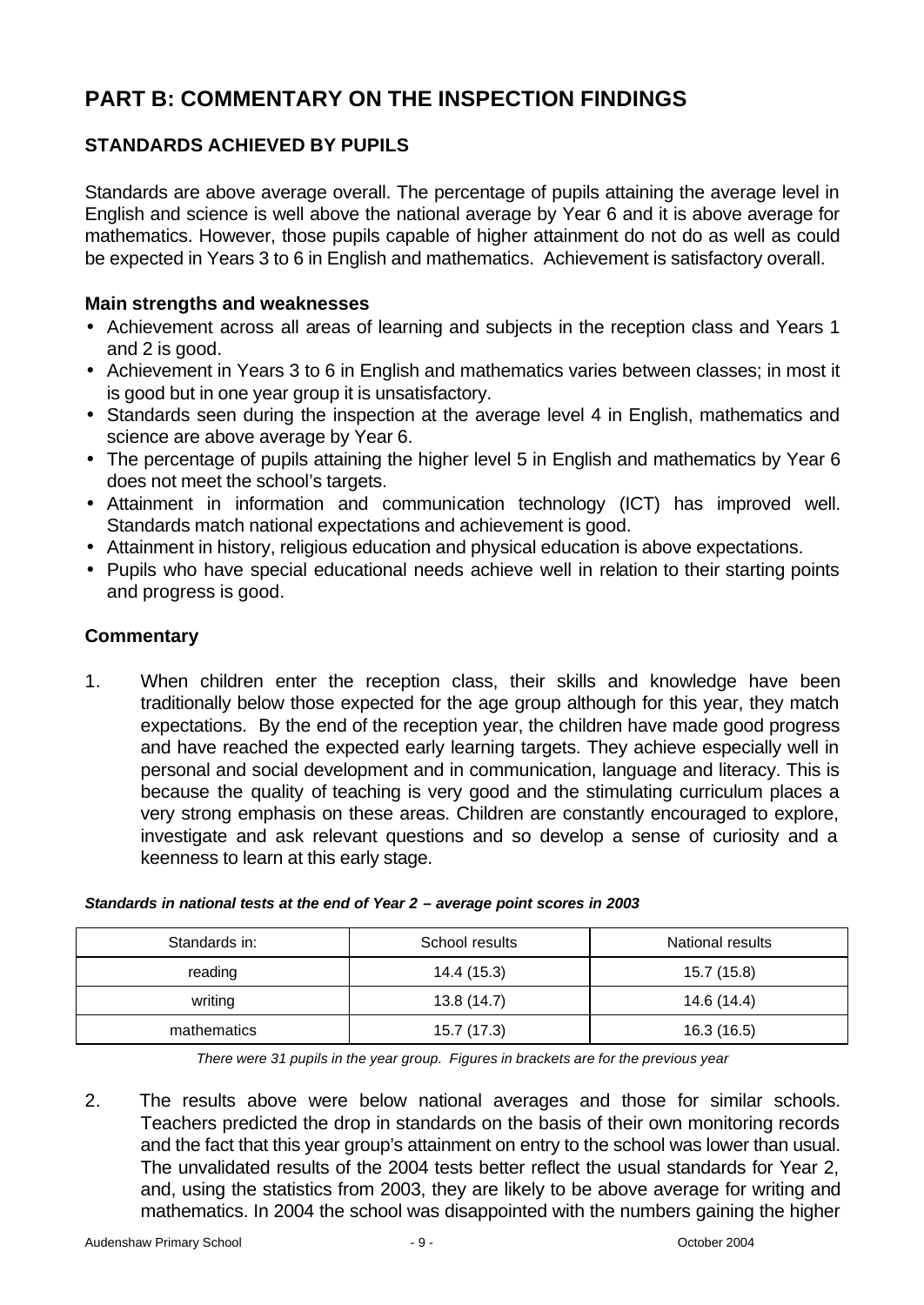level 3 in reading and took action to promote attainment at the higher level. Evidence from the inspection shows that this initiative has been successful, with a good number of pupils on track to achieve level 3 in reading by the end of the present Year 2. Inspection judgements confirm above-average attainment in writing and mathematics. Some especially good standards were seen in the Year 1 work and this is a promising indicator for the future. Achievement in Years 1 and 2 is good because pupils receive good teaching, the higher attaining pupils are well challenged and pupils have very good attitudes to learning.

| Standards in: | School results | National results |
|---------------|----------------|------------------|
| English       | 27.4 (28.7)    | 26.8 (27.0)      |
| mathematics   | 27.9 (28.1)    | 26.8 (26.7)      |
| science       | 31.2(29.6)     | 28.6 (28.3)      |

| Standards in national tests at the end of Year 6 - average point scores in 2003 |  |
|---------------------------------------------------------------------------------|--|
|---------------------------------------------------------------------------------|--|

*There were 33 pupils in the year group. Figures in brackets are for the previous year*

- 3. The results for 2003 were well above the national average for science, above average for mathematics and average for English. When compared with schools where attainment at Year 2 was similar, they were well above average for science, below average for mathematics and well below average for English. The unvalidated results for 2004 indicate a similar trend in English and mathematics with attainment well below average when compared to similar schools. An analysis of the statistics for these two subjects shows that there is a difference between progress at the average level (which is in line with the average trend) and that for the higher level (which is well below the average trend). The inspection found two reasons for this. Firstly, progress in English and mathematics varies between classes in Years 3 to 6. In most it is good but in one year group it is unsatisfactory. Secondly, the yearly targets provided as guidance for teachers, pupils and parents do not take into account the fact that a good proportion of pupils entering Year 3 are attaining at a higher-than-average level. Most teachers in Years 3 to 6 overcome the difficulty by using their own skills of assessment to set challenging work for the higher attaining group. However, this is not consistent practice across all classes. The learning targets that pupils take home are based purely on the average level for the year group and do not provide enough challenge for the faster learning ones who should be aiming at the higher level.
- 4. In contrast, achievement for the average and below average pupils is mostly good and the school has been successful in its targets to improve attainment at the average level. Considering the strengths and weaknesses, achievement overall is satisfactory. The results for science were enhanced because the school was involved in a special project and an additional teacher was deployed to support progress. The added emphasis on scientific investigation and problem solving was a major factor that underpinned the improved progress and better attainment.
- 5. The school agrees targets for attainment by Year 6 with the local education authority. It met these stated targets for attainment in English and mathematics at the average level in both 2003 and 2004. However, the challenging targets for the higher attaining pupils fell short by 10 per cent in mathematics and 24 per cent in English in 2003. There was a similar picture in 2004. At the previous inspection, attainment in English was judged as well above average and this has dropped to average overall, largely because of the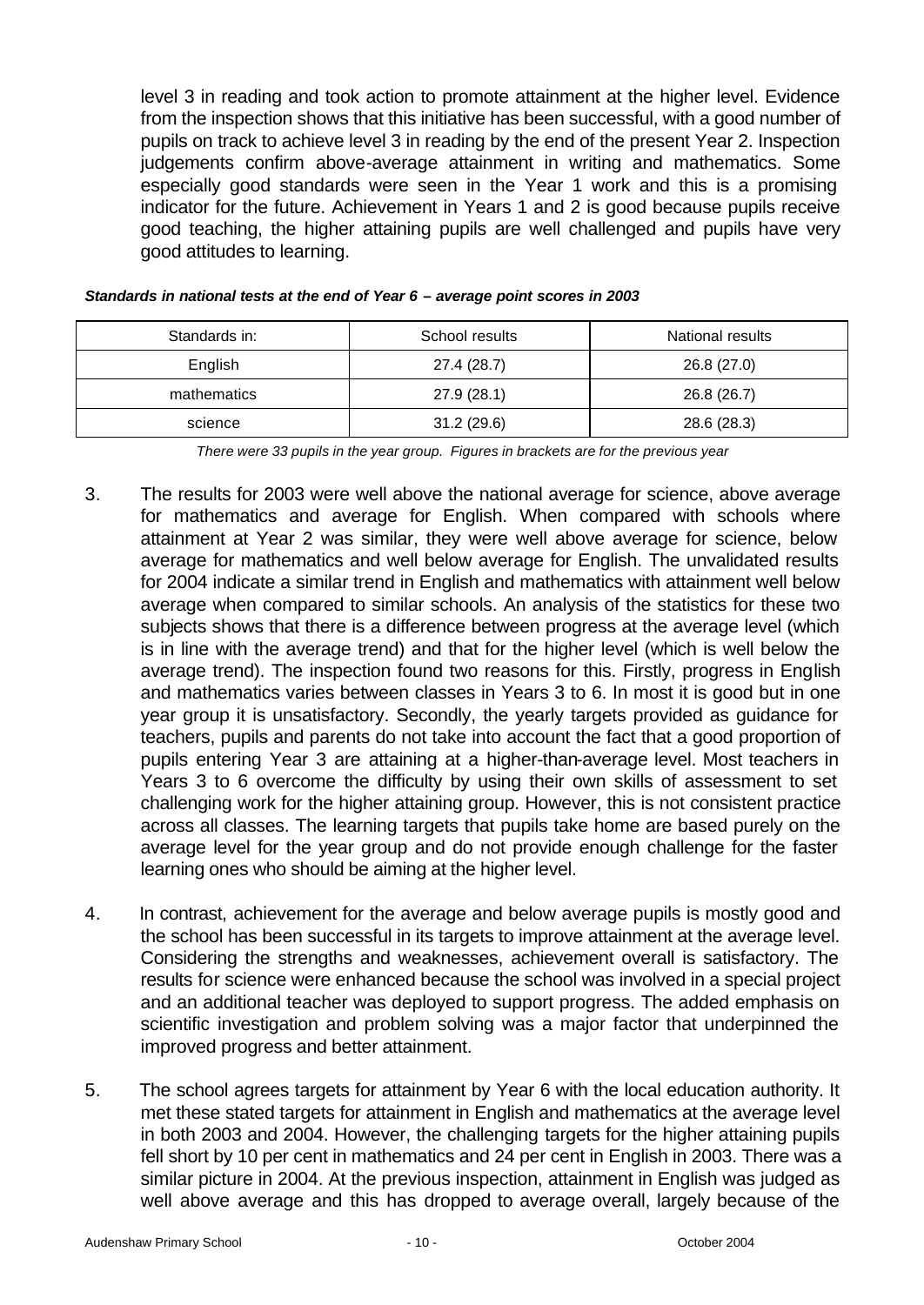issue with the higher attaining pupils. For mathematics and science it was average and has improved, largely due to higher numbers attaining the average level 4. The improvement of attainment at level 5 is a target within the current school development plan.

- 6. Attainment in ICT across the school has improved well and now matches expectations. Many good improvements have been made, especially in resourcing, which means that pupils have good access to computers and plenty of time to consolidate the skills that they are learning. In religious education, pupils attain above what is expected according to the locally agreed syllabus and the subject makes a good contribution to their spiritual, social, cultural and moral education. Attainment in history and in physical education is above expectations by Year 6 and meets the expected level in all other subjects that were fully inspected. The good standards and achievement across the subjects listed above are achieved hrough a broad and interesting curriculum and much good teaching. The specialist sports coaching effectively promotes good standards in physical education.
- 7. Those pupils who have special educational needs achieve well. They have individual targets that are based on their prior learning and help them to make progress. During the inspection, achievement was better when pupils were supported in class lessons rather than in the group work. This is because pupils benefit from the good class discussions and social interaction with their peers. There are no pupils who are in the early stages of learning English as an additional language and pupils of different ethnic backgrounds make equal progress to the majority. In class lessons, boys and girls do equally well and teachers are careful to choose books and topics that are of interest to both.

### **Pupils' attitudes, values and other personal qualities**

Pupils' attitudes and behaviour are very good. Their personal development is very good because there is very good provision for the spiritual, moral, social and cultural development of the pupils. Attendance is satisfactory.

### **Main strengths and weaknesses**

- Pupils are keen to learn and are attentive.
- Pupils work very hard and take great pride in their work.
- There is very good behaviour in classes, when moving around school and in the playground.
- Relationships are very good; pupils have high respect for each other and their teachers.
- The school enables pupils to develop a wide range of social skills and instils in them a strong moral code.

### **Commentary**

8. The attitudes and behaviour of the pupils are strengths of the school and have been maintained at a high standard since the previous inspection. Pupils show very good interest in their lessons and are very willing to take a full part in all activities. They collaborate very effectively in pairs and small groups. Through the wide range of sporting activities in the school, they develop a good understanding of the value of teamwork. They chat in a quiet and friendly manner in the dining hall and mix and play well during breaktimes. The children in the reception class behave in a very mature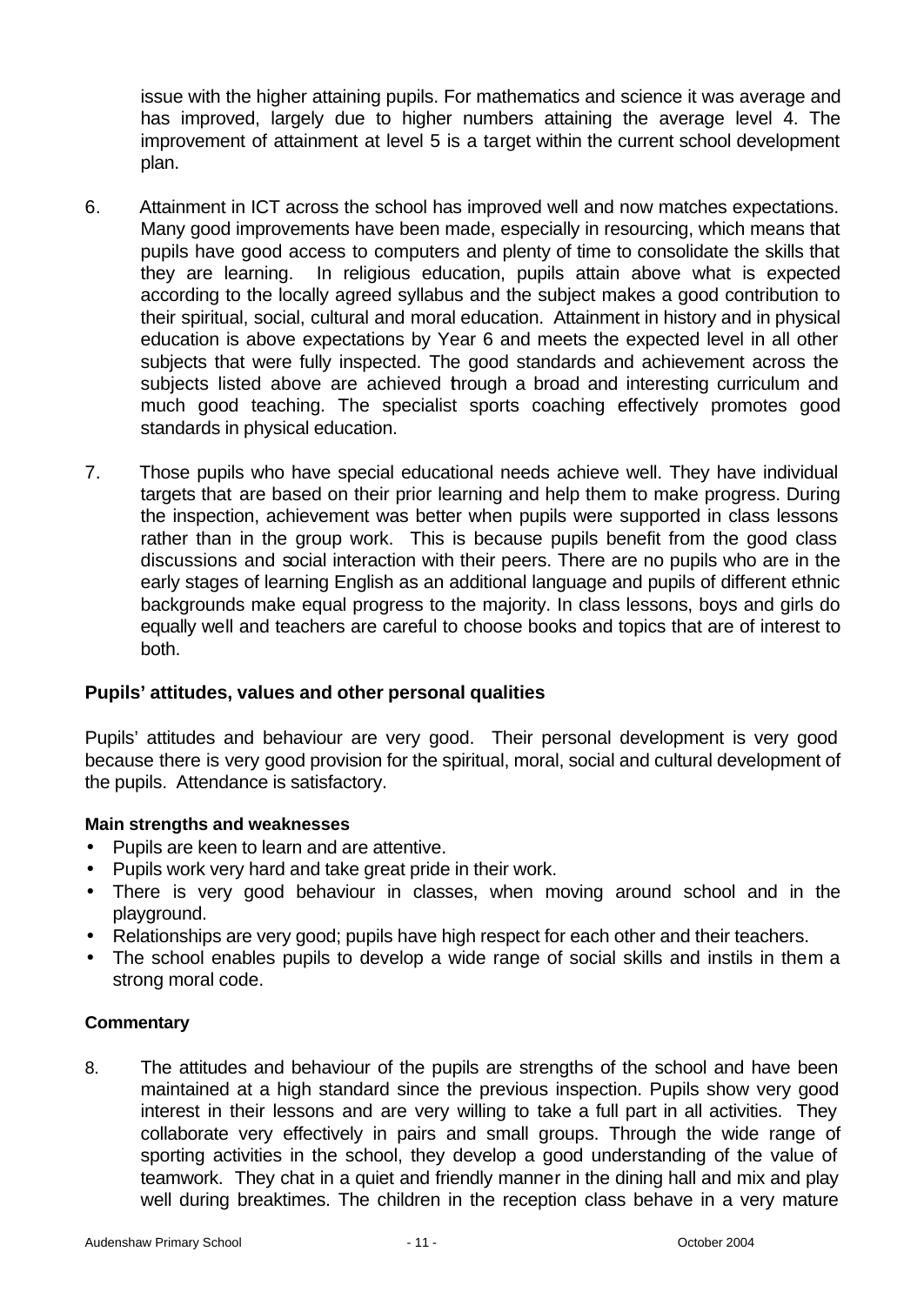manner whilst having their lunch and show that they are well settled at this early stage in the year. During lessons, teachers spend hardly any time dealing with inappropriate behaviour, and the pupils live up to the high expectations of which they are well aware. Comments from teachers, governors and parents indicate that pupils behave equally well when on trips and outings, and the school has received many letters congratulating the pupils on how they conduct themselves.

- 9. The personal development of the pupils is very good. They are self-confident and mature in their attitude to their work. During many lessons there are good opportunities for the pupils to join in role-play, and they do so with enthusiasm. They are polite and courteous and very willing to offer their views and opinions. They listen well to their friends and show consideration for others. Pupils in Year 6 have the opportunity to benefit from a week's residential visit. This happens at the start of the year and the team building activities help to develop a supportive ethos in the class.
- 10. Pupils' spiritual, moral, social and cultural development is very good. There is a very strong emphasis on personal and social development in the reception class and this leads to the very good attitudes seen in Years 1 to 6. Spiritual development is very good. Through religious education lessons and assemblies, pupils learn to recognise and respect different faiths. They explore feelings and emotions in their discussions and show a very good level of empathy and compassion. Pupils appreciate the plight of those less fortunate than themselves and engage enthusiastically in collecting for charities.
- 11. The ethos of the school very effectively underpins the social and moral development of the pupils which is very good. The teachers are very good role models in providing a high standard of care. The pupils have a clear awareness of rights and responsibilities and understand how these contribute to the smooth running of the school community. They share ideas and resources effectively and readily offer good support to those who need extra help when working in groups. Cultural development is good. Pupils have a secure awareness of citizenship, the principles of which are taught through projects that often cross subject areas. The work done towards achieving the Eco School status has effectively raised the pupils' awareness of environmental issues. They benefit from a good range of visits and visitors to extend their cultural knowledge. Subjects such as geography, music and art and design allow pupils to explore both local and world-wide traditions. The school makes good use of local museums and places of interest, and the pupils are given good opportunities to take part in community events. However, pupils have few opportunities to engage with others from different cultures, either through direct contact or by using e-mail. This is an area that could be developed further.

| Authorised absence |     | Unauthorised absence |               |     |
|--------------------|-----|----------------------|---------------|-----|
| School data        | 4.9 |                      | School data   |     |
| National data      | 5.4 |                      | National data | 0.4 |

| Attendance in the latest complete reporting year (%) |  |
|------------------------------------------------------|--|
|------------------------------------------------------|--|

| Authorised absence |     | Unauthorised absence |     |
|--------------------|-----|----------------------|-----|
| data               | 4.9 | School data          |     |
| data               | 5.4 | National data        | 0.4 |

*The table gives the percentage of half days (sessions) missed through absence for the latest complete reporting year.*

The attendance rate at the school is broadly in line with the national average. The rate of unauthorised absence is slightly above average due to a few families taking time for holidays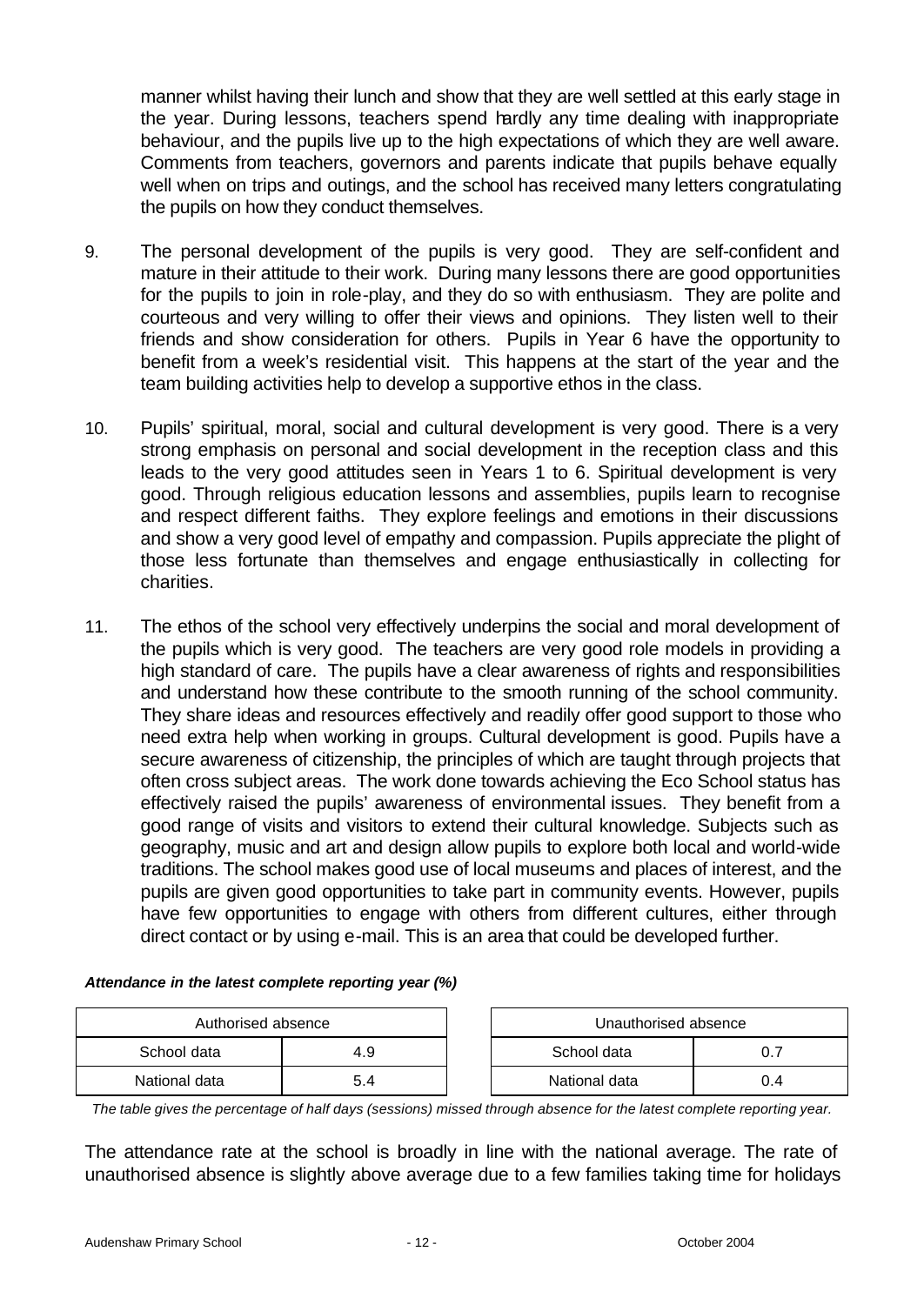that is longer than the period allowed. The school tries hard to discourage this practice. Punctuality is good, with very few pupils arriving late to school.

### **Exclusions**

#### *Ethnic background of pupils*

| Exclusions in the last school year |  |  |  |  |  |
|------------------------------------|--|--|--|--|--|
|------------------------------------|--|--|--|--|--|

| Categories used in the Annual School Census | No of pupils<br>on roll | Number of<br>fixed period<br>exclusions | Number of<br>permanent<br>exclusions |
|---------------------------------------------|-------------------------|-----------------------------------------|--------------------------------------|
| White - British                             | 217                     |                                         |                                      |
| Mixed - White and Black Caribbean           |                         |                                         |                                      |
| Mixed – any other mixed background          |                         |                                         |                                      |
| Asian or Asian British - Pakistani          |                         |                                         |                                      |
| Chinese                                     |                         |                                         |                                      |
| Any other ethnic group                      |                         |                                         |                                      |

*The table gives the number of exclusions, which may be different from the number of pupils excluded.*

There are very few instances of exclusion at the school. During the last reported year there were four fixed period exclusions involving two pupils. The school worked closely with the families, and provided support for the pupils when they returned to school.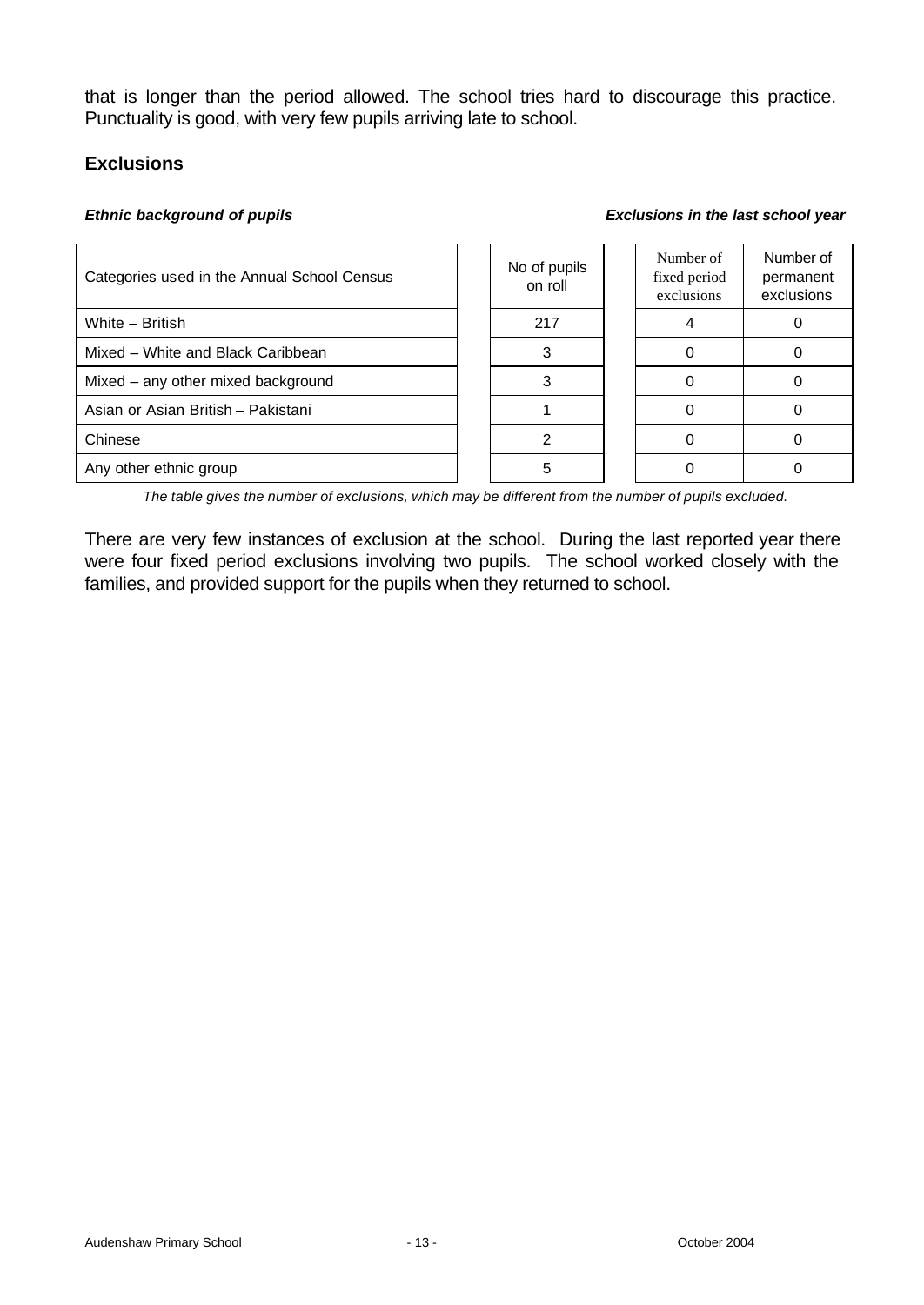## **QUALITY OF EDUCATION PROVIDED BY THE SCHOOL**

The quality of education is **satisfactory** overall with many strengths. There is a good, broad curriculum and very good enrichment for learning. Care and welfare are good and parents are very supportive of the school's work.

### **Teaching and learning**

The quality of teaching is **good** in the Foundation Stage and Years 1 and 2 and pupils learn well. Teaching is variable but **satisfactory** in Years 3 to 6 and pupils make sound progress. Overall, teaching and learning are satisfactory. Assessment is **satisfactory**.

### **Main strengths and weaknesses**

- Teachers generally have a good range of subject knowledge across the curriculum, including a thorough understanding of the needs of children in the reception class.
- The teaching of English and mathematics in one year group is unsatisfactory.
- Teaching assistants are well briefed and provide good support for learning.
- Teachers use a good range of strategies and resources to challenge, motivate and encourage pupils. They have high expectations of behaviour and endeavour.
- Staff ensure that pupils who have special educational needs are fully involved in lessons.

### **Commentary**

### *Summary of teaching observed during the inspection in 51 lessons*

| Excellent | Very good | Good               | Satisfactory | Jnsatisfactory | Poor | Very Poor |
|-----------|-----------|--------------------|--------------|----------------|------|-----------|
| (2%)      | 13 (25%)  | (61%)<br>つイ<br>ا ت | 4 (8%)       | 2(4%)          |      |           |

*The table gives the number of lessons observed in each of the seven categories used to make judgements about lessons; figures in brackets show percentages where 30 or more lessons are seen.*

- 12. Most of the teaching observed during the inspection was good and much was very good. However, the judgement for teaching is also based on a scrutiny of work over time and an analysis of the records of pupils' progress. From this evidence, it is clear that teaching and learning for English and mathematics in one year group within the juniors is unsatisfactory. When this weakness is balanced with the strengths, the overall judgement is that teaching is satisfactory in Years 3 to 6 and good elsewhere. This is not as good as at the previous inspection and is largely due to flaws in the systems for monitoring and evaluating teachers' performance and for tackling weaknesses.
- 13. The teaching in the reception class is good with very good features. Children have an inviting range of activities where they can explore and investigate. Adults encourage them to be independent learners and place a strong emphasis on developing their communication skills. Thorough records of progress are kept and these are well used to plan the next steps in learning. As a result of the good provision, children settle quickly to their tasks and achieve well.
- 14. In Years 1 and 2, the vast majority of teaching seen was good and a significant percentage was very good. Other evidence from completed work and records confirms that teaching over time is good. Teachers focus on developing a solid foundation in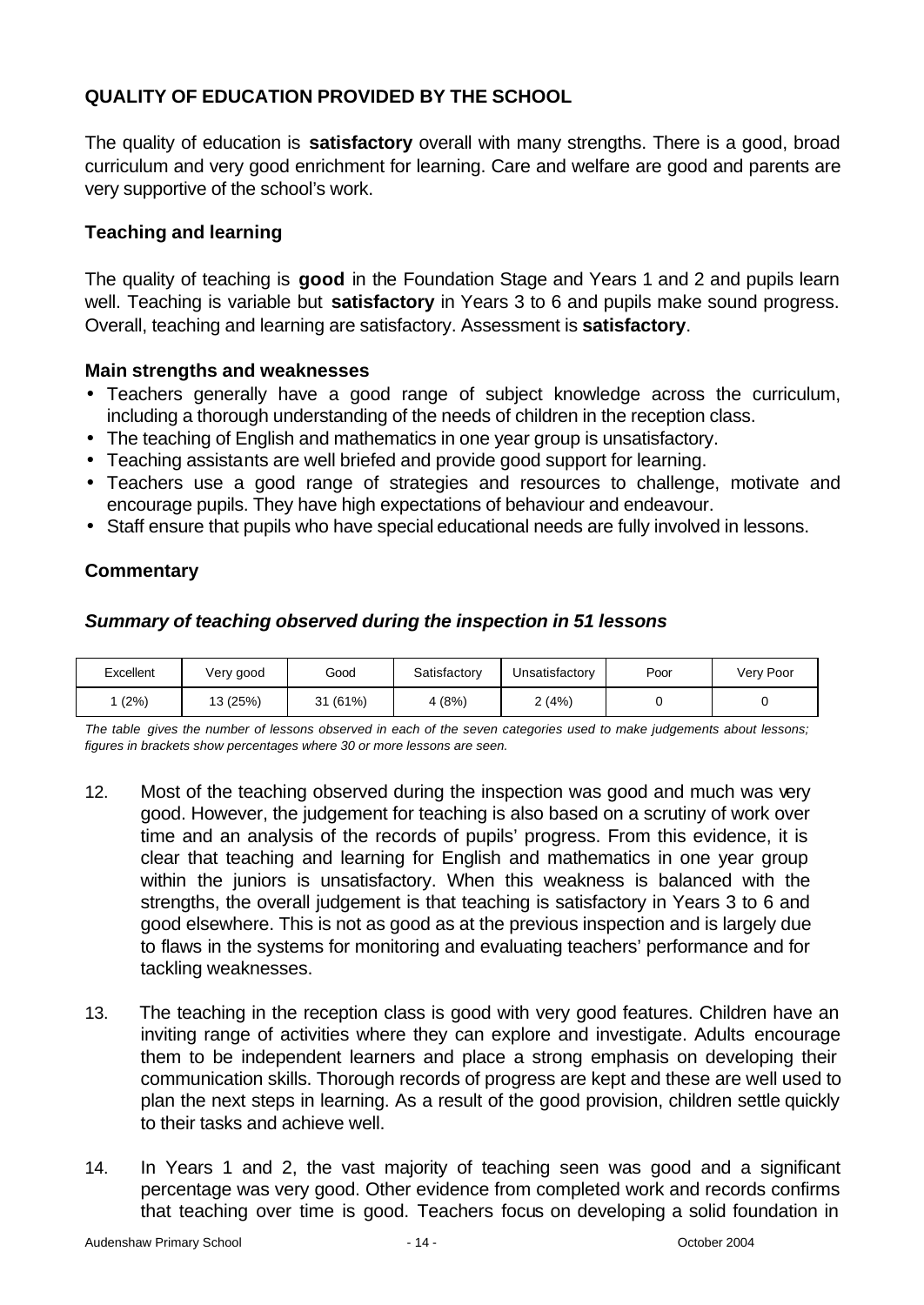literacy and numeracy. Recent targets for improvement have resulted in more pupils reading at the higher level and better writing skills in both Years 1 and 2. During guided reading sessions, pupils learn to use a good range of strategies to help them tackle new texts and in mathematics lessons, they try out different approaches to problem solving. This prepares pupils effectively for the more demanding curriculum in the junior classes. The teachers have developed targets for different groups of pupils based on assessments of their learning. As a result, pupils are well supported or challenged in lessons. These specific goals are not shared with parents, however, who receive only the general class targets.

- 15. In Years 3 to 6 there are strengths in the teaching and learning but also some areas for improvement. In most classes, pupils receive good teaching and make good progress. In one year group however, work in English and mathematics is not sufficiently matched to the different levels of prior learning and progress is unsatisfactory. Most teachers develop group targets based on assessments of completed work and this sometimes overcomes the lack of clear, school guidance. However, the practice is inconsistent across the year groups and pupils capable of higher attainment do not always have the challenge that they need. As in the infants, parents only receive general class targets for learning. This is an area for development.
- 16. Most teachers pay good attention to developing speaking and listening skills and extend this skilfully into class and group discussions. Reading and writing skills are generally well promoted, except in one year group. By Year 6 pupils write using various styles but too many pupils are working at the average level rather than the higher one. In the past, opportunities for independent writing when studying other subjects have not been fully exploited and too many worksheets have been used. This situation is now improving, under the direction of the English manager. The teaching of skills in mathematics is good in all but one year group. Pupils are taught to have quick recall of number facts and they learn different mathematical strategies for problem solving. The 'dip' in the quality of teaching and learning in one year group means that the pattern of achievement varies over the four years and is satisfactory overall.
- 17. Throughout the school, most teachers share the aims of the lesson with the pupils and then review the success achieved at the end. This is helping pupils to evaluate their own progress and to become independent learners. During lessons in Years 1 and 2, teachers check pupils' learning very carefully in English and mathematics. This work provides the essential information for teachers' planning on a day-to day basis and ensures a good pace to learning. For this age group, assessment and the use of information gathered is good. Throughout school, teachers keep detailed assessments of pupils' work. In Years 3 to 6 the information is generally well used when planning lessons but this is not evident in one class where insufficient attention is given to ensuring a good match between prior learning and new work. As a result, the higher attaining pupils do not consistently have additional challenges to support their attainment at higher levels. Across the school, considering the strengths and the weakness, assessment is satisfactory.
- 18. Very good relationships are an important feature in lessons. Teachers expect pupils to work hard and most have high expectations. Pupils rise to the challenges set for them because they know that their efforts are valued and will be rewarded through praise and encouragement. This is helping them to develop good industrious habits and an intrinsic love of learning. There is a good level of teachers' subject knowledge across the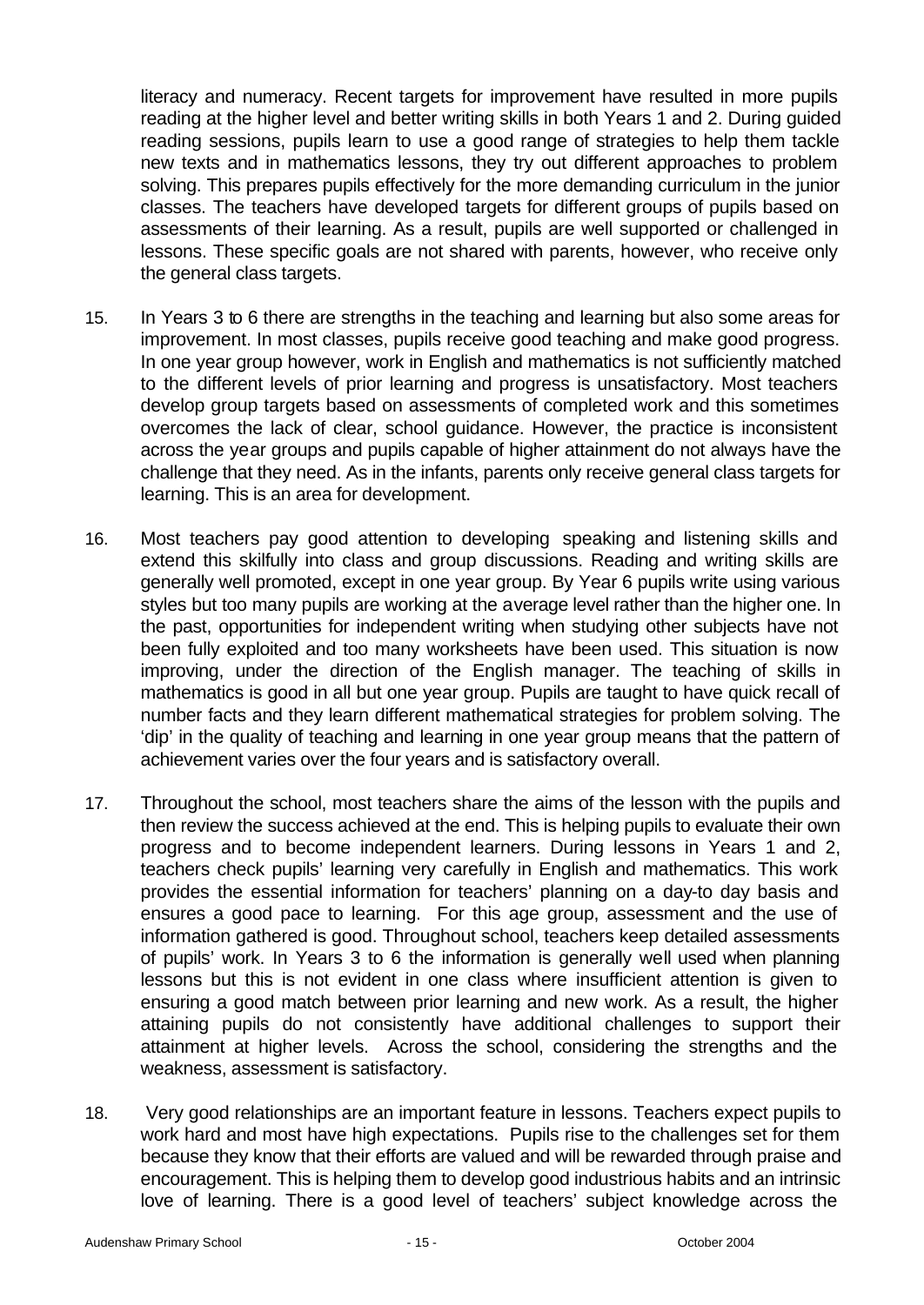curriculum and this underpins some good achievement in subjects such as religious education or history. Teachers often make learning fun by including role play, drama, practical activities, visits and visitors into their lessons. This motivates pupils very well. The teaching assistants take advantage of training opportunities to enhance their expertise and work in effective teams with the class teachers.

- 19. There have been good improvements in the teaching of ICT since the previous inspection. Teachers now have better subject knowledge and make good use of the much improved resources. The electronic whiteboards are used effectively in lessons and there is good use of ICT for research and recording. Teachers' subject knowledge for science has improved and the school benefits from the expertise of the subject manager and links with industry. These factors are strengths in the teaching.
- 20. The teaching of pupils with special educational needs in classes is good and they achieve well relative to their starting points. Pupils who require additional help are identified as soon as possible when they begin school. The special educational needs co-ordinator and the class teachers discuss and develop pupils' individual education plans. Teachers use skilful questioning to ensure that pupils are fully included in lessons, so enabling them to make consistent gains in their learning. Teachers celebrate ethnic diversity and the fact that some pupils speak other languages as well as English. This helps to maintain good self-esteem across all groups of pupils. Teachers are mindful of the fact that boys traditionally do less well than girls in the Year 2 tests and they plan work that will appeal to both genders. The success of motivating the boys is seen in the fact that many have caught up and some accelerate past the girls by Year 6 and this is a further strength of teaching in the school.

### **The curriculum**

The curriculum is **good** and there is very good enrichment for learning. As a result, pupils have a good range of worthwhile learning opportunities, successfully meeting their interests and firing their enthusiasm for learning. Accommodation is **satisfactory** and resources are **good**.

### **Main strengths and weaknesses**

- The school provides its pupils with a balanced and interesting curriculum, which prepares them successfully for the future stages of education.
- There are useful plans for teachers in all subjects based on the latest national guidelines.
- There is good provision for pupils with special educational needs.
- The curriculum is very well enriched with many opportunities for pupils to visit places of interest, to listen to specialist speakers and to engage in out-of-school activities.
- The development of personal, social and health education and citizenship is especially good.

### **Commentary**

21. The provision for children in the reception class is good and provides a secure structure for working towards the early learning goals. The National Curriculum is fully in place in Years 1 to 6 and religious education lessons follow the locally agreed syllabus. All statutory requirements related to the curriculum are met. Through Years 1 to 6 good planning ensures that teachers are provided with a range of suitable topics and guidance upon which to base their lesson plans. The national strategies for numeracy and literacy are firmly in place. Since the previous inspection, the curriculum in science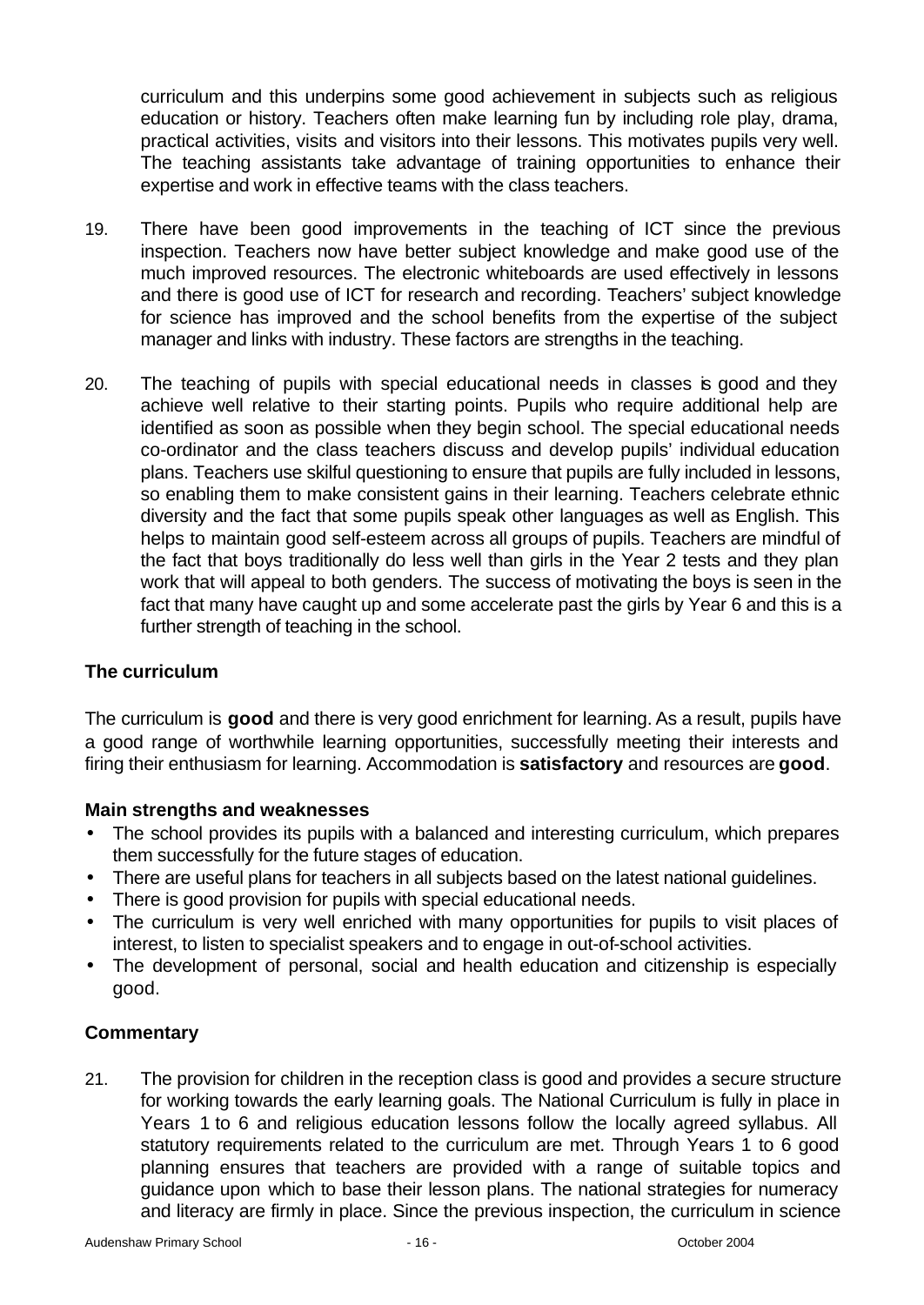has been improved with much more attention now being paid to investigative work. The curriculum for ICT has also improved well and there are many valuable opportunities for pupils to use their computer skills when studying other subjects. In recognition of the work done, the school was awarded the Basic Skills Quality Mark in 2004.

- 22. The provision for pupils who have special educational needs is good. The targets set for them are closely based on prior learning. These are reviewed and revised regularly to make sure that they remain appropriate to current needs. In most cases, recording tasks are carefully adapted to ensure success, but this is not always so in one year group. Most support is provided in class and is successful in allowing pupils to make good progress. Some group sessions are based on basic skill development but these lack the good quality of social interaction seen in most lessons. They therefore provide less input into the development of pupils' personal and speaking and listening skills. All pupils, regardless of any disability, have the same opportunities to take part in every aspect of school life.
- 23. The school puts special emphasis on its policy to develop personal, social and health education and an awareness of citizenship. The curriculum in this area provides pupils with many opportunities to develop positive attitudes and has a significant impact on behaviour and relationships. There is a good programme of study, including sex and relationships education and guidance about the dangers of misusing substances. The principles of the Eco-school are well taught through topics such as healthy eating, conservation and preservation. The school council enhances pupils' understanding of citizenship; members recently visited the town's Council Chamber to learn how democracy works. Pupils in Year 6 take advantage of an annual residential visit which helps to develop a good team spirit for the year group. The curriculum is also enriched by specific academic initiatives during the year and a good range of visits and visitors. For example, the school holds an annual science day and several on-going visits are arranged to the museum of science and industry.
- 24. A very good range of sporting activities both in lessons and after school is provided and pupils have the benefit of professional coaching to refine their skills. There are many opportunities to participate in competitive sports with other schools and this helps to develop good principles of sportsmanship and fair play.
- 25. Since the previous inspection there have been good improvements made to the building. A secure play area has been provided for children in the reception class and the new ICT suite provides a good resource for this subject. Both have had a positive impact on learning. However, the mobile classrooms are small and poorly ventilated. Pupils have to cross the playground to access facilities such as the library, the ICT suite and the hall. Governors fully recognise this as an unsatisfactory situation and are anxious to secure funding for permanent accommodation. The teachers and pupils have done very well to cope with the emergency building work now taking place. Teachers have found some inventive ways to minimise disruption to learning and pupils act very sensibly where space is restricted. This is illustrated very well in the reception class where the full range of activities is still provided over the week even though the class has lost some 50 per cent of floor space. Between them, teachers provide a good level of expertise across the curriculum and they share their skills effectively to benefit lesson planning. However, the managers for English and mathematics do not have enough opportunities to influence the practice of their colleagues through support in lessons.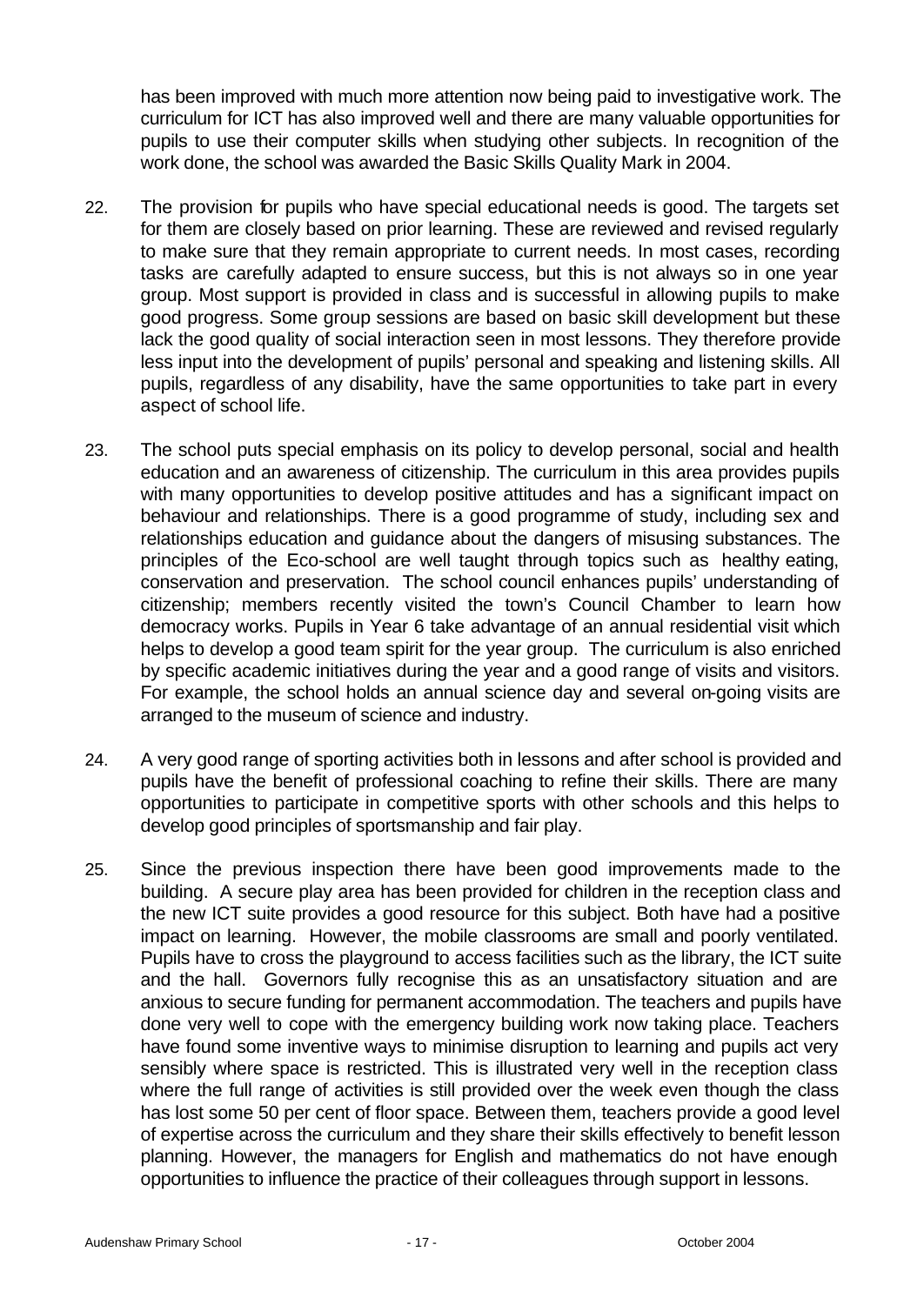26. Teachers celebrate pupils' work by creating attractive displays throughout the building and this provides a very pleasant and stimulating environment. Resources are good, especially for the reception class, mathematics, science, religious education, ICT, history, music and physical education.

### **Care, guidance and support**

There is **good** provision for the pupils' care, safety and welfare. Guidance is satisfactory overall. Pupils' views are sought regularly and used effectively to help in the running of the school.

#### **Main strengths and weaknesses**

- The school's ethos provides pupils with a happy and secure environment.
- The good induction arrangements help children to settle quickly into the school.
- Pupils know they can trust their teachers and readily turn to them for help.
- Guidance for personal development is good.
- Guidance to support the higher attaining pupils' academic progress in English and mathematics is unsatisfactory.

- 27. There is a caring and secure environment within the school. Parents and pupils have confidence in the staff and feel very comfortable with the 'family' atmosphere that is generated. All pupils are known and valued as individuals, and there is mutual respect between them and their teachers. The care and consideration for others is evident in all aspects of school life and the pupils react well to the good role models that adults provide. The lunchtime supervisors ensure a good standard of care at midday and the caretaker maintains a high standard of cleanliness throughout the building. The teachers and the cook work hard to promote an interest in healthy eating. Great care is taken to order good quality fruit for the infants which is very popular and much enjoyed. This helps to instil good habits for the future. Junior pupils appreciate the fact that nothing on their school dinner menu is fried. Many make positive choices for fruit and vegetables and there is very little waste at the end of lunchtimes. The health and safety issues mentioned in the previous report have all been fully resolved.
- 28. The well-established induction arrangements for children starting in the school help them to settle happily and quickly into their new surroundings. All parents are invited to meet their child's teacher during the first half term when valuable information is shared. This helps the teacher to understand the needs of the particular child and also helps to develop the good relationship between home and school. Right from the start, parents are encouraged to be involved with their child's learning and are given information so that they can help at home. This first, very positive experience that parents have of the school forms the basis of the very successful home-school partnership that lasts until the end of Year 6.
- 29. The personal development of pupils is monitored informally and, in this respect, pupils receive good guidance. The teachers have good knowledge of their pupils and are sensitive to any concerns or worries they may have. Pupils know they can turn to their teachers for help and are confident that they will be listened to. They fully understand the school's policy on bullying and know that oppressive behaviour will not be tolerated and that any incidents will be dealt with promptly. The new school council has been formed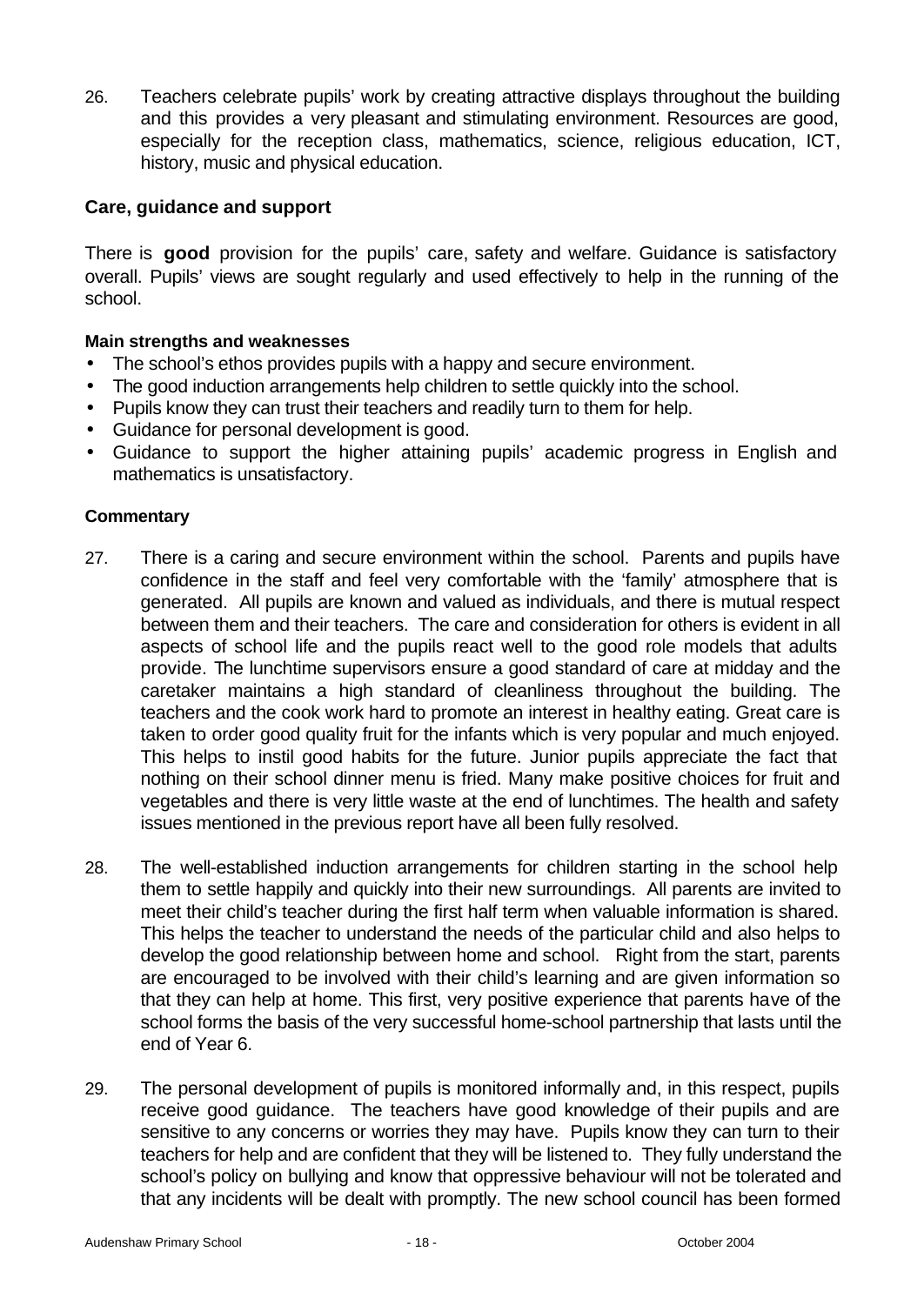from the established Eco-council and includes representatives from each year group. Through the planned programme of meetings with staff, members of the council are actively involved in making suggestions for improvement and expressing the views of their friends. This provides a good voice for the pupils and also provides them with a sound awareness of citizenship.

30. The school sets targets for attainment in English and mathematics and these work well in Years 1 and 2 for all groups of pupils. However, in Years 3 to 6 the targets do not take enough account of the good percentage of pupils who have already achieved at a higher-than-average level on entry to Year 3. Most teachers overcome the problem by setting their own targets based on assessments of pupils' learning but this is not a consistent practice. Targets given to pupils and sent home to parents are general and there are no separate, challenging goals for the higher-attaining group. As a result, some pupils who might be expected to attain the higher level 5 by Year 6 do not achieve it. A similar situation in mathematics was reported at the previous inspection and the issue has not been fully addressed. However, some good improvements have been made to the higher attaining pupils' achievement in science.

#### **Partnership with parents, other schools and the community**

The partnership between the school and parents is **good**. There are good links with the community, and satisfactory links with other schools.

#### **Main strengths and weaknesses**

- Parents are very supportive of the school.
- Parents are provided with good information about the school and their children's progress.
- Strong links with the community enhance pupils' experiences and promote their progress.

- 31. The returned questionnaires show that parents are very pleased with the provision in the school and the fact that their children are expected to work hard. Comments on the returned questionnaires confirm that children like coming to school and parents consider that they make good progress. These positive views were endorsed by the parents at the well-attended pre-inspection meeting. Parents appreciate the fact that teachers are available and approachable and feel there is very good communication between them and the school. They like the learning environment and are confident that their children are well cared for. This close involvement with the parents contributes well to the home-school partnership and consequently to learning. The good links reported at the previous inspection have been successfully maintained.
- 32. Members of the Parents, Teachers and Friends Association raise substantial funds which are used well to provide additional resources. The school is planning more formal methods of seeking parents' views to ensure that they have representations from all year groups. The information provided for parents is good. Consultation evenings are very well attended and parents say that they feel well informed about their children's progress through meetings with teachers and the annual written report. The regular newsletters ensure that everyone is informed of school events and news.
- 33. Through its links with the community, the school provides pupils with good opportunities to broaden their experiences. The good variety of visiting speakers, together with the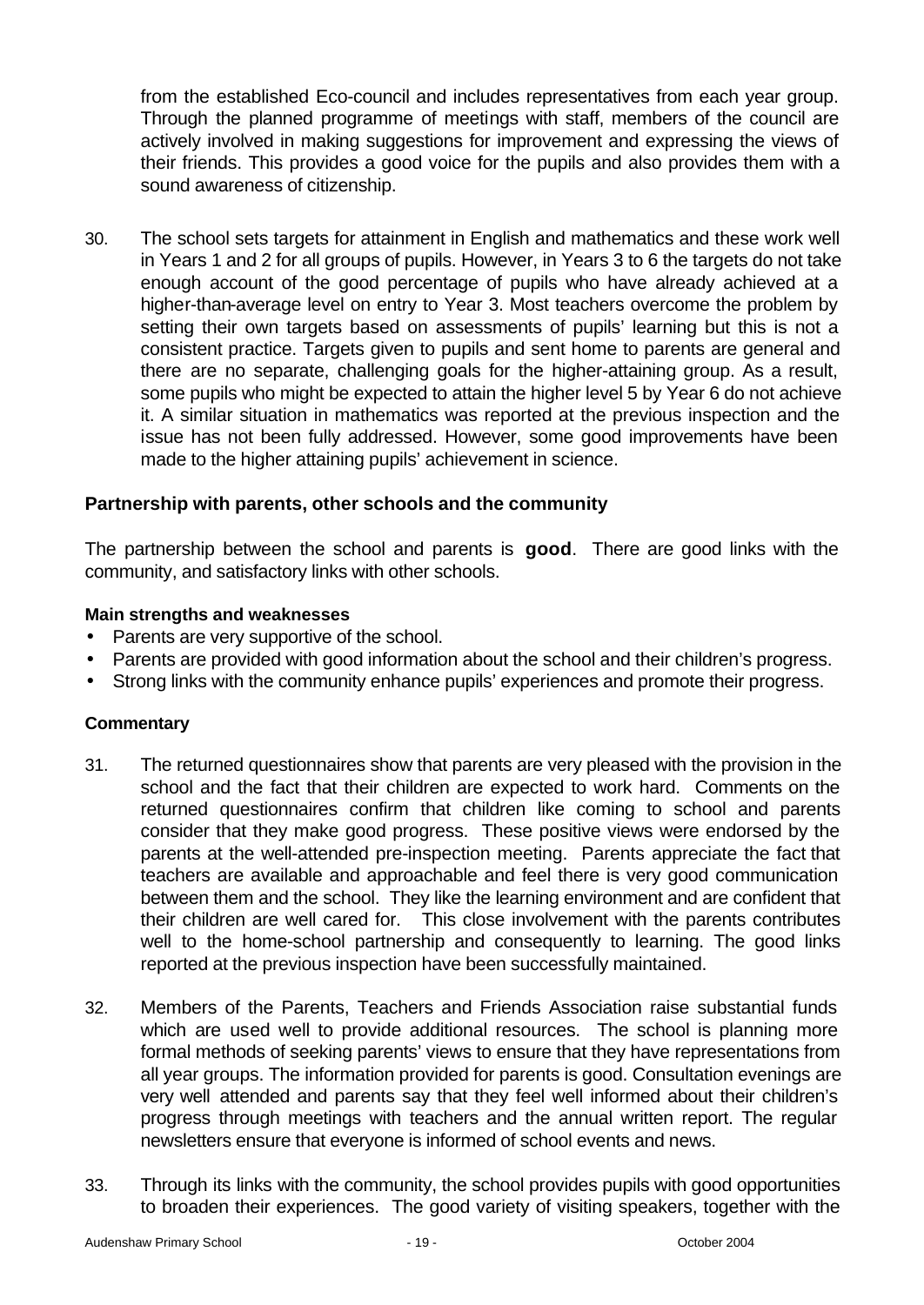visiting musical and theatrical groups, helps to broaden pupils' experiences and to widen their perspectives on life. The visits to local museums and places of interest enhance the curriculum provision and add an extra dimension to pupil's learning. Pupils take part in a variety of local events including music and art festivals. Personnel from two nearby football clubs are involved with the school and help to raise the profile of sport within the curriculum and also to enhance the work done on personal education.

34. Pupils transfer to a number of nearby high schools and staff maintain satisfactory links with all of them. It works as closely as it can, and ensures that all pupils are well prepared for their new school. Pupils are confident about moving on and parents say they do well in their chosen high school.

### **LEADERSHIP AND MANAGEMENT**

Leadership is **satisfactory** overall. Management at the school is **satisfactory**. Governance is **unsatisfactory.**

### **Main strengths and weaknesses**

- The leadership of the headteacher and senior managers is effective in promoting pupils' very good personal development and a broad, interesting curriculum.
- There is some good leadership for the subjects but management systems for checking the quality of teaching and learning are unsatisfactory.
- The management system for tracking and target-setting does not provide enough information to devise different and precise targets for the higher attaining pupils.
- Governors are supportive but are not sufficiently involved in monitoring attainment and improvement.
- Staff and governors are committed to providing full access for all pupils to all areas of school life.

- 35. The headteacher is well regarded by parents, who value his approachability and commitment. At the same time, leadership is successful in promoting an all-round education where creative, aesthetic and physical skills are valued. The strong caring ethos of the school is reflected in the very good standard of pupils' personal development, their enjoyment of lessons and their willingness to work hard. The school seeks out specialist equipment and advice where needed to ensure that pupils who have special educational needs can take full advantage of lessons and extra-curricular activities. All statutory requirements are met and school policies are regularly reviewed and updated. Some subject leadership, for example in religious education, is good and leads to good standards. Staff, including the non-teaching personnel, reflect the school's aims through their work and there is good teamwork. These factors form the strengths in leadership at the school. There are, however, some areas for development. One key issue from the last report relating to the attainment of the higher attaining pupils has been partly, but not fully, addressed. The subject managers for English and mathematics do not have all the information that they need to drive standards up. Overall, therefore, leadership is satisfactory.
- 36. There are strengths in management and areas for development; overall it is satisfactory. The school runs very smoothly on a day-to-day basis and staff are clear about their roles and responsibilities. The school improvement plan forms a good guide for managers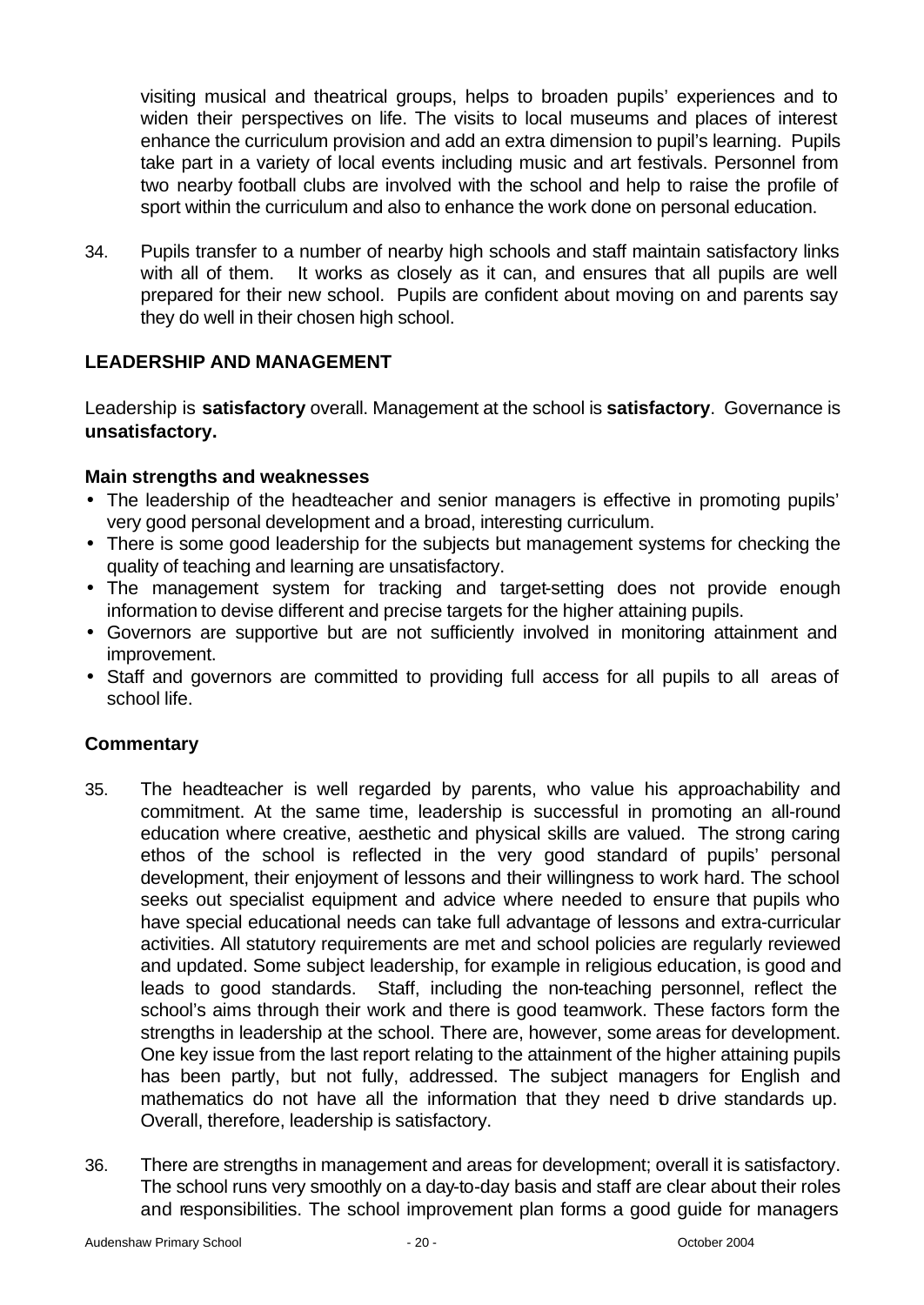and teachers and priorities are clear. The headteacher knows staff, parents and pupils well and monitors the provision for personal development effectively. All staff are included in regular performance reviews, where a programme of training and development needs is established. Teachers are deployed satisfactorily to meet the demands of the National Curriculum and to maintain good provision for the children in the reception class. The school administrator has a good deal of expertise and covers a varied range of duties to provide good support. She uses ICT effectively and efficiently. The accommodation and resources are used efficiently. The governors are fully aware of the accommodation problems in the mobile classroom and are anxious to re-house those pupils in the main building, as and when funds allow. Best value is routinely sought when making purchases.

- 37. There are, however, some weaknesses in management systems. The cycle of selfevaluation includes some monitoring of teaching and learning by the headteacher. However, the key subject managers of English and mathematics have very little opportunity to evaluate provision and progress by visiting classes. They therefore rely heavily on checking work in books, monitoring planning and talking to colleagues and this does not provide them with a secure overview of strengths and weaknesses in their subjects. The improvement of monitoring is an area identified for improvement in the school development plan. The school collects a good amount of information about pupils' progress but this is not analysed sufficiently by either the senior management team or the key subject managers to highlight where problems may be occurring. As a result, one key weakness in teaching and learning has not been addressed.
- 38. Targets for learning are set for each age group. These are successful in ensuring that the number of pupils reaching the expected level 4 by the end of Year 6 is above, and often well above, average. They do not, however, provide enough challenge for the pupils who are capable of attaining the higher level 5, nor do they provide useful guidance for their teachers. Most overcome this by setting work at higher levels but this is not a consistent practice. Consequently, progress for the higher attaining pupils is below what could be expected in Years 3 to 6. The management of special educational needs is satisfactory. Within the brief given, the co-ordinator shares in the writing and reviewing of individual education plans and checks pupils' progress along them. She does not, however, have release time to monitor the actual teaching of the programmes or to evaluate how it ties in with classroom provision.
- 39. The governors are supportive of the school and have the interests of the pupils at heart. They ensure that statutory requirements and a good range of policies are in place. There are link governors in place for literacy, numeracy, ICT and special educational needs and those governors who work in school have a sound overview of everyday practice. Recently some members have left and this means that there is an acting chairperson at present and no permanent chairmanship of the committees. There has therefore been a considerable loss of expertise and experience. In meetings with members of the inspection team, the remaining governors showed a keenness to succeed and were working on measures to attract new members and to appoint the essential chairpersons. At the moment, governors are not sufficiently informed about standards at the higher level and rely heavily on the headteacher and staff to compile the school improvement plan. One key issue from the last inspection is not fully addressed. At present, governance is unsatisfactory.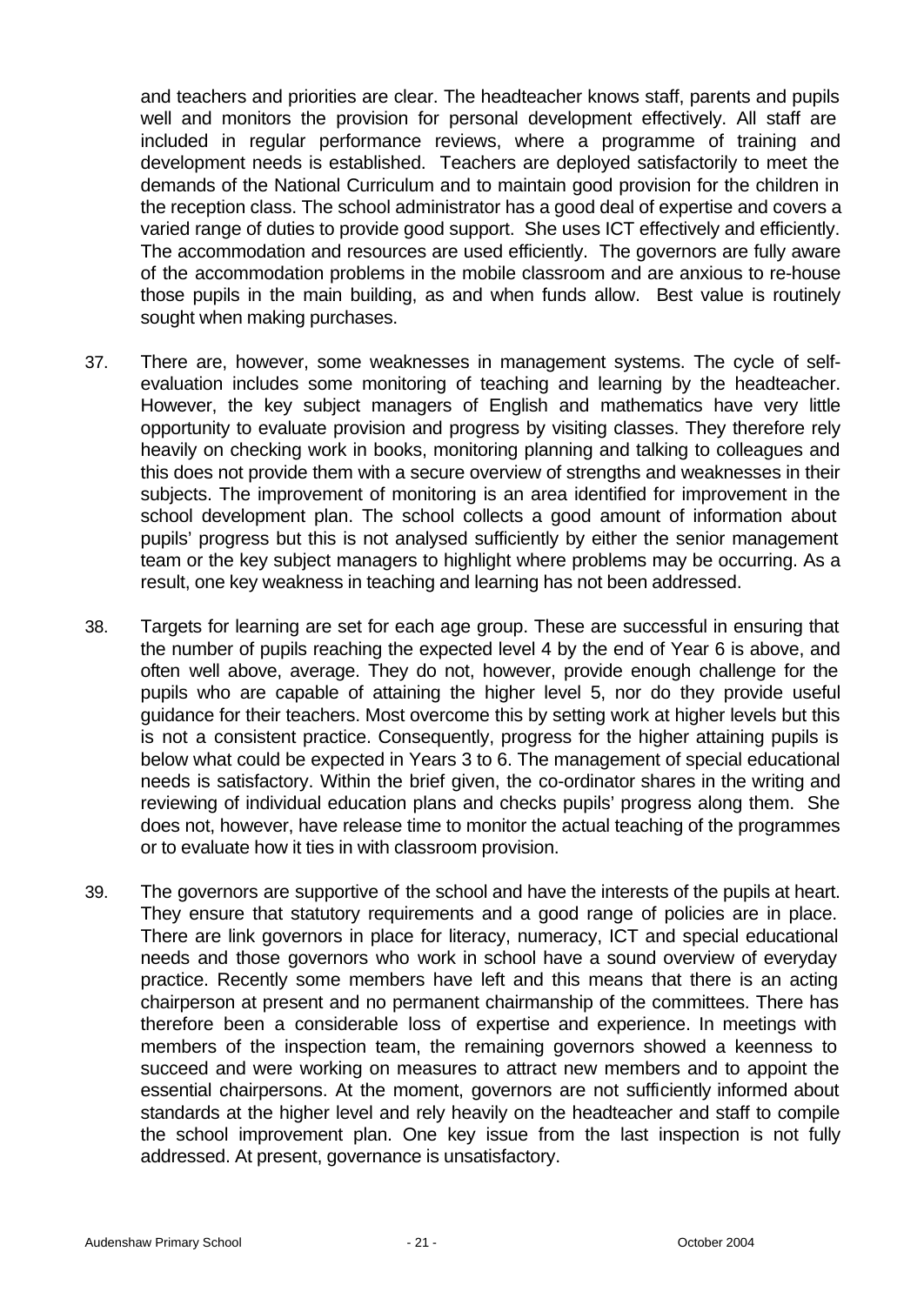- 40. Staff work hard to identify and overcome any barriers to learning. Two remaining barriers are the standard of accommodation in the mobile classrooms and wasted time as pupils have to travel across to the main building to access facilities. The main aids to learning are recognised as a dedicated staff, very good relationships and supportive parents.
- 41. The school provides satisfactory value for money taking into account:
	- the good numbers of pupils who attain the average level 4 in English, mathematics and science by Year 6;
	- the variable quality of teaching that is satisfactory overall;
	- the variable achievement between classes and groups of pupils that is satisfactory overall;
	- the good breadth of the curriculum;
	- the strengths in leadership and management and the areas for development;
	- costs that are around average.

#### *Financial information for the year April 2003 to March 2004*

| Income and expenditure $(E)$ |         | Balances (£)                                  |  |  |
|------------------------------|---------|-----------------------------------------------|--|--|
| Total income                 | 563,260 | Balance from previous year<br>6,730           |  |  |
| Total expenditure            | 556,530 | Balance carried forward to the next<br>27,983 |  |  |
| Expenditure per pupil        | 2.473   |                                               |  |  |

The balance is around 5 per cent of income which is within recommended limits. Some of this money is allocated specifically to capital projects and some to developing further the provision for ICT in school.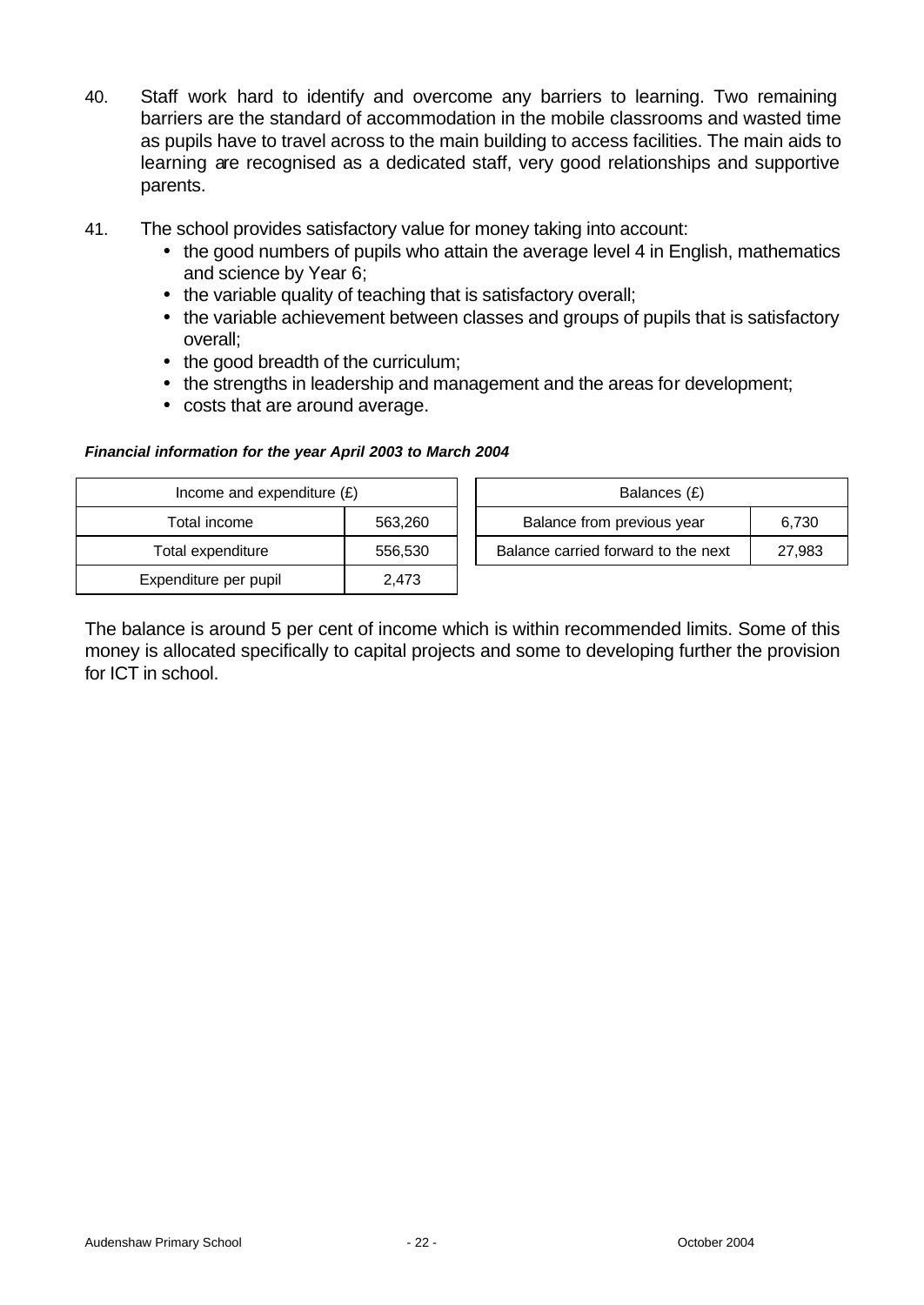# **PART C: THE QUALITY OF EDUCATION IN AREAS OF LEARNING, SUBJECTS AND COURSES**

### **AREAS OF LEARNING IN THE FOUNDATION STAGE**

Provision for children in the Foundation Stage (reception class) is **good**.

Most children have some pre-school experience and they enter the school with a broad range of abilities and experiences, though, overall their attainment is generally below that expected of this age group. In the current year however, attainment is closer to average than is usual for this school. Provision has improved further since the previous inspection because there is now a greater emphasis on children learning through play and first-hand experiences. Accommodation has improved with the provision of a secure outside area. Leadership and management are good. The teacher and teaching assistant have a very secure understanding of how young children learn and the well-planned curriculum provides a rich range of stimulating activities. Children achieve well, especially in personal and social development and in communication, language and literacy. By the time they leave the reception year, most reach the standards expected in all six areas of learning. Assessment procedures are very good and are well used to keep a close track of each child's learning, to plan new work and to evaluate the effectiveness of the provision. Children are introduced to the school very sensitively and there are many good strategies for including parents in their children's education. For example, parents are involved in the initial assessment process which contributes to the teacher's understanding of each child's particular needs. At the time of the inspection there were no children identified as having special educational needs in the class.

## **PERSONAL, SOCIAL AND EMOTIONAL DEVELOPMENT**

Provision in personal, social and emotional development is **very good**.

### **Main strengths and weaknesses**

- Relationships between staff and children are very good.
- Teaching is very good and the children are provided with a rich curriculum with exciting and stimulating activities to encourage their enjoyment of learning.
- Staff support children well and help them to develop self-confidence and independence.

- 42. Teaching and learning are very good and most children achieve the early learning goals by the end of the reception year. There is a very strong emphasis on personal development and this permeates throughout all areas of learning. The class teacher and other staff build very good relationships with the children and create a warm, safe and exciting environment. Children's responses are valued and care is taken to show that all their efforts are appreciated. The provision of well-planned, exciting first-hand experiences motivates learning well. Children's positive attitudes towards learning are demonstrated by their good behaviour and their keen participation in the many activities.
- 43. The inspection took place four weeks into the term and the children had already become familiar with the class routines. They work with adults and each other in a happy, confident and relaxed manner. Children choose from a selection of interesting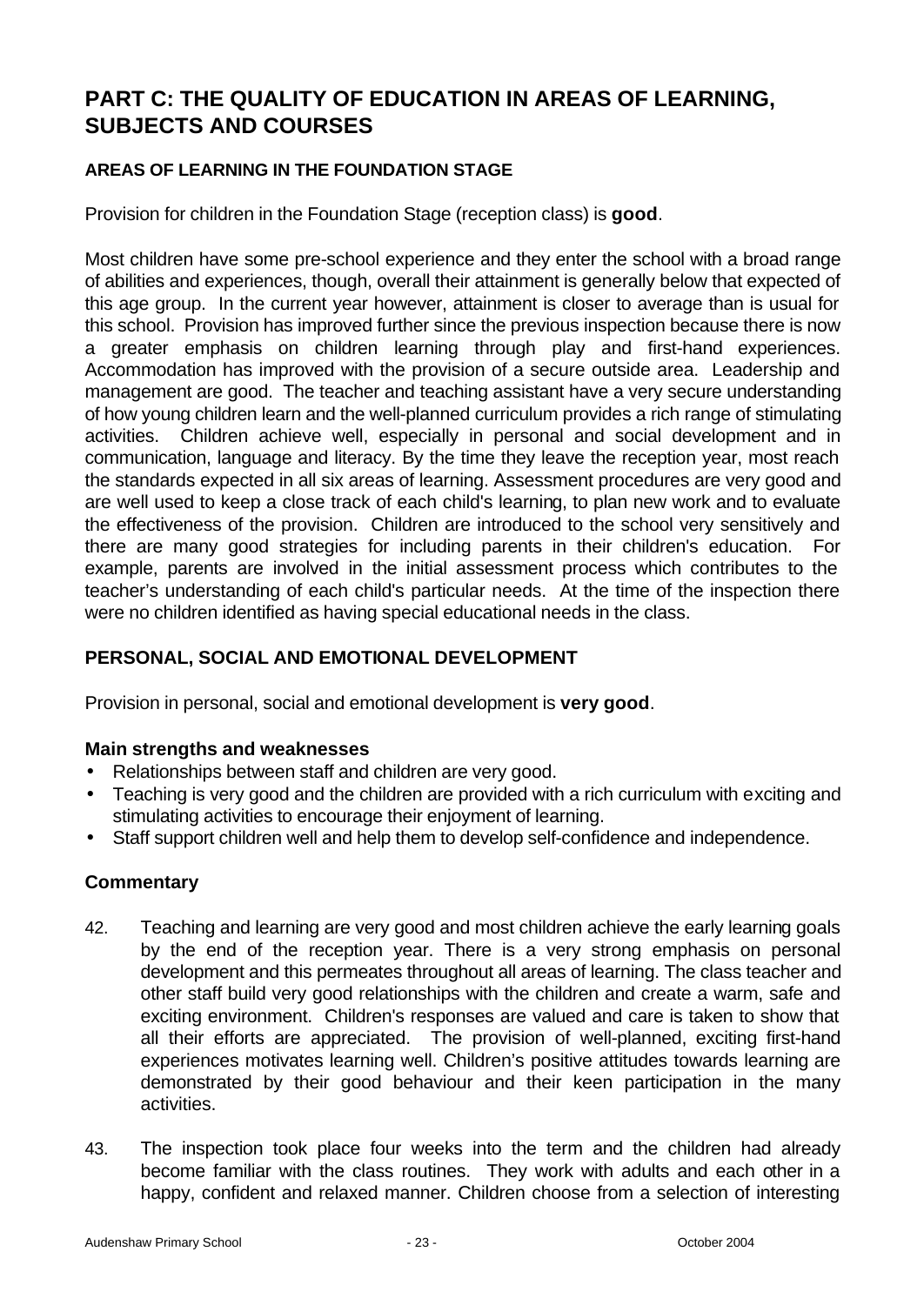activities and this is helping them to become independent learners. Opportunities, such as encouraging them to respond to stories, are provided for children to develop a sensitivity and awareness of others. Children are beginning to take on responsibilities such as tidying up or taking the register to the school office. The very good provision lays a secure foundation for future learning and makes a very important contribution to pupils' enjoyment of learning as they move through the school.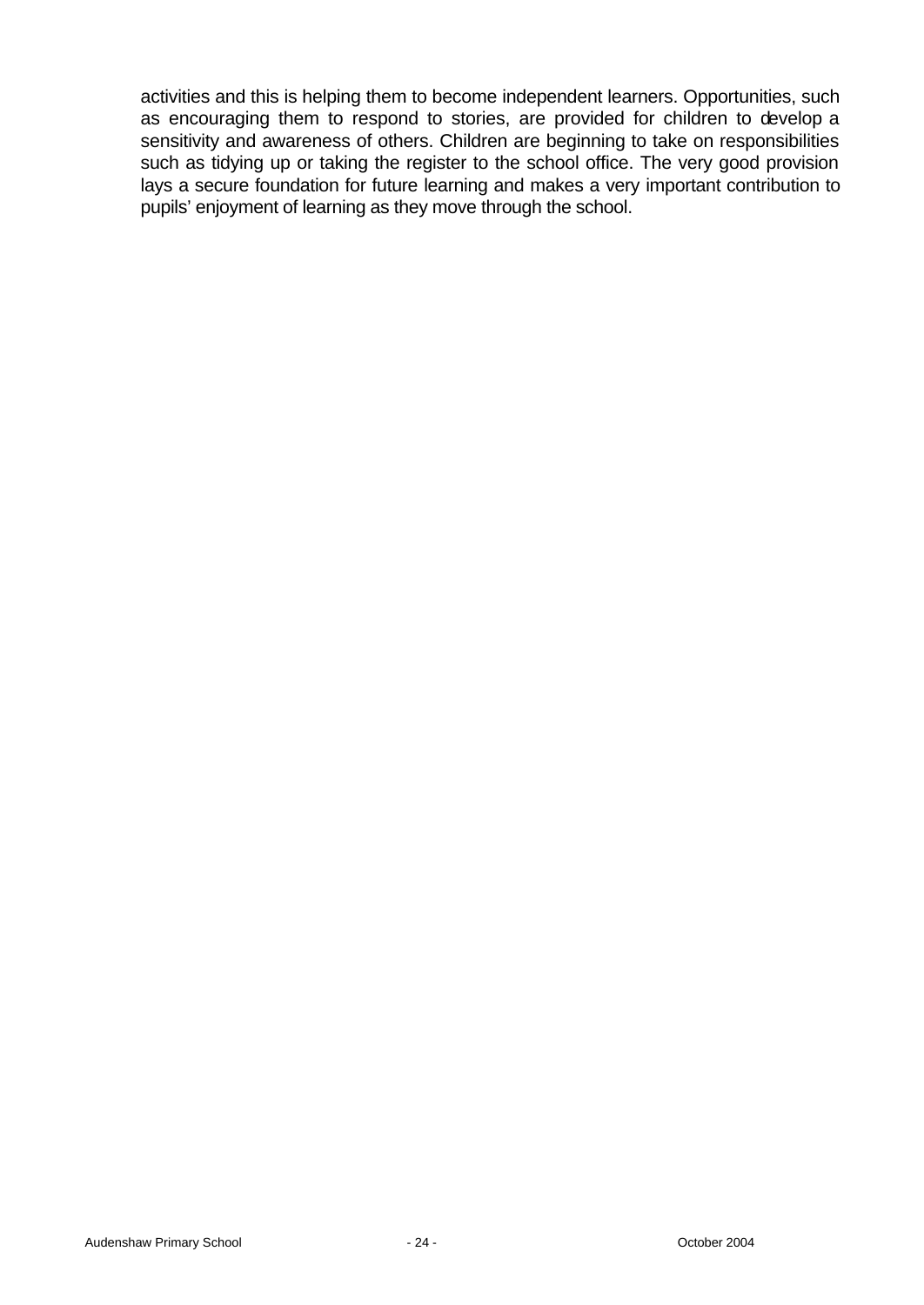## **COMMUNICATION, LANGUAGE AND LITERACY**

Provision in communication, language and literacy is **very good**.

### **Main strengths and weaknesses**

- Children enjoy listening to stories and these sessions are used well to promote language and literacy skills.
- Many good opportunities are provided for language development, particularly through purposeful, structured and imaginative play.
- Early reading and writing skills are very well promoted.

### **Commentary**

- 44. Teaching is very good. There is an appropriate balance between lively, focussed, direct teaching in group sessions and rich opportunities for children to practise the skills taught through purposeful play. Children achieve well and reach the early learning goals in this area by the end of the reception year. A major strength in the provision lies in the wide range of stimulating experiences and activities including many good opportunities for children to engage in role-play. Adults regularly intervene to develop and extend children's language and literacy skills. The relevance and importance of reading and writing is continuously emphasised and consolidated through the other areas of learning. Children select their own name card as they register their presence at the start of a session and thoroughly enjoy 'writing' their stories with the teacher or classroom assistant.
- 45. Most children make good attempts at writing their own name. As a result of very good teaching, most children recognise some letters by sight and sound and some are beginning to use this knowledge in their own writing and reading. All the children listen with enjoyment and respond to stories, rhymes and poems, often following the text in a 'big book' shared with the class. Books are taken home regularly to share with parents and this has a very positive effect on children's progress in learning to read. Very good use is made of picture books to promote the full range of reading strategies rather than simply decoding the text on the page.

### **MATHEMATICAL DEVELOPMENT**

Provision in mathematical development is **good.** 

### **Main strengths and weaknesses**

- Children engage in an interesting range of activities which promote mathematical knowledge and understanding.
- Children make good progression in number recognition and early counting skills.

### **Commentary**

46. Teaching is good and children achieve well. They reach the expected learning outcomes by the end of the reception year. Lively whole class sessions and regular counting activities are enhanced with rhymes, games and stories that add interest and enjoyment. Most children count accurately and recognise numbers up to 10 with higher attaining children going beyond this.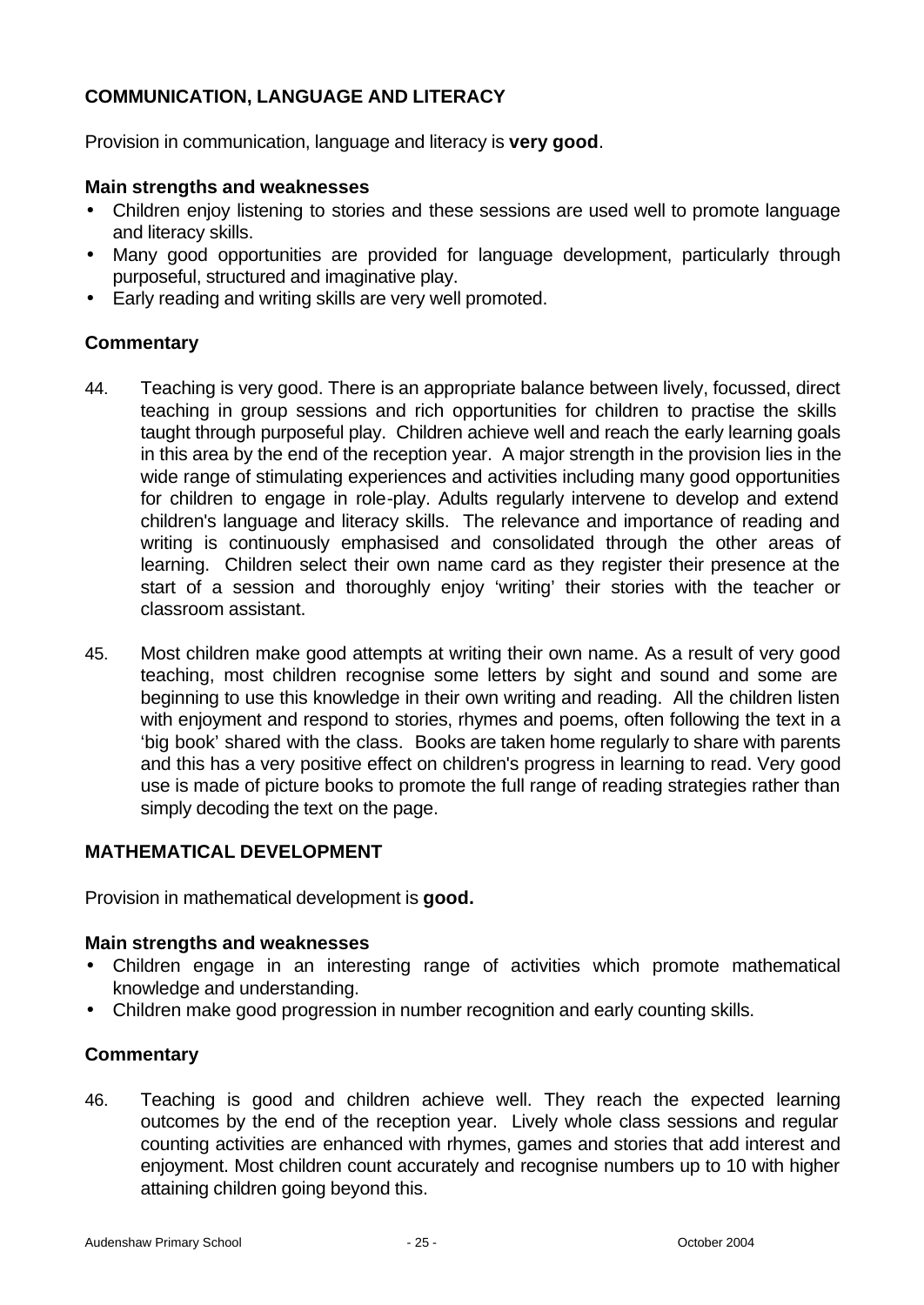47. Children participate in a wide range of planned practical activities to develop their confidence in mathematics. They arrange numbered objects in order, working out if any are missing. Skills of estimation are developing well. Staff use the opportunities provided by other activities very well to extend the children's mathematical ideas and vocabulary. For example, they develop language relating to shape and comparative size as children work on a collage. Staff also extend the children's understanding of numbers by giving them problems to solve. In this way children are beginning to understand how to add on or count back.

## **KNOWLEDGE AND UNDERSTANDING OF THE WORLD**

Provision in knowledge and understanding of the world is **good.** 

### **Main strengths and weaknesses**

- A good range of interesting activities enables children to explore, observe and discuss their findings.
- Staff support children's learning well through effective questioning.

### **Commentary**

48. Achievement is good and children attain the early learning goals. Good teaching and planning ensures that there are a good number of first-hand experiences to engage the children's interest and curiosity. The teacher uses both the indoor and outdoor environment when providing a wide range of stimulating resources and activities. Children are encouraged to observe and communicate their findings and explain their ideas. For example, they have fun with balloons, noting the effects of blowing air into them and predicting what will happen when they are let go. Using junk materials, children make models such as a rocket or 'an ocean ship', developing their early technology skills. Most are confident in working through ICT programs which involve using the mouse and on-screen prompts. They operate the listening centre confidently so that they can enjoy their favourite story.

### **PHYSICAL DEVELOPMENT**

Provision in physical development is **good**.

### **Main strengths and weaknesses**

- Teachers provide a good range of activities both indoors and outdoors to promote the development of control and co-ordination.
- Children use a good range of small tools to develop their manipulative skills.

### **Commentary**

49. Teaching is good and there are many opportunities both indoors outdoors for children to develop their skills in this area. Children attain the expected learning goals by the end of the reception year. They learn to use tools such as scissors, paintbrushes, pencils and glue spreaders safely and effectively and with increasing dexterity. Several children showed great expertise in using construction kits to make models. The work involved careful manipulation of the parts, including nuts and bolts. Staff are deployed effectively so there are opportunities for children to move spontaneously between indoor and outdoor environments. The provision of a secure outdoor play area is a good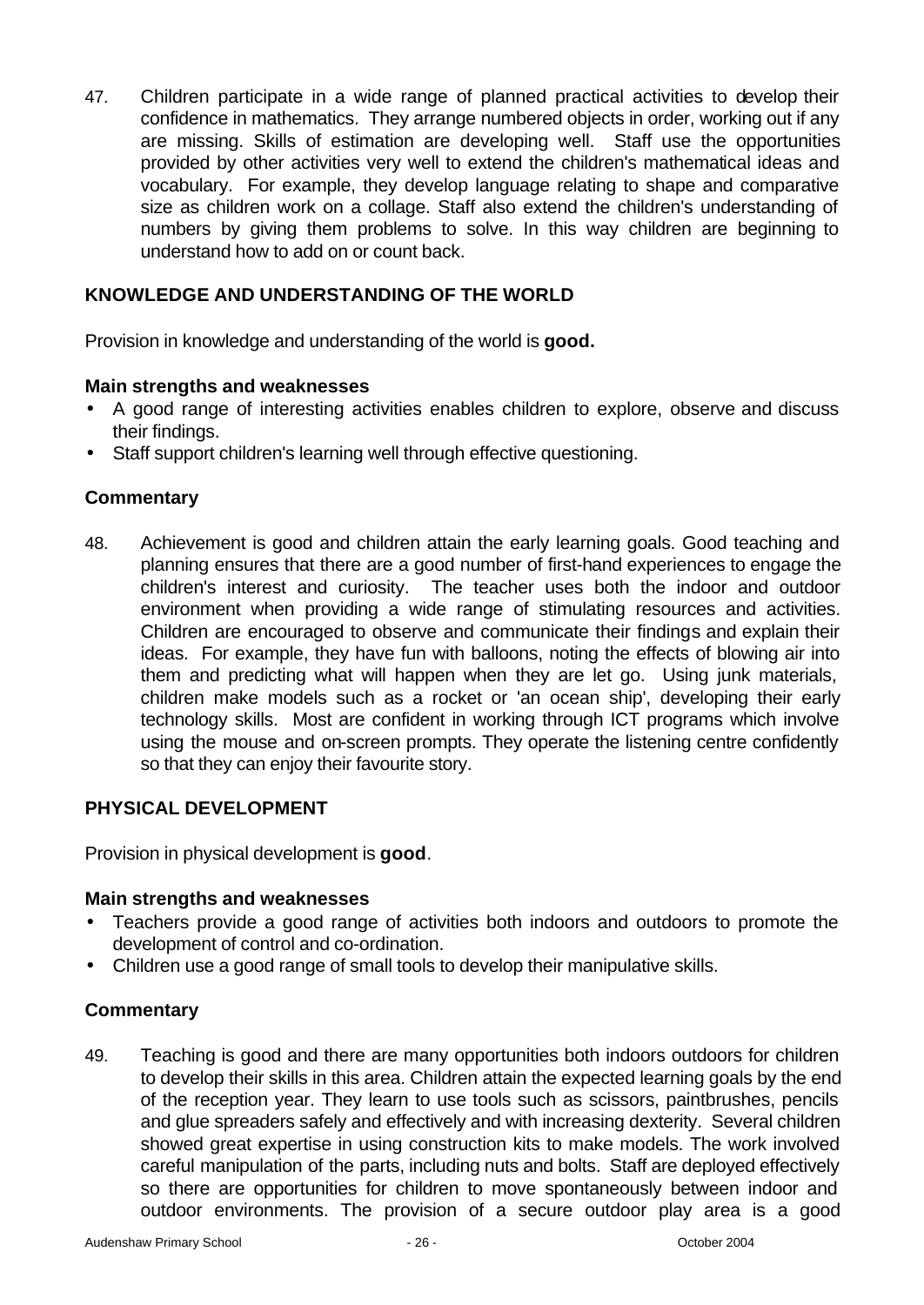improvement since the previous inspection. Children have access to a range of wheeled vehicles which helps develop their awareness of space and sense of direction. In the school hall they demonstrate their skills in running, jumping and hopping and moving in time to the music.

### **CREATIVE DEVELOPMENT**

Provision in creative development is **good**.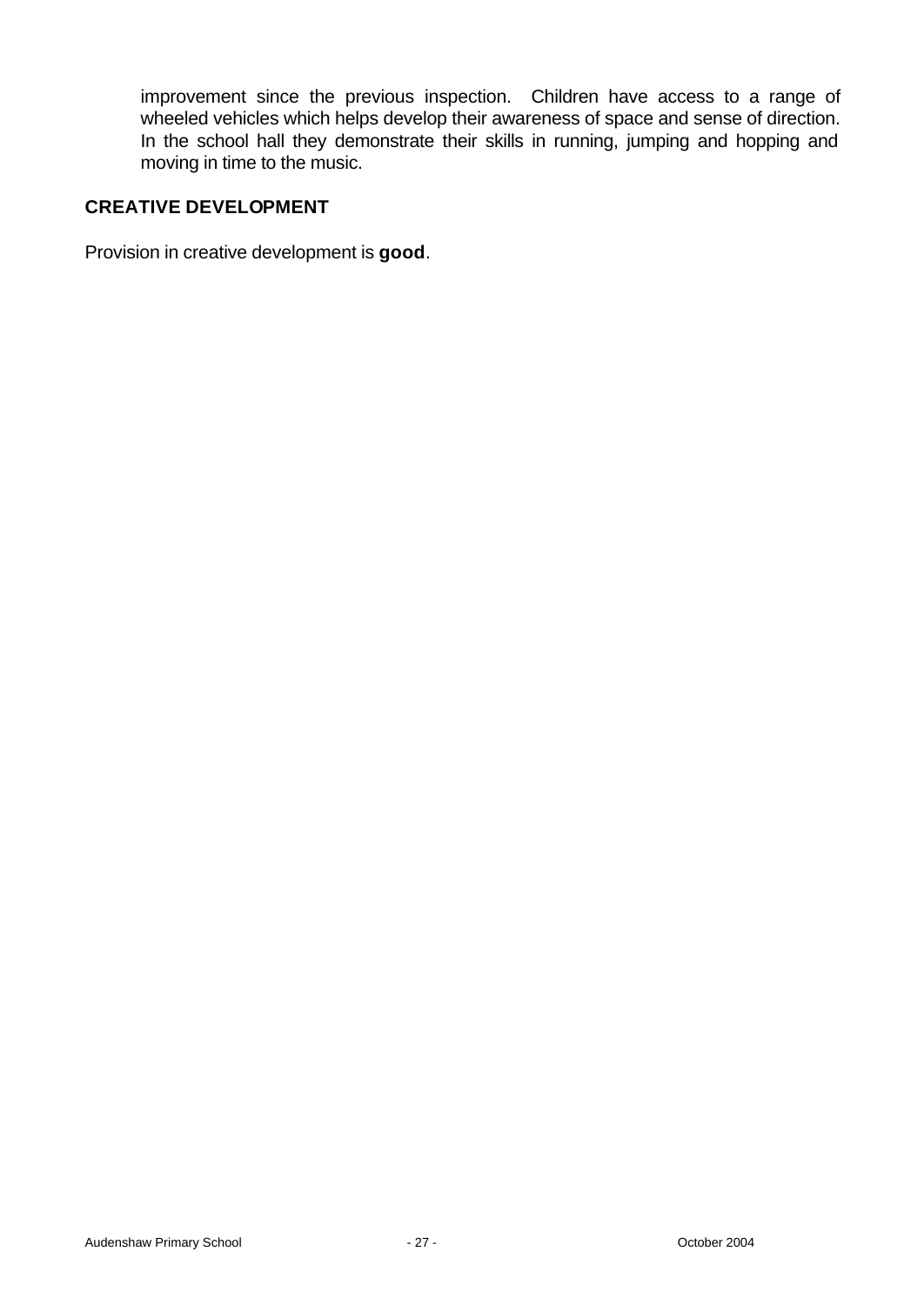### **Main strengths and weaknesses**

- Children engage in a lot of very imaginative role-play.
- Children have time and opportunity to follow through their own ideas using their own choice of resources.

### **Commentary**

50. Good teaching and learning ensure that children achieve well and most achieve the goals in this area of learning by the end of the reception year. During the inspection week some emergency building work was taking place. Consequently, the children did not have access to their usual spacious classroom with its specially designated areas. However, the teacher was very inventive and the change of accommodation was not allowed to restrict participation in creative activities. Children enjoy exploring a wide range of media, materials and techniques and this stimulates their imagination. Stories about characters such as the Gruffalo and the Hungry Giant delight the children and promote collaborative role-play, which is actively supported and extended by adults. This is laying a good foundation for later story-writing. Children choose from a very good range of resources, which include hand puppets, dressing up clothes and toys to engage in imaginative play.

### **SUBJECTS IN KEY STAGES 1 and 2**

### **ENGLISH**

The provision for English is **satisfactory.**

### **Main strengths and weaknesses**

- Teaching and learning are good in Years 1 and 2 and achievement is good.
- Teaching and learning in Years 3 to 6 are variable; most is good but, in one year group, they are unsatisfactory.
- The percentage of pupils attaining the expected level 4 in English by Year 6 is well above the average for similar schools.
- The percentage of pupils attaining the higher level 5 is below the average for similar schools.
- Assessments of pupils' work are well used by teachers in Years 1 and 2 and by most in Years 3 to 6 to set work that builds accurately on prior learning. However, this is not the case in one year group.
- The subject manger does not have the opportunity to monitor or support colleagues in class.

### **Commentary**

51. Attainment levels seen during the inspection in Year 2 are above the national average in reading, writing and speaking and listening and pupils make good progress. The unvalidated results of the 2004 tests generally reflect this judgement and, in the present group of pupils, a good number are already reading at the higher level. In Years 3 to 6 pupils make good progress in most classes but, in one year group, progress slows and is unsatisfactory. Attainment overall is above average but there is a weakness. A higher-than-average and an improved percentage of pupils attain the expected level 4 by Year 6. However, too few pupils who are targeted to attain the higher level 5 actually do so. These two factors account for the fact that standards overall are lower than at the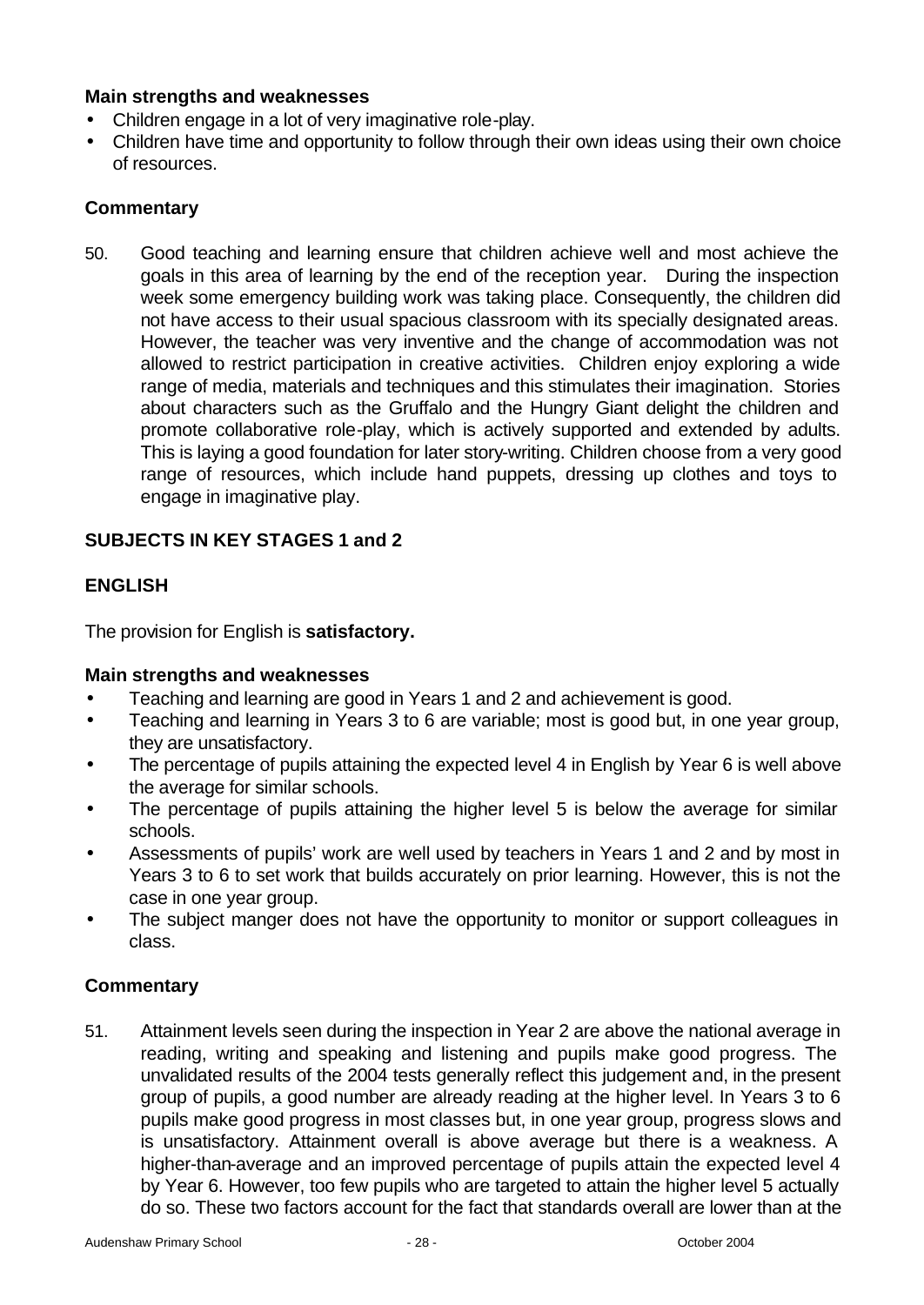time of the previous inspection when they were judged as well above average by Year 6. There have been some good improvements in Years 1 and 2 in English since the previous inspection, especially in reading at the higher level and in writing. Considering the strengths and weaknesses, improvement overall is satisfactory.

- 52. The quality of teaching and learning in Years 1 and 2 is consistently good. Lessons take into account the needs of the more able pupils and those with special educational needs. The good standard of teaching, combined with the pupils' very good attitudes and willingness to succeed, ensures that achievement for all groups of pupils is good. Assessments are used well to identify areas for future development and teachers set challenging targets for progress that are shared with pupils.
- 53. In Years 3 to 6, the teaching seen during inspection was mostly good although there was a small amount of unsatisfactory practice. Overall, teaching, learning and achievement are satisfactory for this age group. An analysis of pupils' work over time and of the tracking of pupils' progress shows that whilst teaching and learning are mostly good, in one year group they are unsatisfactory. This is because work is not matched accurately b prior learning or to challenging targets. In the unsatisfactory lesson seen, the higher attaining pupils had the same task as the average group and this did not provide enough challenge. The pupils with special educational needs had a very basic task that was not related to the lesson introduction. As a result, they made an unsatisfactory amount of progress.
- 54. Marking and the feedback given during most lessons helps pupils to improve and to evaluate their own work. Learning is enhanced by the support of the teaching assistants and through the use of ICT. Throughout the school, teachers create a stimulating environment though displays of books and pupils' written work to produce an environment that is rich in literacy.
- 55. Inspection evidence shows that most pupils are attaining standards in speaking and listening that are above national expectations. Pupils become confident communicators by the end of Year 2. They demonstrate good listening skills and respond eagerly to the teacher's questions. By Year 6 pupils participate confidently in discussions and are able to justify and illustrate their point of view. Drama is used very well in English lessons and other subject studies. As a result, pupils adapt their speech well to convey meaning. They are confident to take the 'hot seat' as a character from a story or to represent a famous person in history.
- 56. Reading is promoted strongly in the school and pupils demonstrate a keen interest in books from an early stage. Standards are above average in Year 2 and Year 6. The numbers attaining the higher level 5 is better than in writing but there is still a shortfall from what could be expected in consideration of the Year 2 results. The younger pupils know about the different types and structure of books and the roles of an author and illustrator. They persevere well when, for instance, sounding out unfamiliar words. They make good use of the meaning of the text, picture cues and their knowledge of grammar when they are reading new work. Pupils regularly take their reading books home and parents provide good support. The older pupils express their preferences for certain authors and justify their views. The reading of a playscript by younger juniors was of a high standard, with pupils employing a good range of voices to portray feelings or characterisation.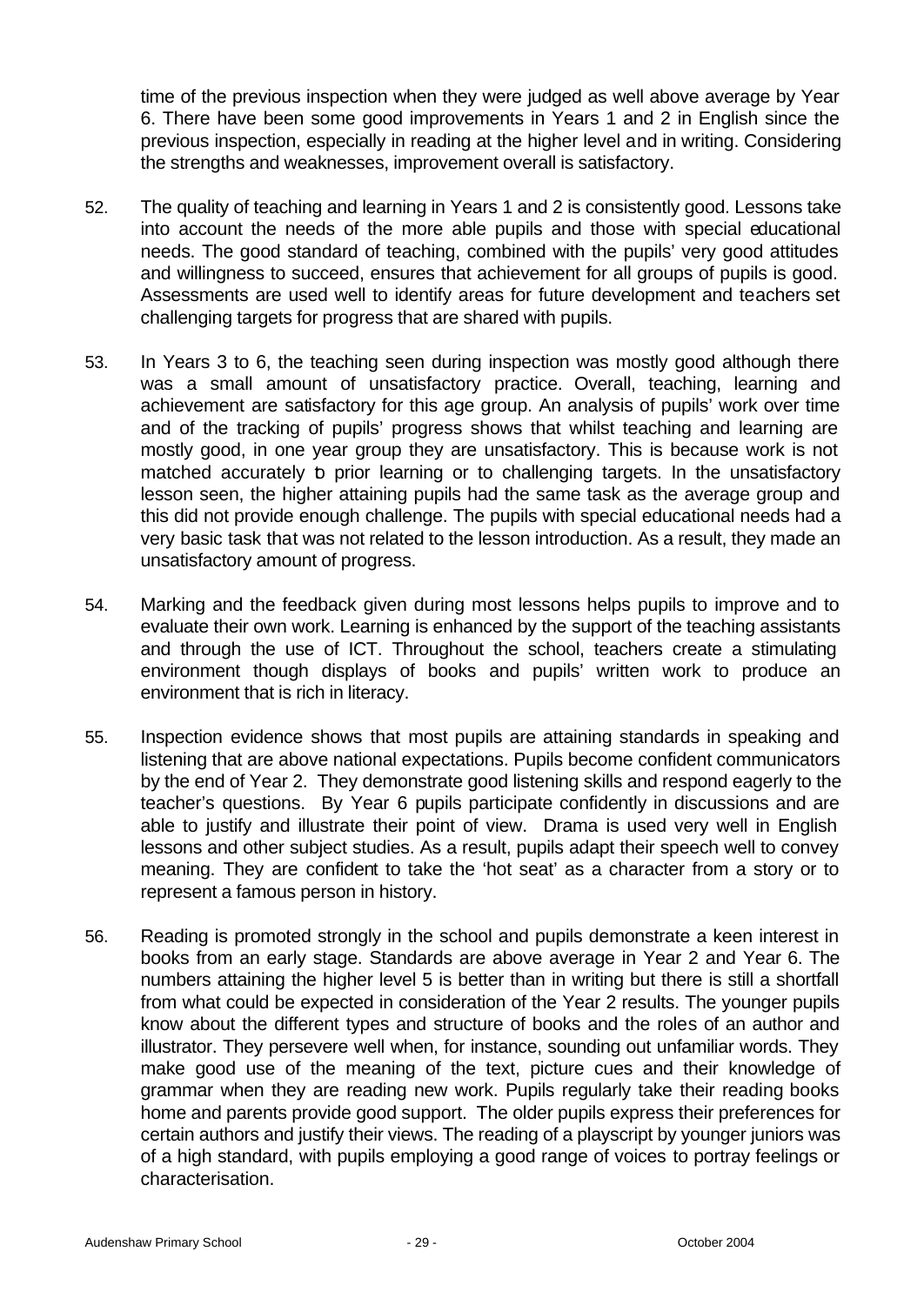- 57. The improving standards seen in writing for the average pupils show that the action taken by the teachers to improve this aspect of literacy has been successful. There are too few, however, who attain the higher level 5. Pupils are able to write for a wide range of purposes and using different styles. However, there is little use of extended sentences or imaginative vocabulary that would take the writing to a higher level in many cases. The infants and younger juniors have specific, challenging targets for learning that are displayed on their desks as a constant reminder but this good practice has not yet been extended to the older juniors. Across all ages, only the general, average targets for the class are sent home. As a result, parents are not informed where the teacher is working on more challenging ones for the higher attaining pupils. By Year 6 most pupils are able to produce a fluent, joined style of handwriting but the standards of presentation in books across the year groups is variable.
- 58. Overall, the progress of pupils who have special educational needs is good and they receive good support in the classroom. The subject manager provides good support for colleagues in planning and promotes a high profile for English. There is a good amount of assessment information that is used to plan improvements to the curriculum, including the extended use of writing skills and the setting of more focused targets. Management systems, however, are unsatisfactory. The tracking of pupils' progress is well organised but the results are not analysed sufficiently to identify where there are shortfalls in expectations. The manager does not have the opportunity to monitor teaching and learning in classrooms on a regular basis and so does not have a thorough view of provision.
- 59. Library provision is satisfactory and teachers have been inventive in ensuring that pupils have access to a suitable range of fiction and non-fiction books during the emergency building work. Overall, resources are satisfactory for the subject but the reading books and learning materials for the older pupils who have special educational needs are outdated and uninspiring.

### **Language and literacy across the curriculum**

60. The pupils' speaking and listening and reading skills are well applied and improved across the curriculum. Skills in writing are well consolidated in Years 1 and 2 through the topics that are studied. A similar system is currently being extended to the junior classes to replace the worksheets that have previously been a prominent feature in Years 3 to 6. There are good links with ICT and these enhance learning well. Pupils word process their work to make reviewing and editing easier and enhance their presentation using borders and graphics.

### **MATHEMATICS**

Provision for mathematics is **satisfactory**.

### **Main strengths and weaknesses**

- Standards of attainment by Year 6 are above average.
- An above-average percentage of pupils attain the expected level 4 by the end of Year 6 but fewer pupils than expected reach the higher level 5.
- The majority of teaching is good but some is unsatisfactory.
- The good assessment data is not used effectively to provide the higher attaining pupils with sufficiently challenging targets aimed at the higher levels.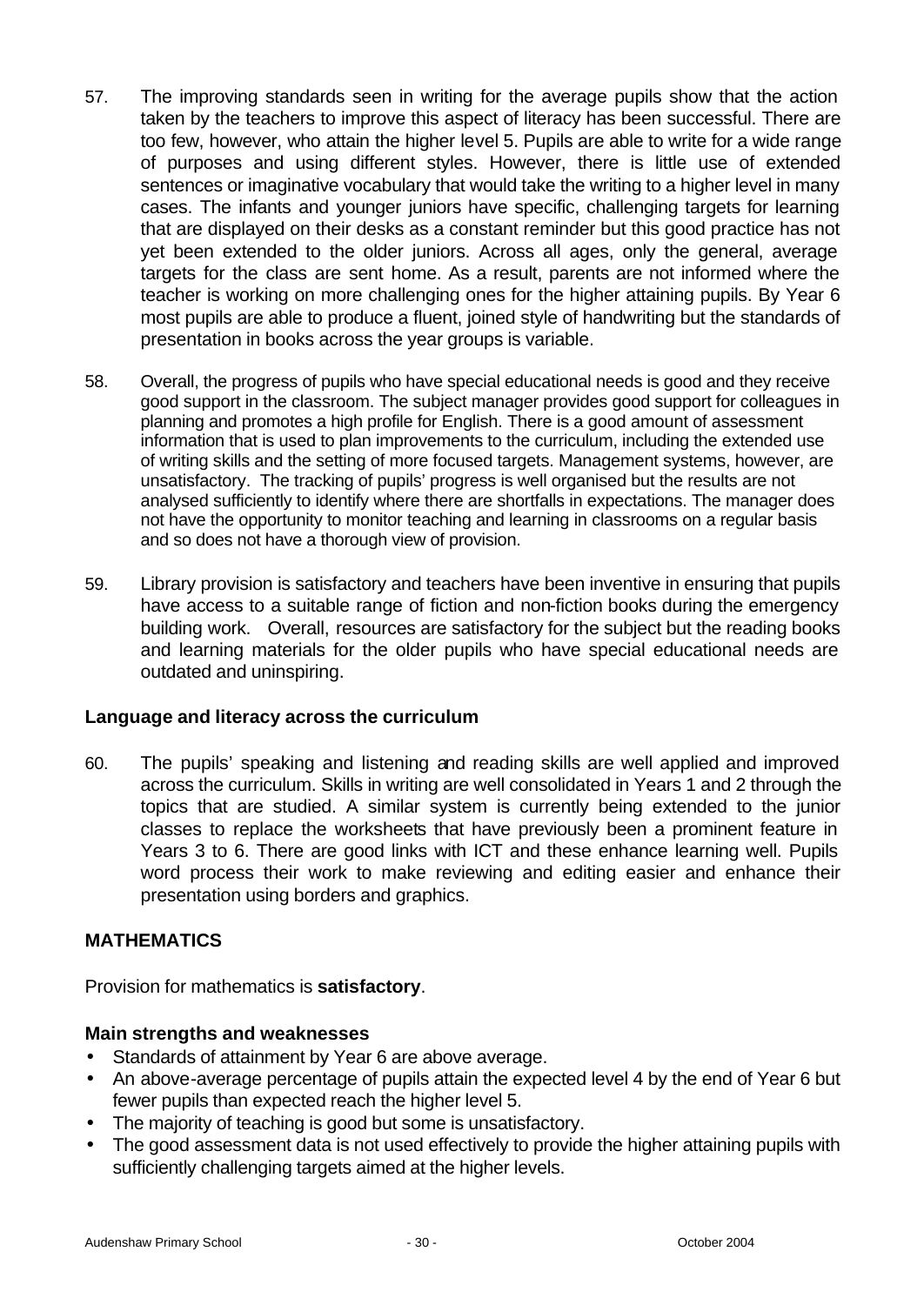- 61. Pupils' attainment in the 2003 national tests was well below the national average at level 2 and 3. This result is explained by the low level of attainment in mathematics in this particular group of pupils as they entered the school. In 2004 the results at the end of Year 2 were much improved and matched the better standards of previous years. Early indicators show that the number of pupils reaching level 2 and the higher level 3 is likely to be above the national average and that for similar schools. Teachers have worked very well with the 2003 group of pupils who are now in the lower juniors and reaching the average for their age.
- 62. Results at the end of Year 6 in 2003 and indications for 2004 show a similar trend. The percentage of pupils attaining the average level 4 is above the national average and that for similar schools. However, the numbers reaching the higher level 5 in both years match the national average but are well below that for similar schools. Many pupils who reach above-average levels at the end of Year 2 do not reach the higher level 5 at the end of Year 6 and the school's targets are not met in this respect. The need to improve attainment at the higher level was a key issue from the last inspection. This has not been fully addressed and overall improvement is unsatisfactory in this subject.
- 63. Pupils' learning is good in the infant classes as a result of good quality teaching. Pupils cover a wide range of topics with particular attention given to the development of number work and mathematical language. In the juniors teaching and learning are satisfactory overall. Lower juniors count confidently in tens and hundreds and are able to identify many two- and three-dimensional shapes and measure accurately. The older ones work accurately on decimals and percentages and use a range of strategies for problem solving.
- 64. Most teaching in Years 3 to 6 is good but in one year group it is unsatisfactory. Generally speaking, the pace of most lessons is brisk, expectations are high and pupils are very well managed. Teachers make very good use of praise and encouragement which helps boost the pupils' self esteem and encourages effort. In most lessons teachers set interesting tasks which pupils enjoy. For example, in a very exciting lesson in the lower juniors the teacher challenged pupils to measure a variety of objects of both regular and irregular shape. The open-ended task engaged the class in some very good problem solving activities. As a result, the pupils learned very well and thoroughly enjoyed the challenge. However, in the unsatisfactory lesson seen in the juniors, there was a lack of pace and the level of challenge in the questions set was too low considering the prior attainment of the pupils. Several were confused about what was expected of them as they tried to correct work from the previous lesson.
- 65. By Year 6 most pupils are on track to attain the average level 4 by the end of the year in all aspects of mathematics. Standards overall are therefore above average. However, the gains made by the higher attaining pupils at the end of Year 2 are not sustained throughout each class in the juniors. This means that the numbers attaining the higher level 5 are lower than projected in the school's targets. The 'dip' in learning in one year group means that work has to be revised in the next year and this wastes the time that could otherwise be devoted to extending attainment at the higher level.
- 66. Staff are well supported by the subject manager who is a leading teacher of mathematics. Many innovations have been introduced into the curriculum. For example,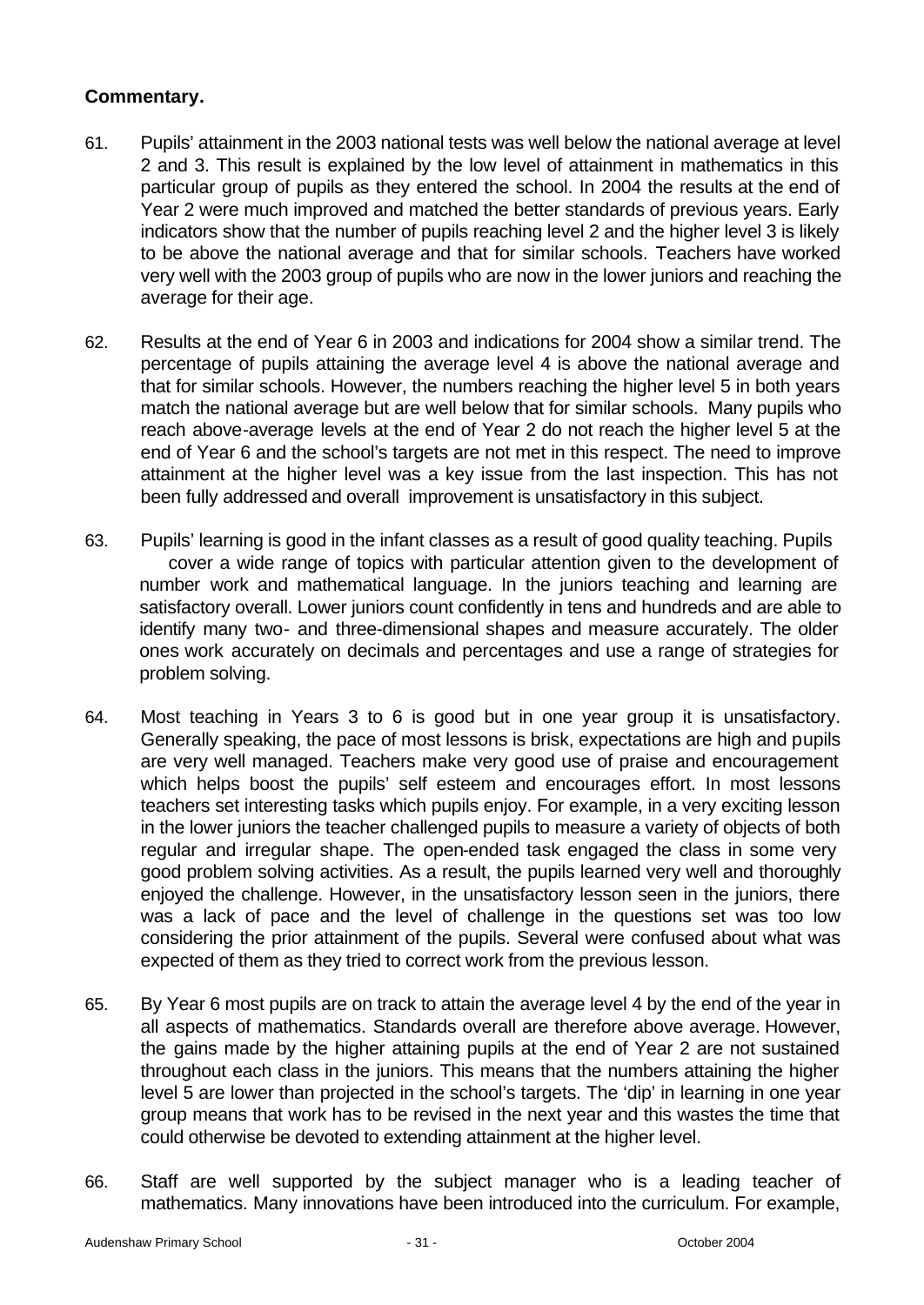an annual mathematics day is organised and much enjoyed by the pupils. The manager has developed some effective systems to identify weaknesses in the subject. For example, recent action planning was focused on the development of mathematical language and aimed at improving pupils' understanding of shape, space and measures. However, the subject manager has insufficient opportunities to monitor the quality of teaching and learning in classes. Although the school has good systems for tracking pupils' progress, they are not yet used effectively to provide specific targets at the higher level. Nor or they analysed to identify where any weaknesses may be occurring. There are therefore strengths and weaknesses in leadership and management and they are satisfactory overall. Resources are good and readily available in lessons.

#### **Mathematics across the curriculum**

67. Mathematics is developed appropriately across the curriculum in subjects such as history, geography and design technology. Time lines in history help pupils sequence important events. In design technology pupils measure accurately when making models. Pupils' knowledge of co-ordinates is well used in their geography lessons.

### **SCIENCE**

Provision for science is **good.**

#### **Main strengths and weaknesses**

- Achievement in science is good across the school.
- Standards seen are above average.
- Pupils' very good attitudes have a positive effect upon achievement.
- The school very effectively develops pupils' scientific investigation and understanding of scientific method.
- Good leadership and management have a strong effect on achievement.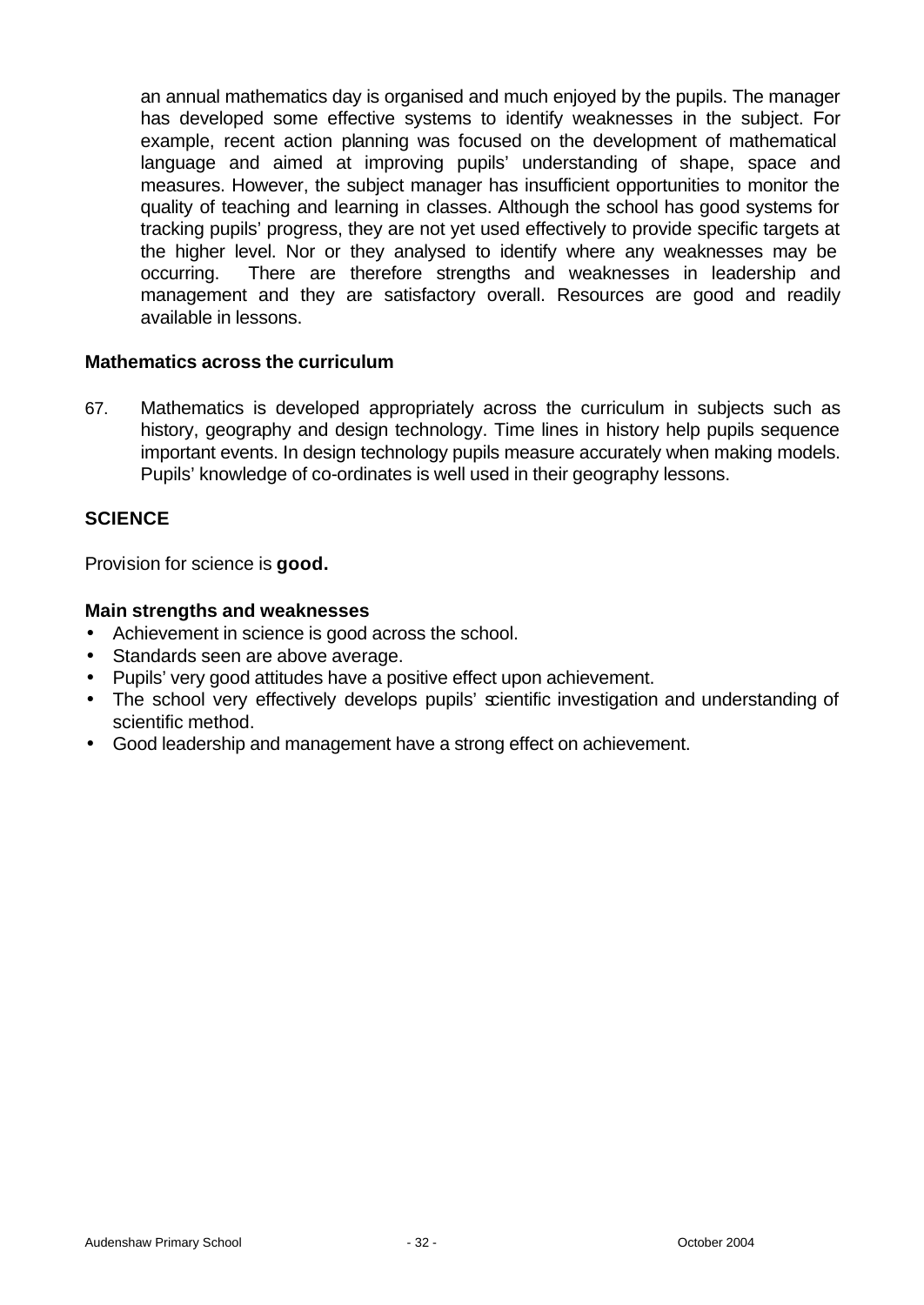### **Commentary**

- 68. Pupils now develop a good understanding of science as they move through the school. In the present Years 1 and 2 pupils acquire a sound understanding of a wide range of topics and standards of attainment are above average by the end of Year 2. Since the previous inspection the school has been successful in raising pupils' standards of attainment by the end of Year 6. In 2003 the results were well above average with a high number of pupils reaching the higher level 5. This is a good improvement since the previous inspection and addresses the key issue about higher attainment for the older juniors. The improvement was due to the school's initiative in providing the subject manager's support for the older junior lessons and the deployment of a specialist science teacher.
- 69. Overall, good teaching and learning ensure that pupils are enthusiastic about their work and learn and achieve well. Teachers are careful to meet the needs of pupils with differing attainment levels and those with special educational needs are well supported in class. Pupils enjoy the subject and work hard because teachers make the lessons interesting and exciting. For example, in one lesson in the infants pupils investigated why ice melted at different rates in different places around the school. Every pupil was totally involved and they were all very excited as they listened to the different theories.
- 70. Teachers now give good attention to developing learning through investigation. They encourage pupils to ask questions and to find things out for themselves. Pupils develop good skills in planning, carrying out experiments and in recording their findings. They make reasonable predictions and understand the importance of fair testing. Pupils work very well together, sharing their ideas and discussing the validity of their results. The subject makes a very good contribution to the development of speaking and listening skills. For example, older pupils used scientific vocabulary well when they explained why light bulbs shone with different intensity according to the number of batteries connected. Teachers make effective use of ICT to support learning, either for research or recording work. Digital cameras are often used to record progress in experiments which is a useful means of reviewing and editing work. Pupils present their results well in charts, tables and graphs, linking effectively with their mathematical skills. They produce written reports on how they carried out their experiments and this helps them to consolidate their literacy skills.
- 71. The subject is well led and managed by a very enthusiastic and knowledgeable manager. Very good links with the science museum enrich learning well as classes visit on a regular basis to complete their assignments. Comprehensive assessment systems are in place to help teachers plan future work and higher attaining pupils are provided with more challenging tasks. Resources are good and well organised into topic boxes. The school is in a good position to maintain the improvements in science.

### **INFORMATION AND COMMUNICATION TECHNOLOGY**

Provision in information and communication technology (ICT) is **good**.

### **Main strengths and weaknesses**

- Standards have improved and are in line with expectations.
- Resource provision has improved well since the previous inspection.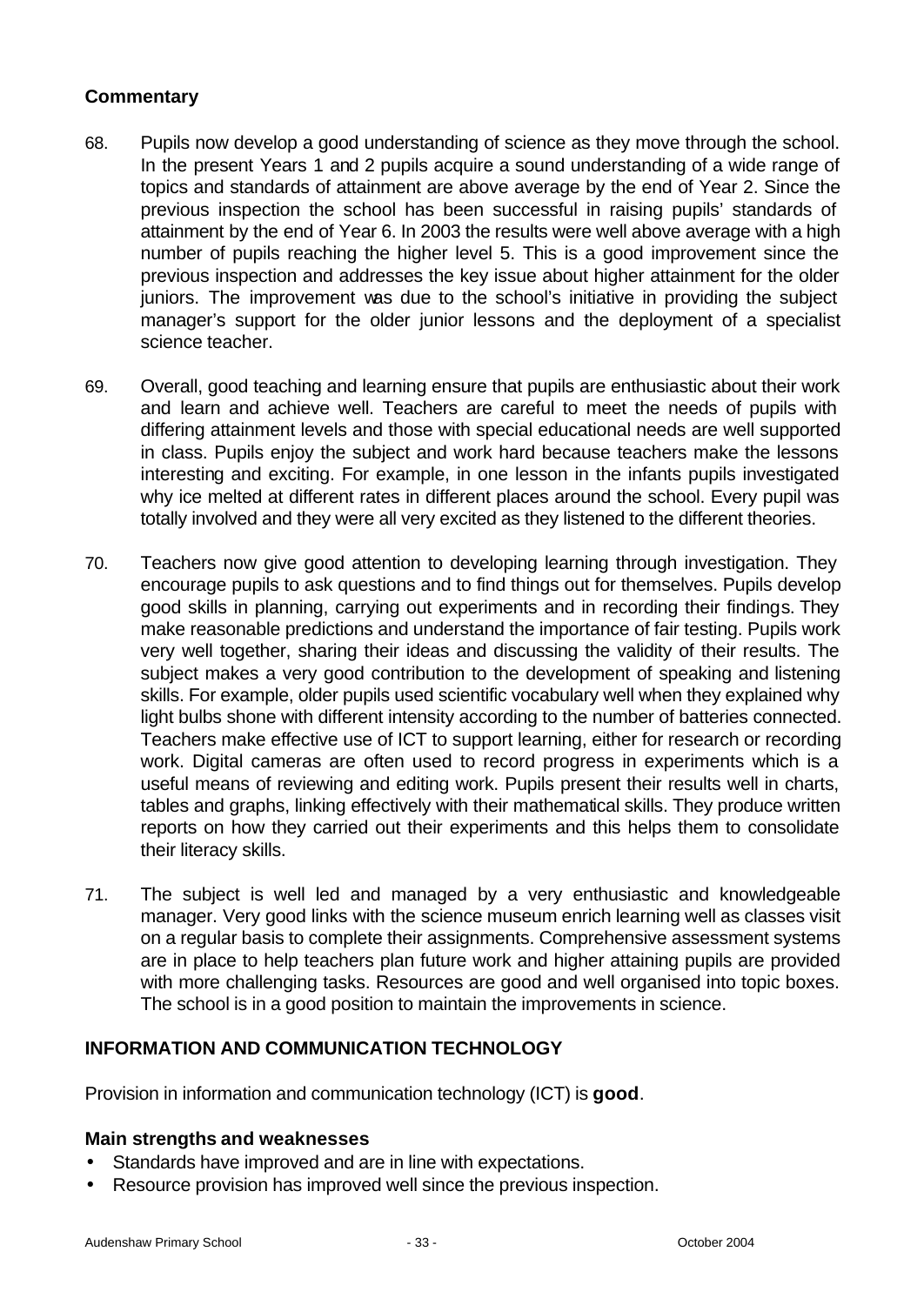- Teachers' good subject knowledge and well-planned lessons lead to a good quality of learning.
- The subject is well led and managed.

### **Commentary**

- 72. Standards reached by pupils at the end of Years 2 and 6 are in line with national expectations. This represents good achievement for the pupils, especially the older ones, who did not have access to a full range of facilities as they came through the school. Pupils with special needs are well supported and also achieve well. The development of the computer suite, the training of teachers and better planning have improved provision significantly and have led to improved standards.
- 73. Teaching is good overall with examples of very good teaching. As a result, pupils learn well and use computers with confidence across the programme of study for ICT. Work is planned carefully and integrated in a relevant way with other aspects of the curriculum. Lessons are based on teaching specific techniques and then pupils have opportunities to apply their new skills. For example, some younger junior pupils used their presentation techniques, including re-arranging, enlarging and reducing text and pictures. The work was linked very well with their history topic as they produced annotated pictures of Roman soldiers. Teachers are confident in the knowledge and understanding of the subject and their expectations are high. They use interactive whiteboards well to provide clear explanations and demonstrations both in the suite and when in class.
- 74. An analysis of pupils' work, as well as discussions with teachers and pupils, shows that curriculum planning is consistent with national guidelines and ensures that skills are taught in a progressive way. This leads to a good rate in learning and a good level of confidence as topics are re-visited and extended. As part of their recent, residential visit, Year 6 pupils had the opportunity to extend their skills in control and monitoring. They are now ready to use these skills in for example, their technology or science lessons.
- 75. The subject is well managed. Improved assessment procedures are now in place and a portfolio of pupils' work is being collected to aid teachers in judging standards. The subject leader has worked hard to ensure that the ICT suite operates effectively and that other computers and items, such as smart boards, are deployed around the school to maximum effect. Resources are good and the school is now in a strong position to improve standards further.

### **Information and communication technology across the curriculum**

76. Teachers use information and communication technology well as a tool for learning in other subjects. This is a strength in the teaching. Opportunities for ICT have been identified within the planning of most subjects. Pupils use word processing skills to present their writing in English. They know how to change aspects of text and merge graphics to illustrate their writing. Pupils confidently use the Internet to research information for projects, for example in art and design, geography and history.

#### **HUMANITIES**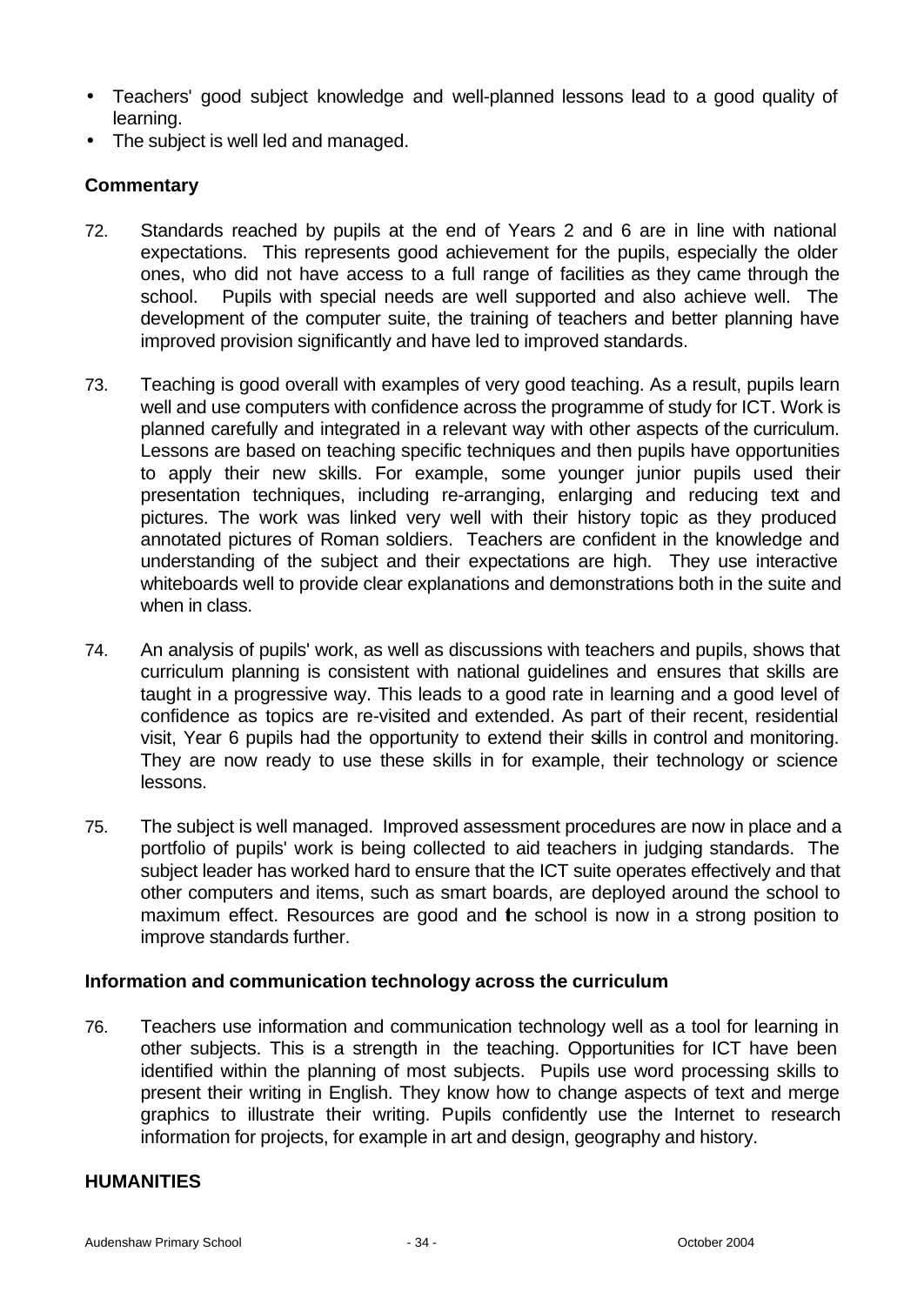### **Geography**

- 77. During the three days of the inspection, it was only possible to observe geography being taught in one age group. It was therefore not possible to make overall judgements on provision and teaching.
- 78. Pupils cover the full range of study for the subject. Pupils' completed work shows the correct usage of terminology and a good emphasis on mapping skills. In Years 1 and 2 teachers often link work on geography and history into topics such as houses and homes. This allows pupils to apply the new knowledge they are learning and provides good opportunities for writing. By Year 2 pupils are able to compare and contrast features of their locality with a seaside area. They draw and follow simple plans and, using a world map, they match foods to the country of origin. In Years 3 to 6 pupils study a variety of places, comparing aspects such as weather or physical features. They use a wide range of sources for research including maps, photographs and the Internet. They are interested in current events around the world. Some younger juniors enjoyed finding out about a volcano that is expected to erupt shortly and showed a good understanding of the social and economic impact of such an event. The subject makes a good contribution to pupils' personal development through the study of different cultures around the world.
- 79. Teachers place a good emphasis on field work and the curriculum is very well enriched by visits. One class interviewed a local resident which gave them a good insight into changes over time. Younger pupils investigate the local area and older ones visit places of geographical interest such as Chester. Pupils develop a keen interest in environmental and conservation issues. As members of an Eco-school, the pupils are well aware of the impact of litter, they are careful to save energy and they re-cycle materials. This is helping their awareness of citizenship. The subject manager has a sound overview of teaching and learning across school and keeps a detailed portfolio of pupils' work to keep a check on standards. Leadership and management are good for this subject.

### **History**

Provision for history is **good**.

### **Main strengths and weaknesses**

- Pupils achieve well due to good teaching.
- Standards in Years 2 and 6 are above expectations.
- There is a good emphasis on teaching the skills of enquiry and interpretation.
- Educational visits help bring the subject to life and enrich learning.

- 80. The lessons observed, evidence from teachers' planning, an analysis of pupils' work and photographic evidence, plus discussions with staff and pupils, indicate that attainment is above expectations. Pupils, including those with special educational needs, achieve well.
- 81. Teaching is good and includes a good element of drama which helps pupils to gain a better understanding of the past. For example, in Year 2 the pupils improvised the story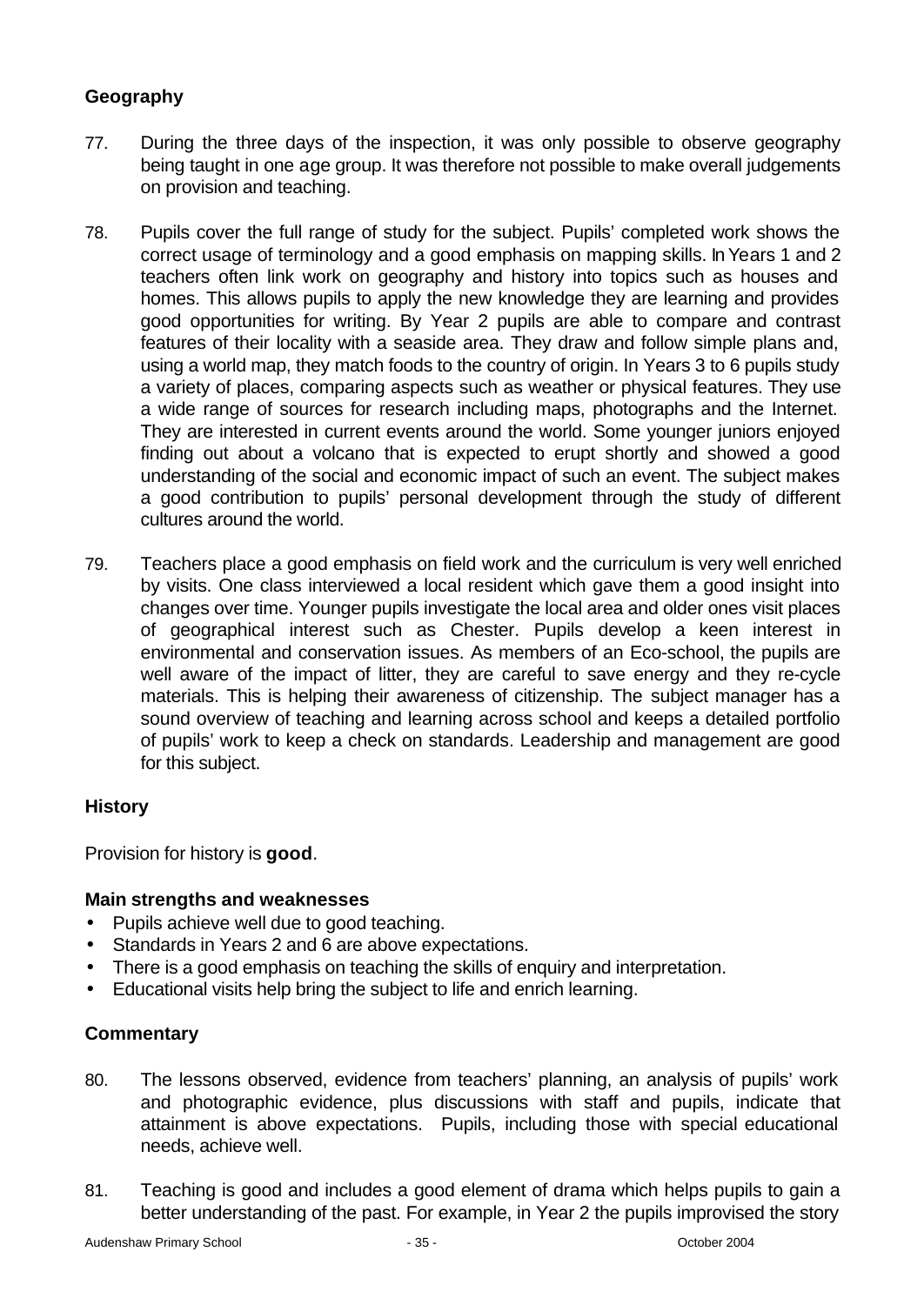of Grace Darling and were then able to explain how the survivors and rescuers might have felt. Some junior pupils 'became' Roman soldiers and experienced the rigours of marching and fighting in formation. They were later able to talk in detail about the clothing, tactics and organisation of Roman armies. The good, broad curriculum includes some innovative approaches to capture pupils' interests. Younger juniors had 'excavated' some pieces of pottery and acted as archaeologists in putting them together. They then worked out what the objects had been used for and by whom. Classroom museums are a common feature in school and pupils talk in detail about the artefacts on display. During a rainy lunchtime, some pupils were exploring the items, thus extending their experiences beyond their lessons. This practical approach is very effective in promoting a desire to learn and underpins the good standards in the subject.

- 82. Pupils are adept at finding information from different sources and this extends their skills of interpretation. They research topics using the Internet, printed material and documents of the past. The older juniors used census information from early and late Victorian times to find out what changes had occurred over the period. This 'detective' work was much enjoyed and showed some advanced skills of deduction and inference. The emphasis on research helps pupils to develop an interest in the subject, and many said how much they enjoyed history lessons. Visits to places such as Chester allow pupils to explore changes over time and provide a good link between their history and geography work.
- 83. The leadership and management of the subject are good and successful in maintaining a high profile for history throughout school. Displays of pupils' work are of a very good standard and there is good use of ICT in the subject. Resources are good. Standards are higher than at the previous inspection and progress has improved.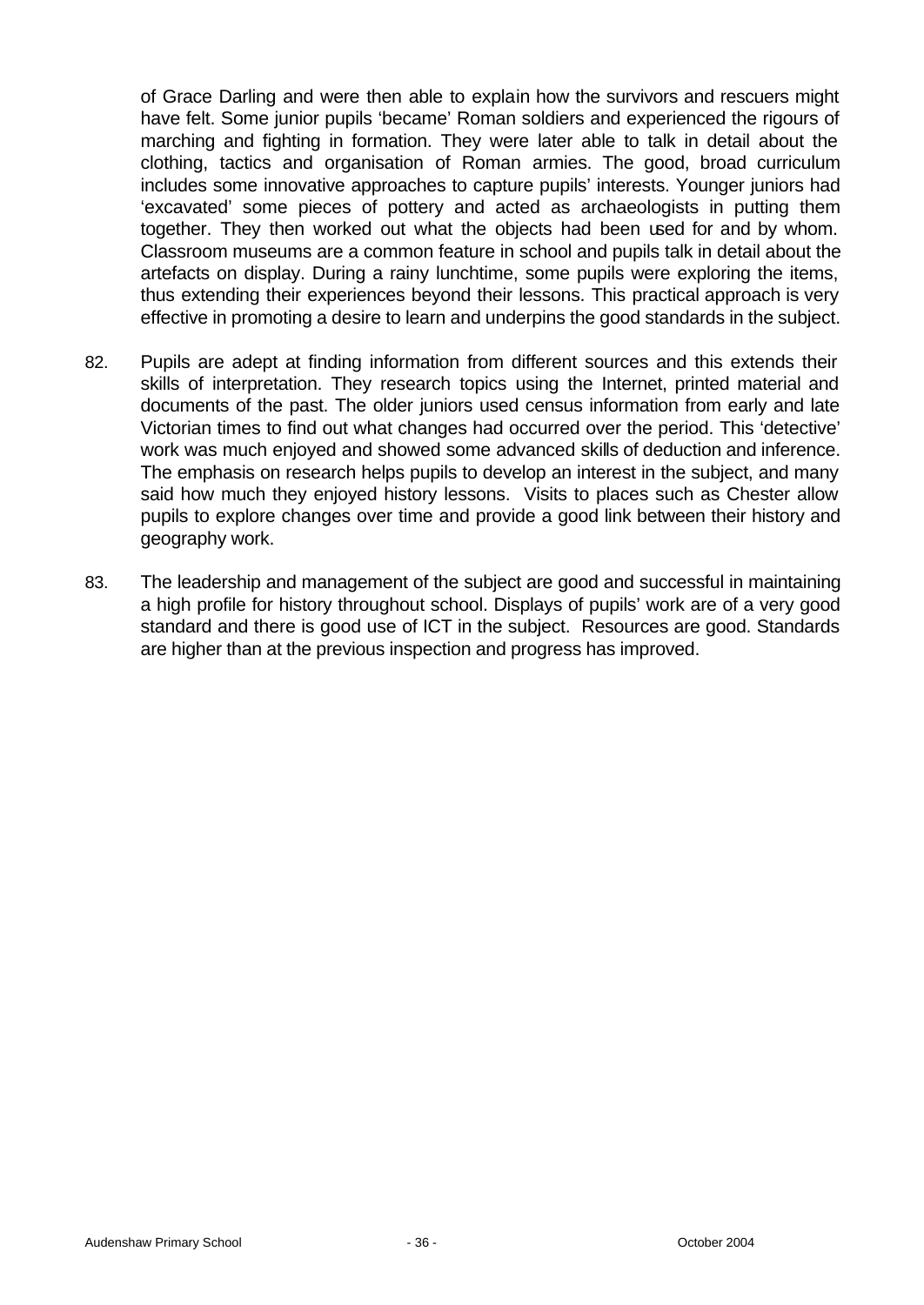## **RELIGIOUS EDUCATION**

Provision in religious education is **good**.

### **Main strengths and weaknesses**

- Planning covers all elements of the subject and includes a good emphasis on world religions.
- Lessons support pupils' personal development very well.
- There is good leadership and management for the subject.

### **Commentary**

- 84. The curriculum meets fully the requirements of the locally agreed syllabus and is effectively adapted to meet the aptitudes and interests of all groups of pupils, including those with special educational needs and those capable of higher attainment. The provision and the quality of teaching have been maintained at a good standard since the time of the previous inspection. Pupils' attainment is above the expectations and the subject supports pupils' moral, social, cultural and spiritual development very well. Achievement is good.
- 85. Across the age groups, pupils have a sound understanding of Bible stories. There is a strong emphasis on learning about world religions. The scrutiny of work showed some in-depth studies of Hinduism, Islam, Judaism and Christianity. Work extends into exploring how faith influences the way that people dress, what they eat and how they organise their everyday lives. In conversations with pupils it is apparent that they have a good respect for other people's beliefs.
- 86. The teaching is good and pupils learn well. There are good links with personal, health, social and citizenship education. For example, some older pupils discussed rights and responsibilities in the community. They listed rights as 'being able to feel safe' or 'knowing that people will help you'. Their list of responsibilities included 'allowing people to express an opinion' and 'being respectful'. This lesson illustrated the pupils' mature approach and their ability to see things from other points of view. Teachers include a good amount of drama and practical work into their lessons and this fires pupils' interests. Some younger pupils, for instance, improvised a wedding ceremony and the junior pupils made their own Torahs and wrote 'their most important laws'.
- 87. Leadership and management are good. The subject manager has made some good changes to the curriculum. These include regular re-visiting of topics so that pupils' knowledge and understanding is re-activated and progressively developed. Resources are good and well used in learning. Pupils know which items are special and need to be handled with care and respect. Displays of work are of a very good standard and help to promote a high profile for the subject within the school. There is good enrichment for learning through visits to places of worship.

### **CREATIVE, AESTHETIC, PRACTICAL AND PHYSICAL SUBJECTS**

### **Design and technology**

Design and technology was not a focus during the inspection and it is not possible to make a judgement about the quality of the provision. No lessons were observed and as most classes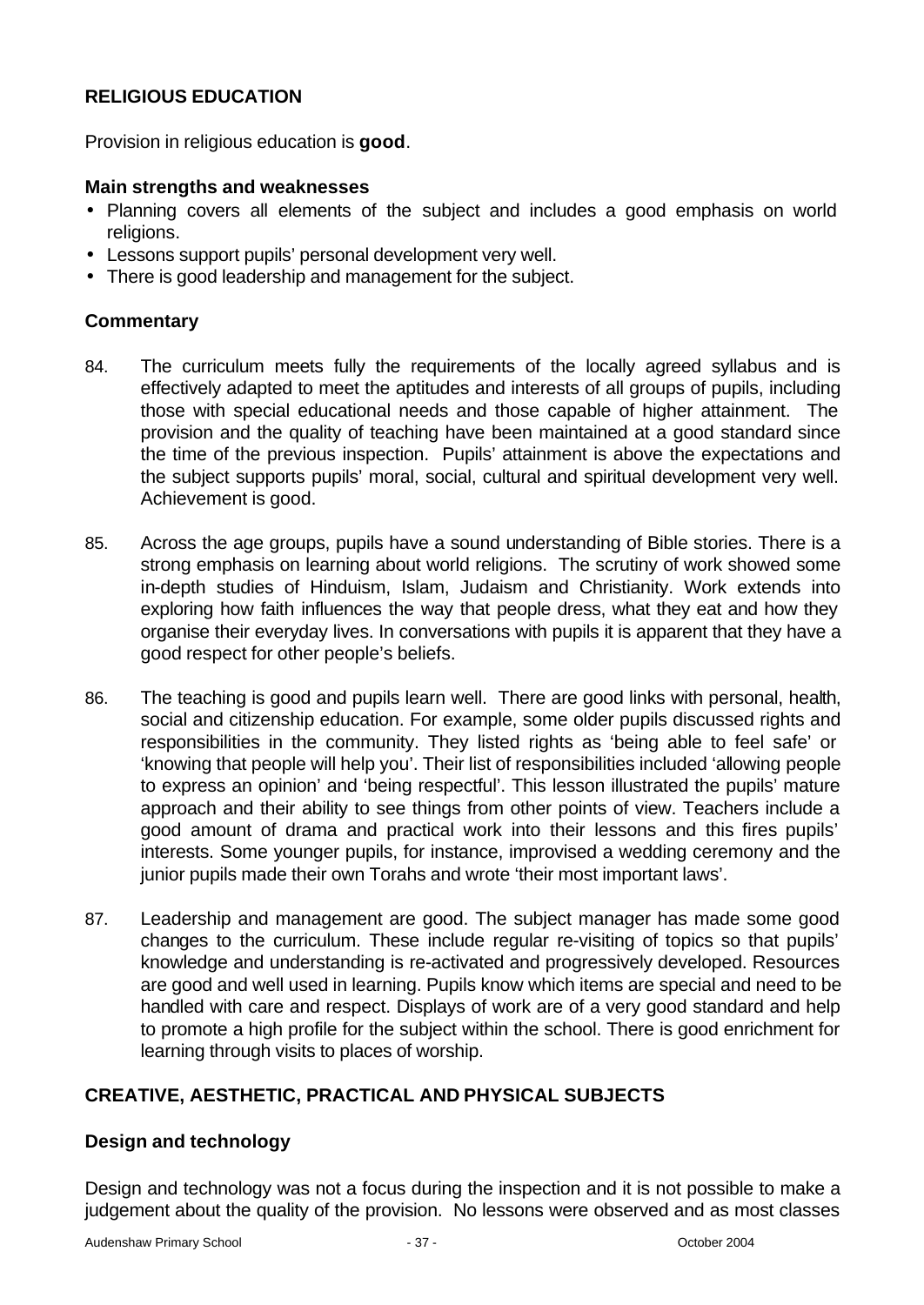are concentrating on art and design during this part of the current term, there were very few examples of pupils' present work available for analysis. However, the portfolio of work and photographs that have been put together by the subject manager show that design and technology is well represented in the curriculum and pupils have good opportunities to build skills and knowledge in the subject. They have made a variety of products which they have designed and evaluated. There are good links between subjects. For example, in a topic linking design and technology, science and healthy eating, Year 3 pupils had tested types of bread before making their 'healthy sandwiches'.

### **Music**

Provision in music is **good.**

### **Main strengths and weaknesses**

- Pupils are very enthusiastic about music and enjoy their lessons.
- The school has a very good range of musical instruments.
- Pupils participate in a good range of activities both in and outside of school time.

### **Commentary**

- 88. Standards reached by pupils at the end of Year 2 are above those found nationally. There is insufficient evidence to make an overall judgement about standards in Year 6, but observations of pupils practising for a school production indicates that standards in singing for the older pupils are above national expectations. In all lessons observed pupils, including those with special educational needs, achieve well.
- 89. Teaching and learning are good. Teachers are knowledgeable and their own confidence inspires the pupils who are prepared to perform individually when asked. In one very good lesson, some infant pupils worked hard to create a class composition. Very good classroom management skills ensured that all pupils stayed on task throughout the lesson. Each pupil selected an appropriate percussion instrument to represent a particular sound or mood and each aspect of the performance was successfully brought together in the final performance.
- 90. Leadership and management of the subject are good. The subject is well resourced with a good selection of instruments, including those from world-wide cultures. The programme of work is newly introduced and provides a very good guide for teachers' planning. The level of interest and expertise among the staff is a key factor in the good level of provision. The strong commitment of the school to ensuring that music thrives is commendable and there is good enrichment for the subject. For example, older pupils visit Bridgewater Hall to listen to a youth concert and there are many opportunities for pupils to take part in musical events and performances. Visiting musicians and groups regularly perform for, and work with, the pupils.

### **Art and design**

Provision in art and design is **satisfactory.**

# **Main strengths and weaknesses**

- There are good links between art and design and other subjects.
- Pupils enjoy their work and engage in interesting activities.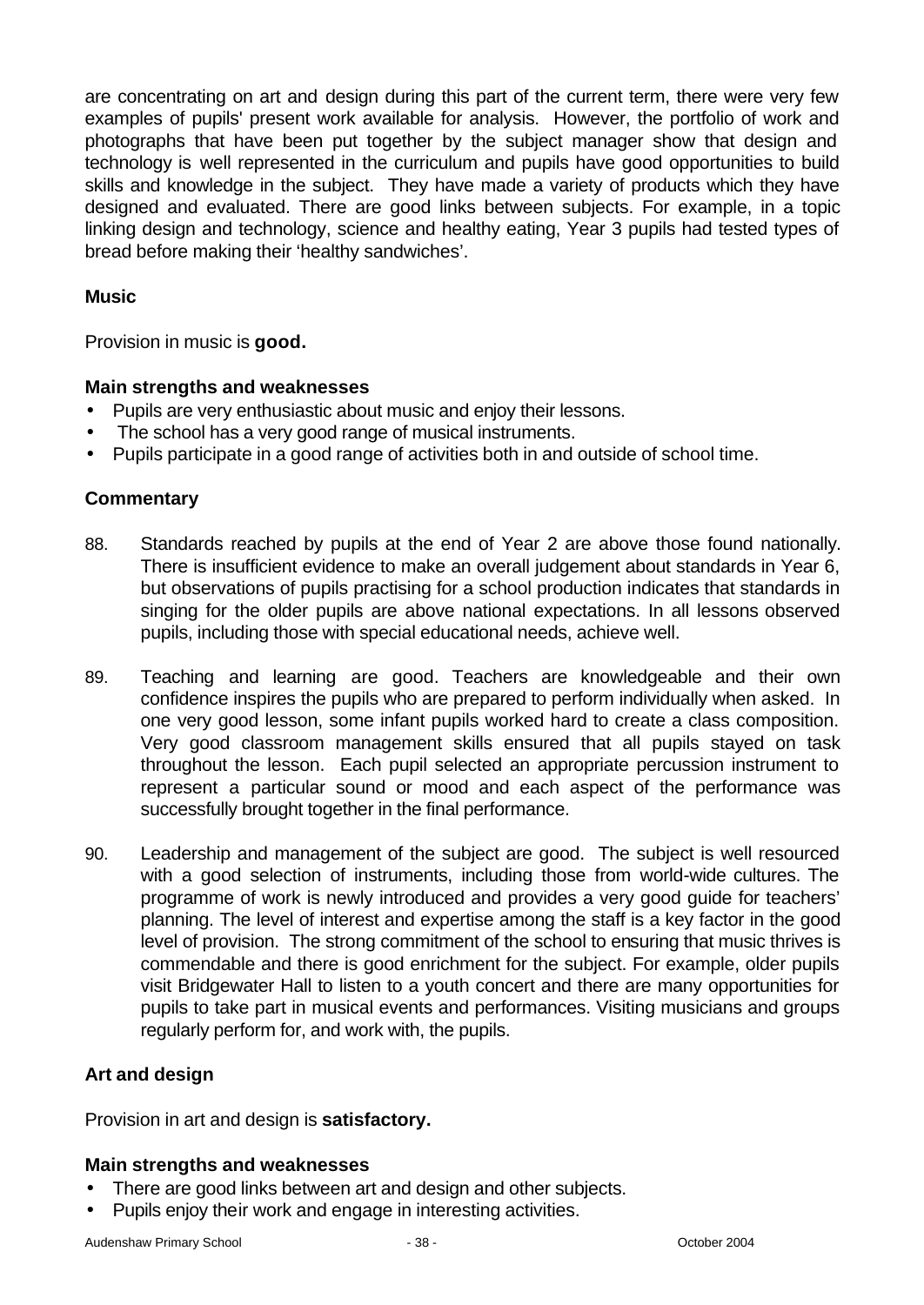• Sketch books could be used more extensively.

## **Commentary**

- 91. It is evident from looking at pupils' work that there is a satisfactory range of interesting, planned activities and a broad range of resources for pupils to use. Pupils are developing skills and control over a good range of media, materials, tools and techniques. This is reflected in the variety of drawings and paintings around the school. Pupils, including those with special needs, achieve soundly and reach standards in Years 2 and 6 which are broadly average.
- 92. Pupils' work is often successfully linked with other subject studies. For instance, in a link with design and technology, some junior pupils produced designs inspired by Indian patterns and Hindu artefacts. They subsequently made print blocks which allowed them to use their designs in the making of some attractive T-shirts. In a link with history, older pupils have studied the Bayeux Tapestry and are currently experimenting with different media and materials to make story pictures of their own.
- 93. Leadership and management of the subject are satisfactory. Teaching in the lessons observed was good. Teachers plan their lessons well and use an interesting selection of resources which are appropriate to the task. Lessons start with a discussion about the expected learning outcomes so all pupils have a clear idea of what they need to do. Pupils enjoy their art and design activities and their attention and attitude to learning are very good. The use of sketchbooks has been promoted across the school but they could be used more effectively to develop and evaluate design ideas. This is an area for development.

### **PHYSICAL EDUCATION**

Provision for physical education is **good.**

### **Main strengths and weaknesses**

- Standards at the end of Year 2 and Year 6 are above average.
- Pupils are interested in lessons and work hard.
- The quality of teaching and learning is good with the result that achievement is good.
- There are good opportunities for extra-curricular activities.

- 94. Standards of attainment are good and this is an improvement since the previous inspection. All pupils, including those with special educational needs achieve well across a varied range of activities, and develop good skills and understanding in all areas of physical education. A common thread in all aspects of physical education is the systematic teaching of skills. The programme ensures that, over the seven years, all pupils experience a broad and balanced curriculum. Those pupils who are gifted and talented at sports achieve well and are encouraged to develop their skills. Provision for swimming is good and pupils achieve well. They are encouraged to improve their style and have a secure understanding of water safety.
- 95. Pupils are keen to join in physical education lessons and are mindful of safety issues. When performing their sequences to a very good standard in Year 6, pupils received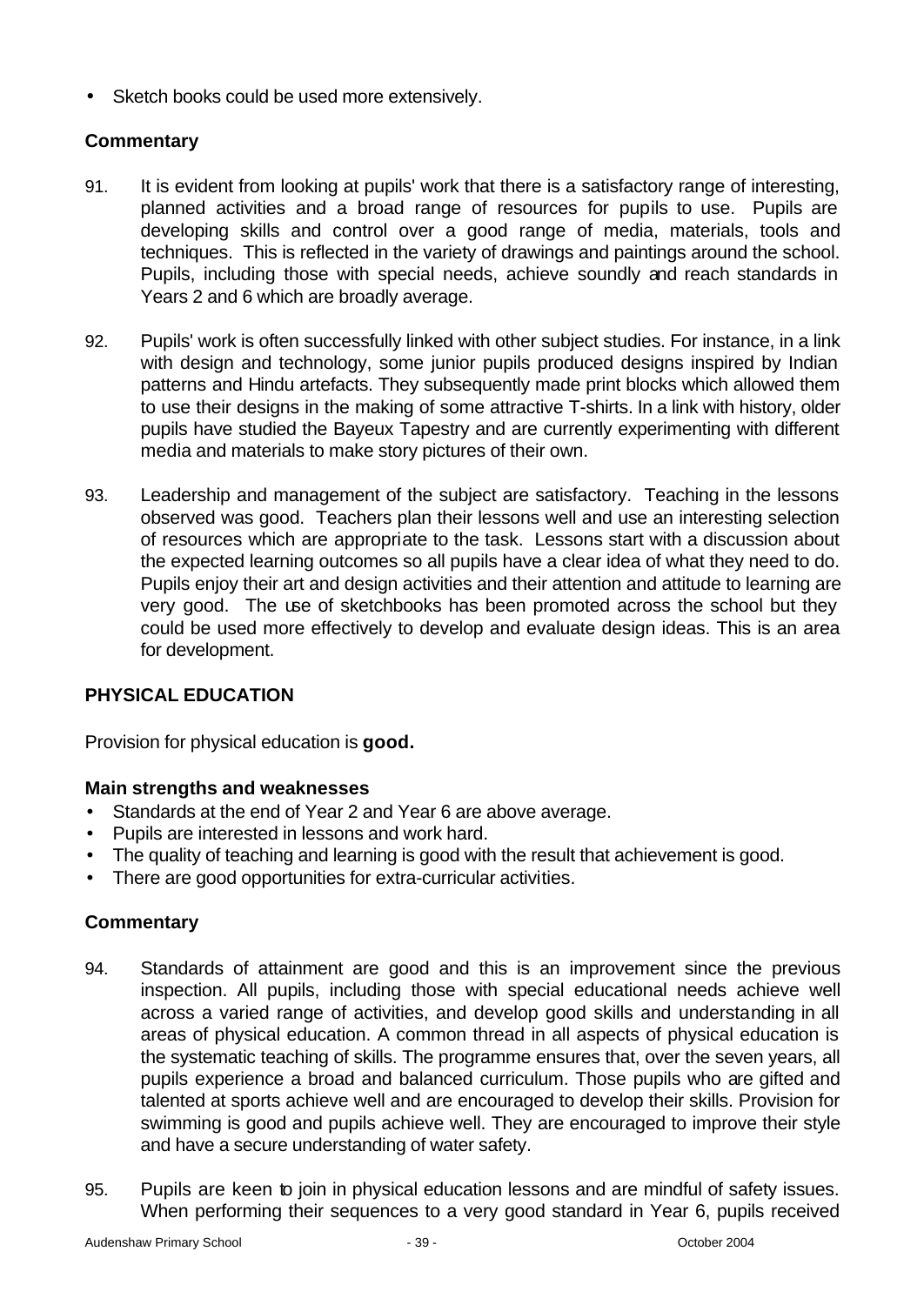generous applause from their friends. This illustrates the very good relationships which exist throughout the school and pupils' well-developed skills of evaluation.

- 96. Teaching is consistently good. Teachers have high expectations and provide considerable challenge. They use praise and encouragement very effectively which helps boost the pupils' confidence. The school has close ties with the local authority's coaching development group. During the inspection, visiting sports coaches collaborated well with class teachers to provide high quality tuition in hockey and tennis. This is a strength in the provision. All the pupils enjoyed their lessons immensely and made good progress in improving their skills. A good range of after-school activities enriches the provision for the subject. There are good opportunities for the pupils to play against other schools and teams are often successful in local competitions.
- 97. The subject manager provides good leadership. The resources are good and well organised in the small space available. Assessment is in the early stages of development and provides a basic but sound overview of pupils' progress.

### **PERSONAL, SOCIAL AND HEALTH EDUCATION AND CITIZENSHIP (PHSCE)**

- 98. Judgements were made on the basis of two dedicated lessons for PHSCE, by talking to pupils, and gathering evidence from completed work and displays in school.
- 99. The school makes good provision for the teaching of personal and social and health and citizenship education. Themes are taught in PHSCE lessons and are very well integrated into other subject areas, such as science, geography or religious education. The school is working to achieve the Eco Green Flag award and, as a result, pupils have a very good awareness of environmental issues.
- 100. A good amount of work is done on the topic of diet and healthy lifestyles. Teachers adopt a fun approach to learning and this is evident in the display which illustrates the good health of the 'super snacker' and the potential problems of the 'naughty nibbler'. Junior pupils study pollution and energy issues. In their science lessons they gain a good grounding about the delicate balance of nature and of the interdependence between living things. They apply this understanding as they learn about acid rain and investigate the effects of oil spills or the dumping of litter. They are thus able to consider the long-term effects of issues and several posters around school warn of the 'Danger to Wildlife' or encourage others to 'Protect our Planet'. This illustrates pupils' very positive and responsible approach to citizenship.
- 101. The very strong ethos of the school and the caring attitudes of adults are reflected in pupils' attitudes and promote mutual respect effectively. This enables teachers to plan lessons around complex issues because they know that pupils listen attentively and are able to empathise with people in difficult situations. This means that they get the best out of the work done on emotional development and real-life problem solving. Parents are very appreciative and supportive of this area of the school's work. They play a good part in the school's drugs education programme which takes place in both the infants and the juniors. There is good attention to sex and relationships education which is geared closely to the pupils' level of understanding.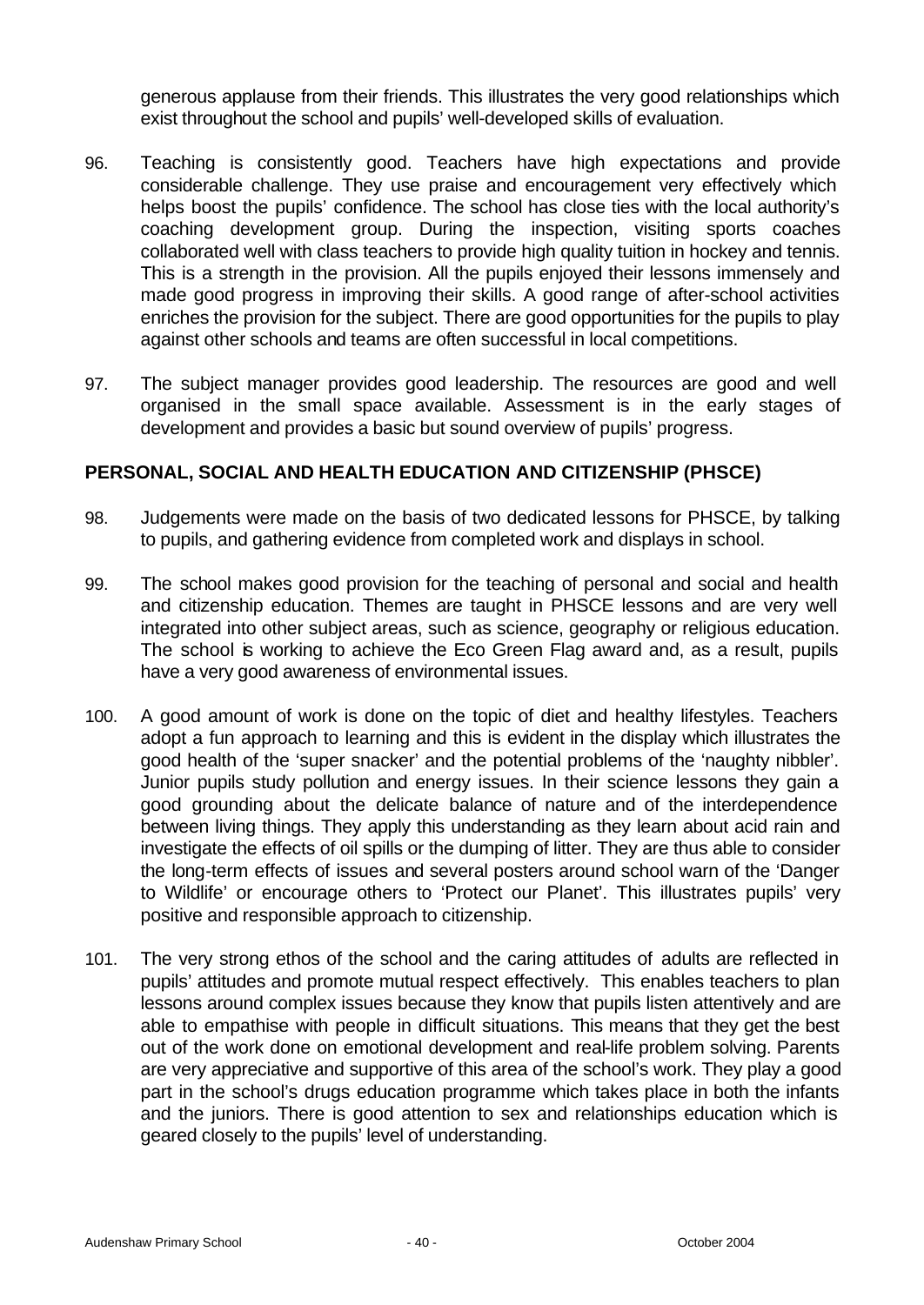- 102. Leadership and management are good. The strong links with religious education and the Eco project means that several managers are involved in developing and evaluating provision.
- 103. There are good opportunities for pupils of all ages to take responsibility, to act as monitors and to take the initiative. All adults in school praise good actions and conduct and this underpins the very good behaviour and the very profitable relationships. On the few occasions where pupils overstep the mark, staff encourage them to reflect on their actions and to consider what they might do if the situation arose again. This is a highly successful strategy in helping pupils to think through situations and in helping them to develop their own moral code.